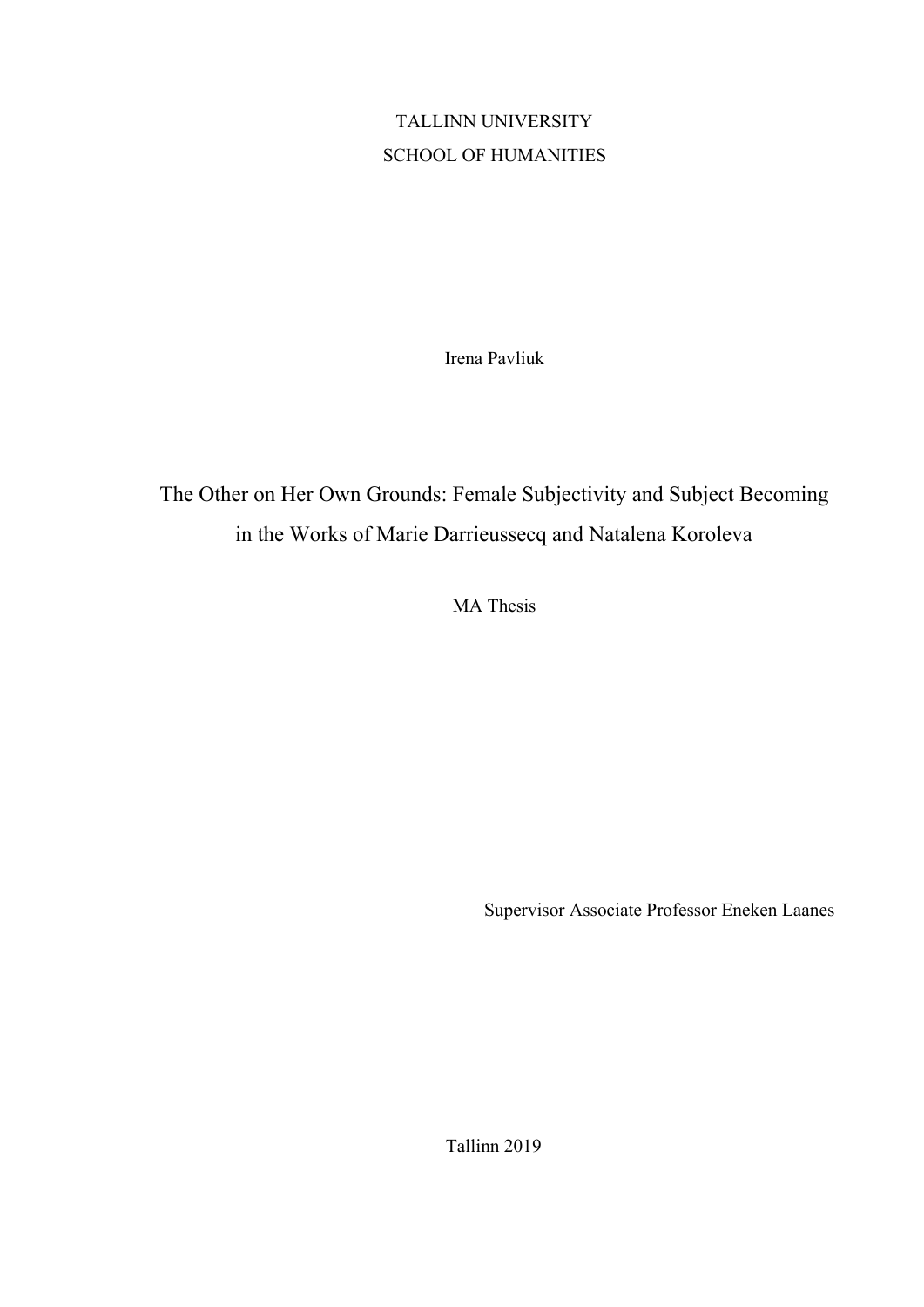# Table of Contents

| Introduction                                    | $\mathbf 3$ |
|-------------------------------------------------|-------------|
| Is He the Subject, is She the Other?            | 11          |
| Subject and Author                              | 17          |
| Performativity, Other and Location              | 27          |
| Analysis: "A Brief Stay with the Living"        | 31          |
| Comparative Analysis: Darrieussecq and Koroleva | 41          |
| Conclusion                                      | 51          |
| Summary                                         | 54          |
| Kokkuvõte                                       | 57          |
| Acknowledgements                                | 61          |
| Bibliography                                    | 62          |
| Appendix                                        | 65          |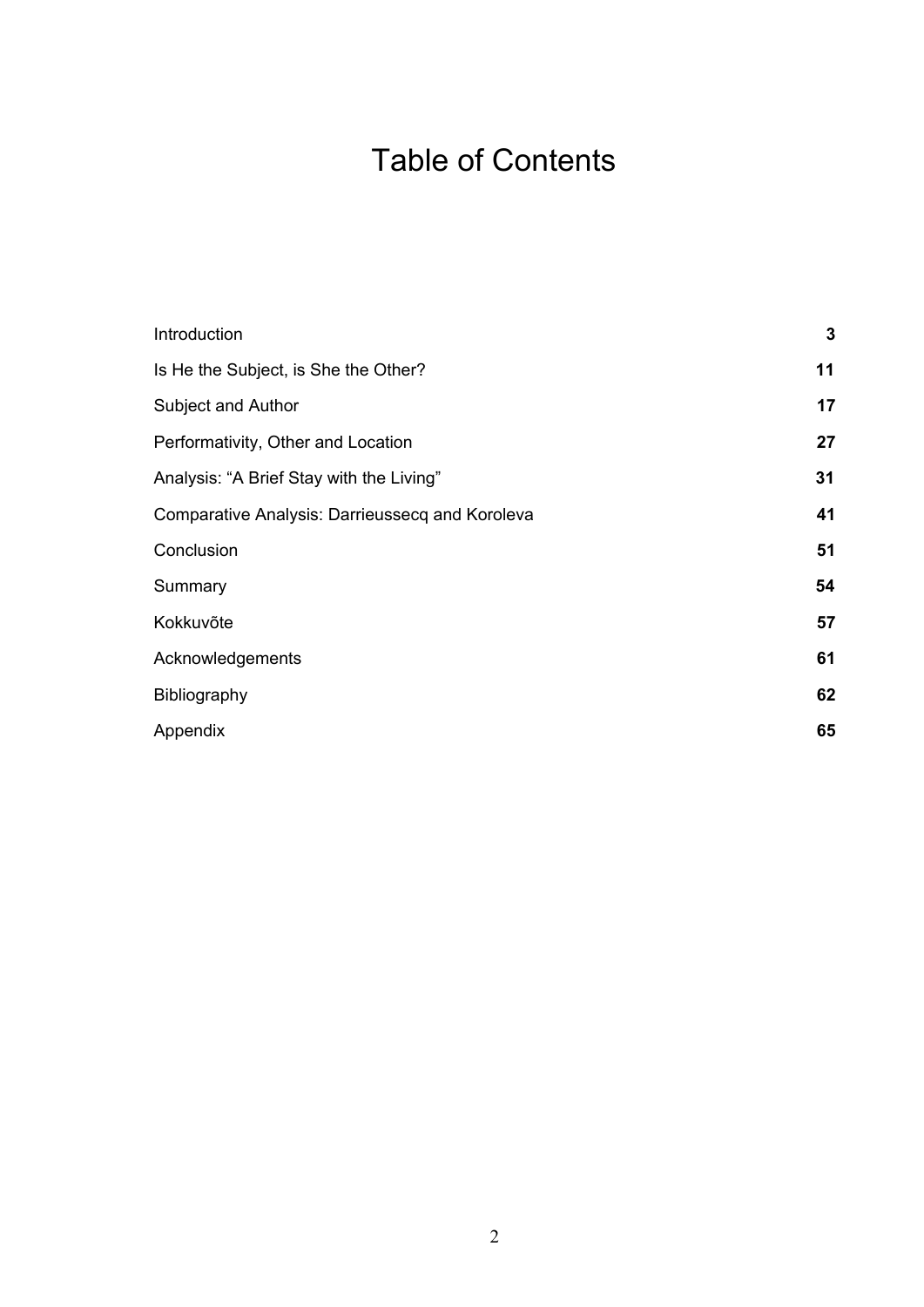#### Introduction

At her presentation at the Department of French and Italian Studies of the University of Arizona Marie Darrieussecq is asked two questions: what it means for her to be a French novelist and what it means to be French. In response to the first question she tells a story of administrative oppression, in which her friend, born in Morocco to French parents, who had been born into former French colonies, had long-lasting trouble to "prove her Frenchness" while applying for a travel document. She lists it as an example of the absurd realities of bureaucracy, in which absolutely anyone can be questioned as a legitimate subject, and concludes: "I have absolutely no idea what it means to be French except I don't know" (Darrieussecq 2012).

In response to the question on what it means to be a French writer, Darrieussecq posits, that it is to write in the French language. Being of Basque origin, for her, writing in French is a conscious choice, which brings out many contradictions. Since the Basque Country has a long and violent history of resistance, and because it is divided between the two states where the common aspect and idea is the Basque language, writing in Basque, Darrieussecq states, is a "political issue" (Darrieussecq 2012). Although in many of her novels she brings up the question of Basque identity and occasionally employs Basque vocabulary, all of her writing is in the French language, because, as she explains, she set herself a different goal:

*My mother tongue is Basque, and some of my fellow Basque writers see me as a traitor, because I write in French, which is in a way the language of the oppressor. (...) the Basque do have an identity, and I come from there, and I agree in some way: I am a traitor. But my aim is not to save the Basque country. My aim is to be read. (Darrieussecq 2012)*

As the presentation continues, Darrieussecq refers to Bernardo Atxaga, who translates his own writings from Basque into French, which "is not a betrayal", however, it does illustrate a certain awareness, that writing in a small language, in Darrieussecq's terms, puts a writer into a corner, "a geographical corner and also in a linguistic corner" (Darrieussecq 2012).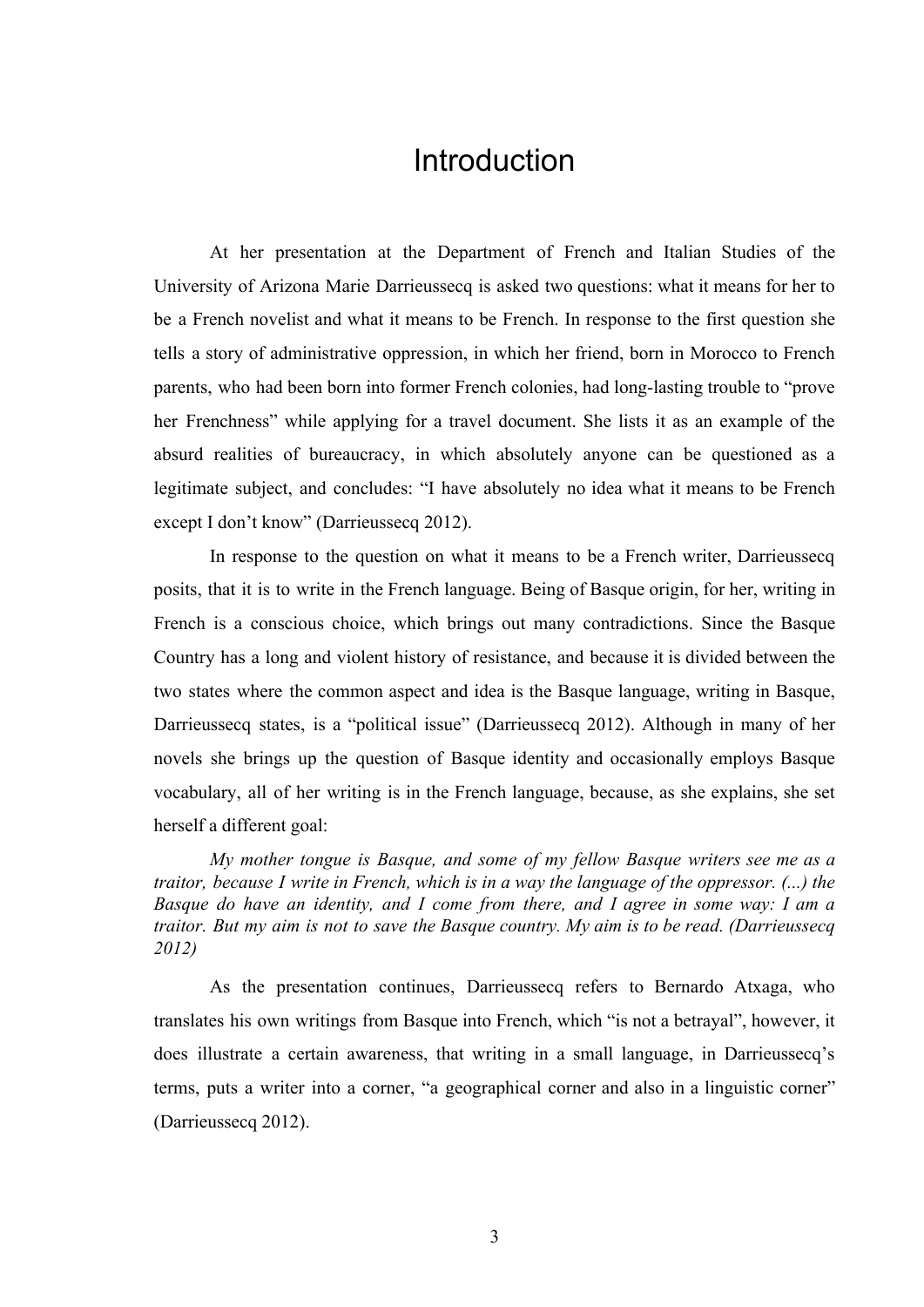Conversely, Natalena Koroleva, who is known as a Ukrainian writer but was ethnically Polish and Spanish, decided to write in Ukrainian, the language she learned in her childhood which she spent in Volyn', Western Ukraine, at the estate of her father, a Polish count. After obtaining education at a Catholic boarding house in the French Pyrenees, she arrived in Kyiv, to where her father had moved in the meantime, in order to continue her education at the Kyiv Institute for Noble Maidens (Kopach 2011). Kyiv was part of the Russian empire at that time, and Koroleva, Dunin-Borkowska then, found herself unable to communicate in any language, known to her, until she mastered Russian. She described this period of her life in the autobiographical nouvella "Without Roots" (1936), one of the many she wrote in Ukrainian, the language she rediscovered at the age of 31, after having emigrated to Prague. Her biographers believe that it was her husband, Vasyl Koroliv-Staryi, who suggested that she started writing in the Ukrainian language. He was a writer, a publisher and one of the founders of Ukrainian Central Council, the revolutionary parliament of Ukraine in 1917-1918, that fell under pressure of the newly formed Soviet Union, leaving emigration as their only choice (Plokhy 2017). Whether it really was his influence, it can be debated, but since 1919 for more than twenty years the journals of Western Ukrainian regions, which were not yet part of the Soviet Union, as well as editions in Czechoslovakia included her works (Kopach 2011). Her nouvelle "Quid est veritas?" was published in Chicago in 1961. She never returned to Ukraine and died in Czechoslovakia in 1966; her attempts to establish contacts with Kyiv publishing houses and Taras Shevchenko Institute of Literature of the Ukrainian Socialist Republic did not succeed (Tiurmenko 2010).

In writing this thesis, I wonder, how come the biography is still relevant nowadays, in post-Barthesian times, after the author is officially "dead" and the text rises as an independent unity? (Barthes 143) Does text in its structure not contain everything the reader needs to know? If the author is dead and the reader is "a man without history, without biography, without psychology", there seems to be no need to place a text into any context (Barthes). If a text by itself a combination of non-original intertextualities coming from endless cultural sources and written always here and now, what does it make of an author's and a reader's backgrounds? (Barthes) Still, as a female reader, I tend to resist a definition of my role as "a man without history," and argue on the feminist side of the critique, which views writing and reading as embodied practices, where the structuralist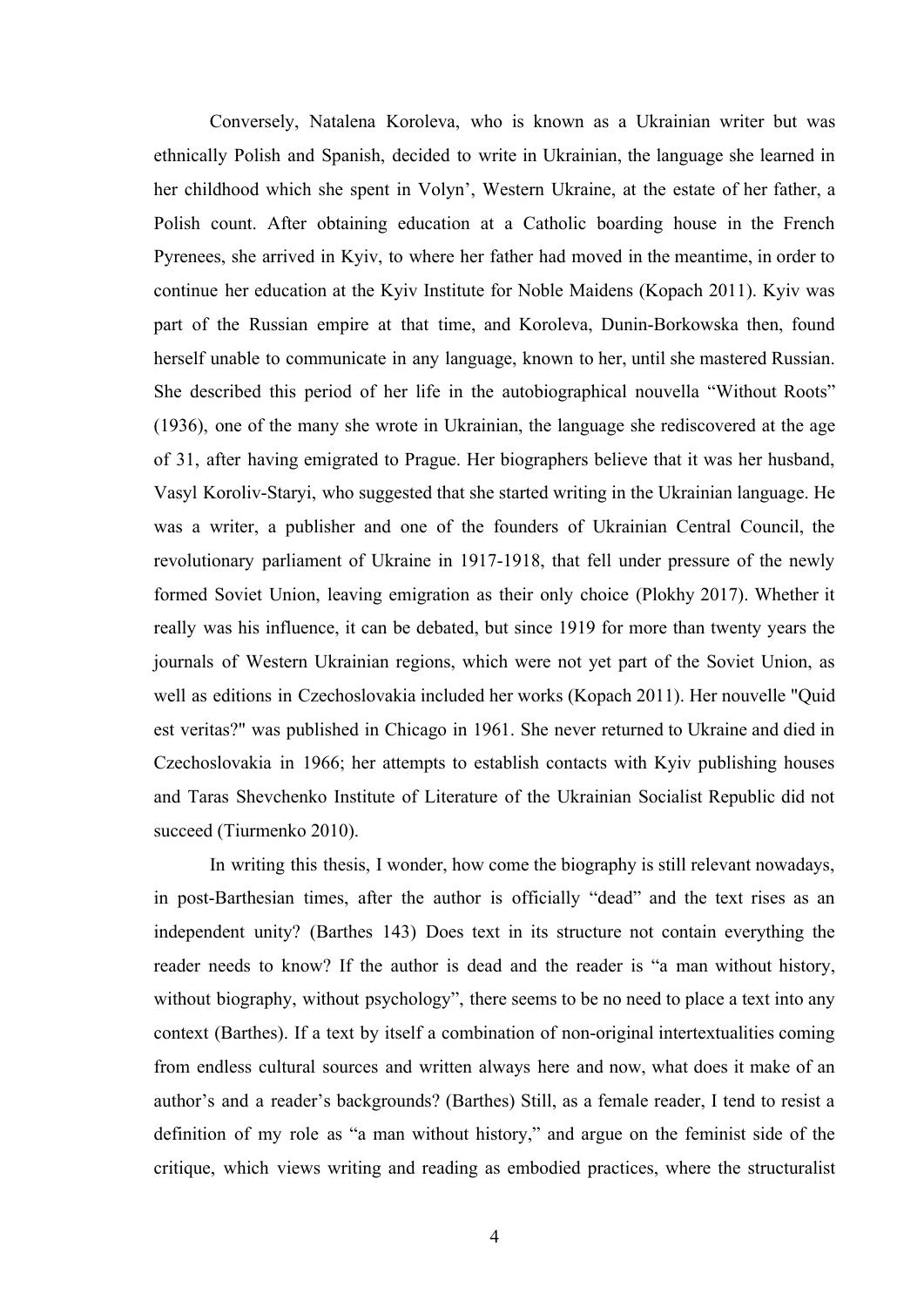ideas do not have to be objected to. However, I believe, readership is an intersubjective work, where the author's lived experience may (or may as well not) serve as an intertextual element, especially in life writing. As I choose to work through the feminist lens in this thesis, my aim is to reclaim women's authorship and respect the differences of every singular experience. Since I agree with the idea that the text is always constituted here and now, I believe that the readers' interactions with the text are also unique, and I acknowledge, that this analysis is shaped by my subjective reality.

These two authors may seem an unusual choice for comparison: a modern Francophone writer, translated into more than 40 languages, and a Ukrainian-speaking Modernist writer, who has never received a wide acclaim even in Ukraine. They seem to be situated on different sides of various power structures, or they *would* be situated at the opposite sides of, for instance, (post)colonial power structures, if we compare the position of female subjects in the two imperialist states (Plokhy 2017). However, although the two authors' contexts are generally different, the ways they relate to language echo in many ways with each other, as well as to what it means to be a female speaker, and the differences between them only form additional space for analysis. Moreover, because the two authors tend to employ confessional narrative techniques and their individual writing styles comprise many traits of *écriture féminine*, I find it relevant to place their works side by side in this research. *L'écriture féminine*, the term from Hélène Cixous's *Laugh of Medusa*, stands for writing as a semiotic practice and centers on the self-determination of women as subjects, and I argue that the works of Darrieussecq and Koroleva are bright examples of women's writing (Cixous 1976).

As a reader, I cannot stay impersonal in relation to a text, and keep my subjectivity from intertwining with the text as it is being created anew by my engaging with it here and now. With a phenomenological approach to reading - by this I mean the understanding of reading as a process of appearing, and, consequently, performing, whereas I disagree that objects can be examined as they appear to *any* consciousness (as in the ultimate goal of phenomenology) - the interpretation I offer is guided by my attention to the agency of the female protagonists in the novels by Marie Darrieussecq and Natalena Koroleva, and to the dynamics of the intersubjectivities between the author and the narrator, the author and the focalizer, the author and the reader. I situate my study in continuity with feminist phenomenology since I believe that such an approach can bring out the embodied agency,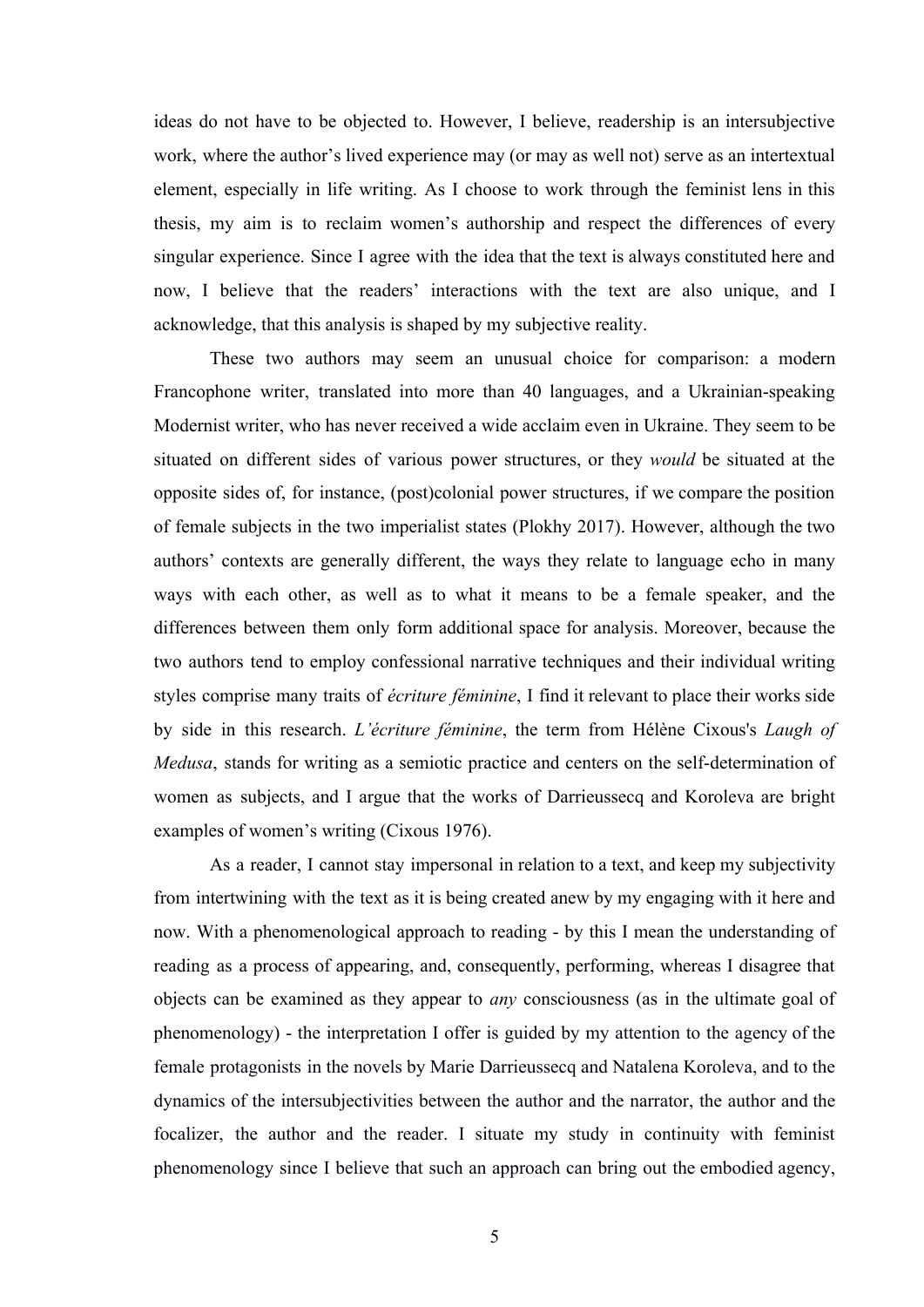movements and actions of the female protagonist. The discussion of feminist phenomenology and feminist literary theory frames the analyses developed in the rest of the work. As to language, I believe it is possible to bypass the agency versus structure binary and regard language neither specifically as an identity forming tool, nor the symbolic and normative, but as a means of embodiment: where the border between the "natural" and cultural" is only a meeting point. Language does not have to be antonymous to the material and somatic realities, and in my analysis it does not stand solely for the theoretical; on the contrary, it is highly representational. Therefore, as an object of study, it can be viewed both as a cultural marker (a marker of identity) and as the expressive function of the body, as it pertains to the body. If we also regard the text as a body, the language adhering to it becomes essentially the matter.

It should as well be mentioned, that reading in translation is a more complex intersubjective process, since it involves the interaction with the translator, who acts as the third side. If a language is a symbolic unity but can as well be pertain to a body, and if a text in its integrity and materiality can be compared to a body, then the text is a body with which I interact by means of my language, which is key to this interaction. The meanings that are created in this *here and now* are not impersonal, but always based on my previous lived experience, individual thinking processes and individual imagination coming from a complex subjective reality. As I interact with the original text, because the works of these two authors are not translated into English, the pattern is different than the one of the interaction with the text, in which a translator becomes the second producer. I chose the texts with which I interact in the original, I am aware of the fact that my translation of the passages which I offer in the analysis is shaped by my personal relationship to both languages and may be different from other translators.

What concerns the lived experience, I must say that I have felt the power-based implications of different languages long before I learned what these terms stand for. As a person, whose mother tongue is Ukrainian and who can speak other languages, I have experienced how differently power is assigned to the languages of the majorities and minorities with different socio-political histories, and how, for a female subject, by the work of the intersectional entanglements, a language she chooses to employ has a strong impact on her symbolic placement in the socio-political structure: uplifting her social standing or locating her deeper into the periphery. Coming from a city in Central-Western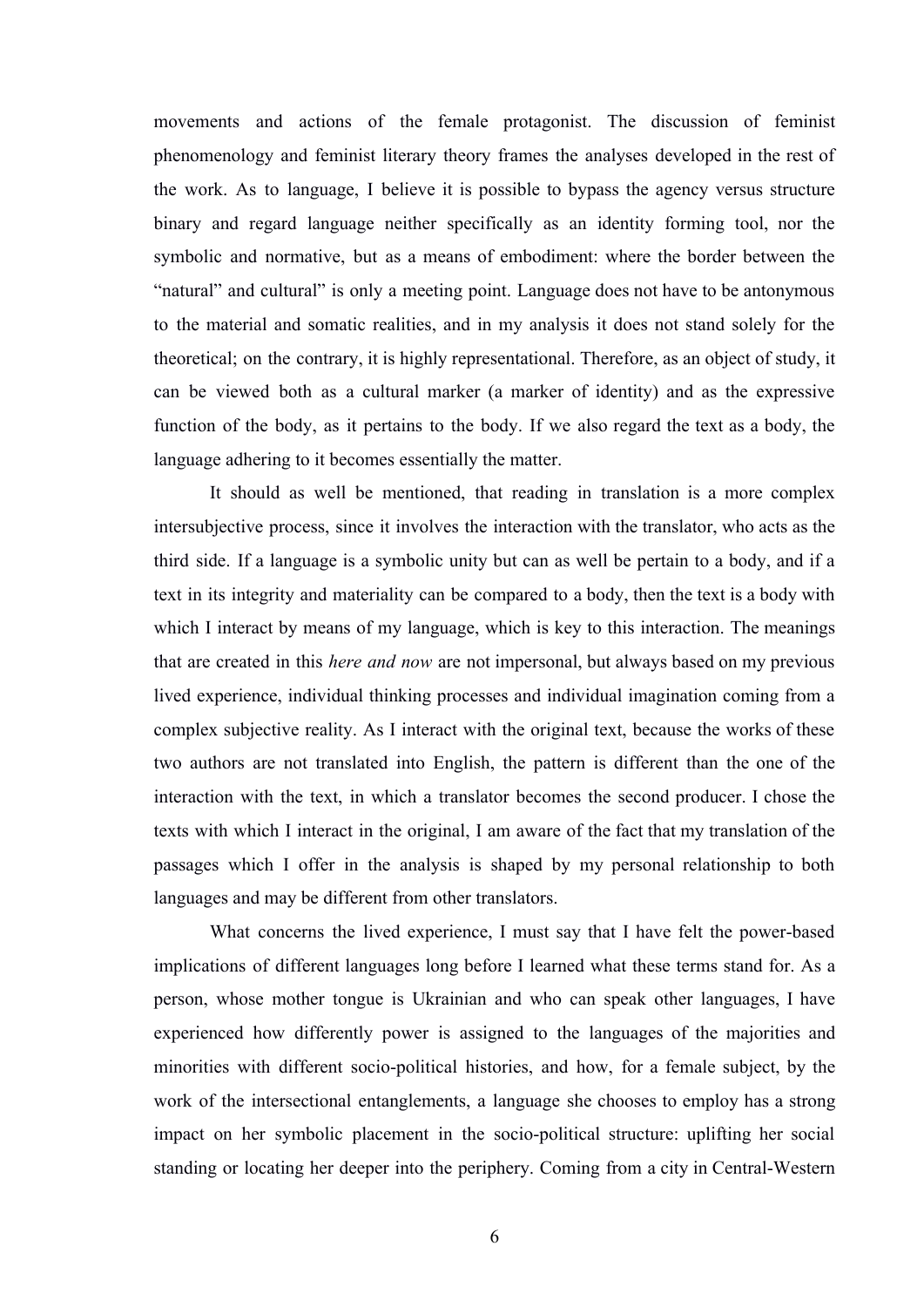Ukraine, that had not yet recovered from the post-colonial trauma and, in particular, the ill-informed prospect onto the Ukrainian language as inferior, it was troublesome for me as a child to feel at home speaking my mother tongue, without regularly being assumed to have a different (lower) social background or to be a migrant from more Western parts of Ukraine or the countryside. It became even more problematic when at the age of fifteen, inspired by winning a high prize at the state olympiad of the Ukrainian language and literature, I started speaking the standardized literary language as opposed to *surzhyk*<sup>1</sup> spoken by the majority - this time can be marked as the beginning of a certain realization of what it means to be *the other on her own grounds* and, alongside with it, becoming a female subject. Concurrently, I assume, it is a typical timing for a female person to start her (self-)realization as a subject and to start having and receiving a different treatment from the environment, where she becomes positioned at the intersection of various power systems. I have to underline here, that by the term *subject* I mean a position, as opposed to the one of an object, although it may as well include the object position in itself. Most importantly, it is a placement, that is never fixed, and henceforth, one can not continually *be* the subject: it is rather a process of becoming.

What does *subject* mean in feminist theory? What does the word *subject* mean? Should I use this word with a definite or indefinite article? Should I capitalize it? In different drafts of my thesis I have tried out all of these variants and the work ended up having different connotations. It became almost poetic, as a trope of unsteadiness, as a trick, a mirage that goes away (some women do not even believe in it: that this position can be achieved).

After I started using the literary norm of language for my everyday communication, questions about my origins became a mundane part of living in the environment, where *this* language was not the norm. In Sara Ahmed's terms, when someone *appears* as different, their lives become interrupted as they are asked to justify their presence, their belonging to a *familiar/familial* spaces (Ahmed 2010); it may seem bizarre when justification is demanded for speaking your mother tongue on your own grounds, but that is common to

<sup>&</sup>lt;sup>1</sup> Vernacular language that is characterized by a high percent of Russian vocabulary integrated into Ukrainian language; by some sources considered a variant of the norm or an interlanguage (Bilaniuk).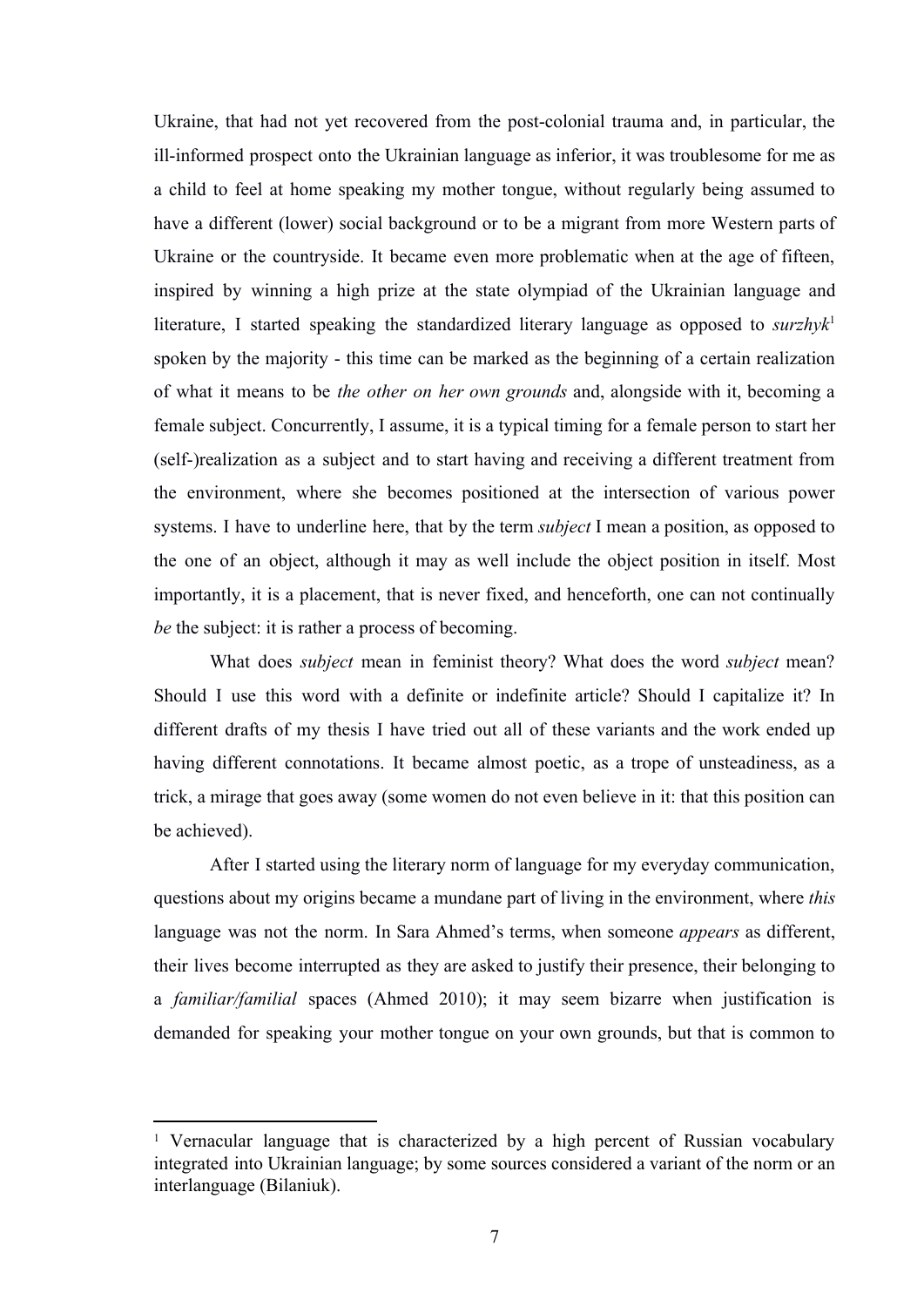all postcolonial realities: as, for instance, in Marie Darrieussecq's example of the absurdist bureaucracy in the beginning of this introduction.

Would it be justified to say that the process of becoming a female subject starts at a certain age? It may be disputed, however, for me as a child, language has not been as much the marker of the body, as it has become after puberty. The language has become real to me: as real, as the pronunciation of hushing sibilants, the postalveolar fricatives, always solid, never softened, foregrounding the "different" way of speaking.

While the author is dead, the language is alive. Both authors in this analysis believe, that in order to be a writer of a certain nation one needs to write in a certain language. Darrieussecq regards French as the language of the oppressor, but, nevertheless, subordinates her writings to it with an agenda that does not involve subordination. This act can be compared to a feminist choice of living that does not aim to subvert the system, but through entering it and operating its language she becomes heard. Darrieussecq puts on the body of the language, making the language serve her, the full-fledged female subject; and so do her characters, always women, who travel, who speak for themselves, who write, who write themselves - in *this* language. Koroleva chooses a different language to write herself; a language that is not the language of the heard: in her time, there was not such a state as Ukraine, and the nation itself was as well being questioned (Schur). As a woman and someone belonging to the underprivileged, she chooses an underprivileged language to write hersel. She never explains this choice, but remains faithful to it among all the other languages; she is an emigrant, a woman, an emigrant writer, a female writer - by many intersections situated at the periphery of the Symbolic Order. Simultaneously, she chooses a language of the periphery, which becomes thus an explicable choice for writing herself insofar as an expression of being in contact with herself through language (Plokhy 2017). For a female author, an underprivileged language can as well be a source of empowerment, as is writing.

A foreign language is every language, that is not one's mother tongue. What does it take to create an original work in a supposedly foreign language: conquering, penetrating, inhabiting the structure of something that should be considered as foreign? Julia Kristeva, who compares the learnt language to a prosthesis, writes this idea in the learnt language, and has a wide acclaim as a French, not Bulgarian, psychoanalyst, novelist, theorist: the language defining her belonging to a space (Kristeva 1988).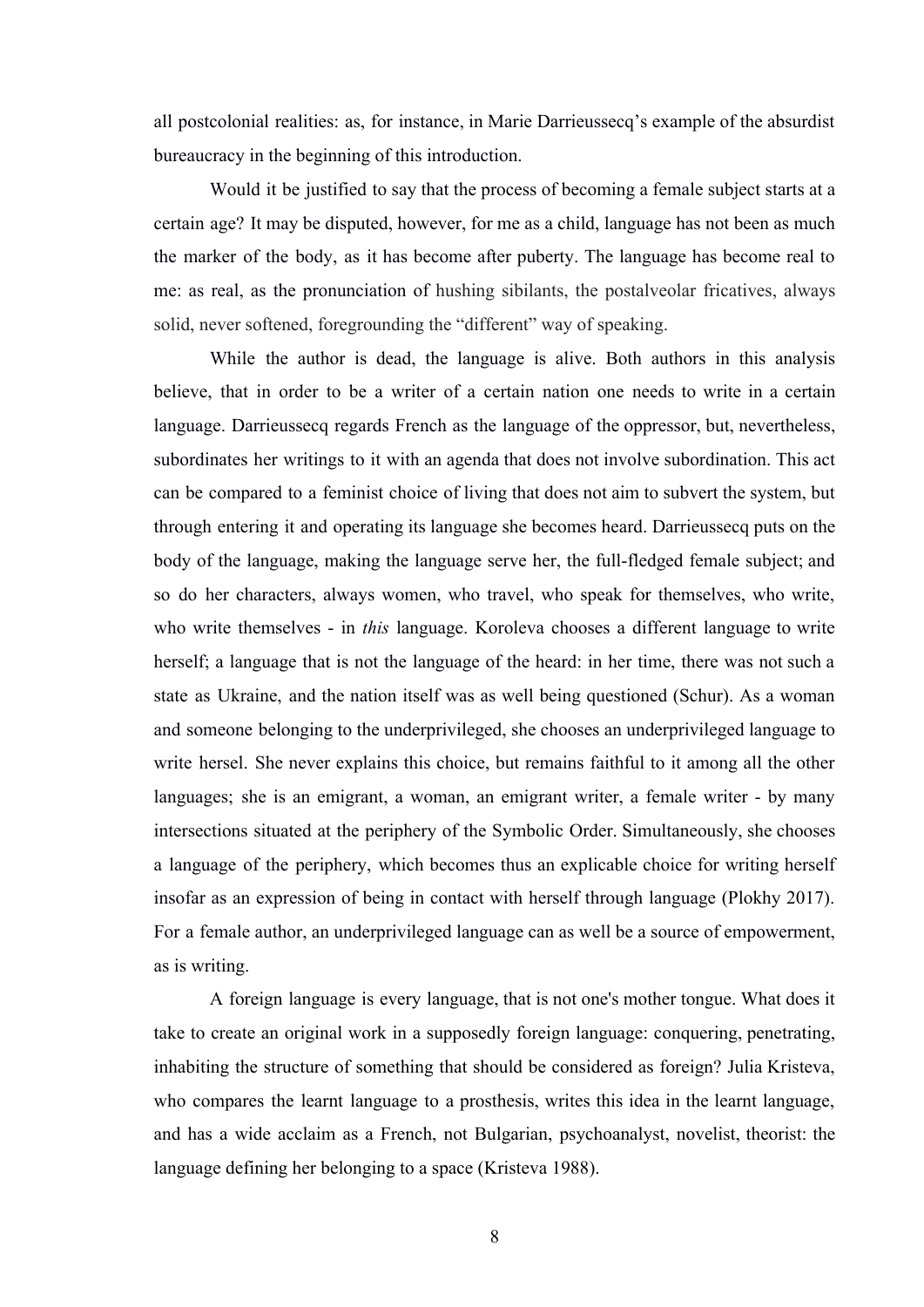Therefore, thesis is dedicated to the figure of the Other and to positioning the Other within the Self, as in Kristeva's trope of Strangers to Ourselves. My focus belongs to female emigrants and the question, at which level or to what extent our so-called 'roots' (the social space at birth, the mother tongue, the entangled histories) determine us and where the language stands in this definition. This work concerns women writers as full-fledged agents within location and language politics, struggling agents/subjects and, therefore, the *becoming* subjects.

For the analysis I engage with two novels of Marie Darrieussecq: "A Brief Stay With the Living" and "The Country", and with the autobiographical nouvella of Natalena Koroleva "Without Roots". Hence, the analytical chapter is divided into two subchapters: the first part committed to the analysis of "A Brief Stay with the Living" solely, and the second is the comparative analysis of Darrieussecq's self-writing technique in "The Country" and Koroleva's confessional autobiography. I distinguish "A Brief Stay with the Living" as a work that requires an independent subchapter, because it concentrates not as much on self-writing (in comparison to "The Country" and "Without Roots"), but its focus lies primarily within the representation of competing intersubjectivities, born from one body, metaphorically and literally - as the story portrays the Mother and her three daughters. Having acquired contrasting embodiments and attitudes towards environment or space, the four female protagonists relate very differently to their bodies, their languages, their homes, their home country, having each their own histories of displacement. The author-narrator travels from one embodied subjectivity to another, at times narrating from the first person, at times from the third, with the protagonists acting as subjects and as objects. I aim to analyse how the author function is at work in Darrieussecq's writing, and seek to respond, if (and how) Darrieussecq's writing is women's writing (more specifically, *écriture féminine*). This novel poses many questions about what it means to be in one's body, on one's own grounds, what is someone's ground, what it really means to be a female subject - and well illustrates the interaction of female subjectivities within different politics of location, giving subtle and poetic accounts on how subjects are shaped by it, impacted by it, how domestic or foreign spaces add different dynamics to their becoming.

As for "The Country", I will analyse it in a dialogue with N. Koroleva's "Without Roots". Since Darrieussecq has a very distinct poetics and uses a similar technique of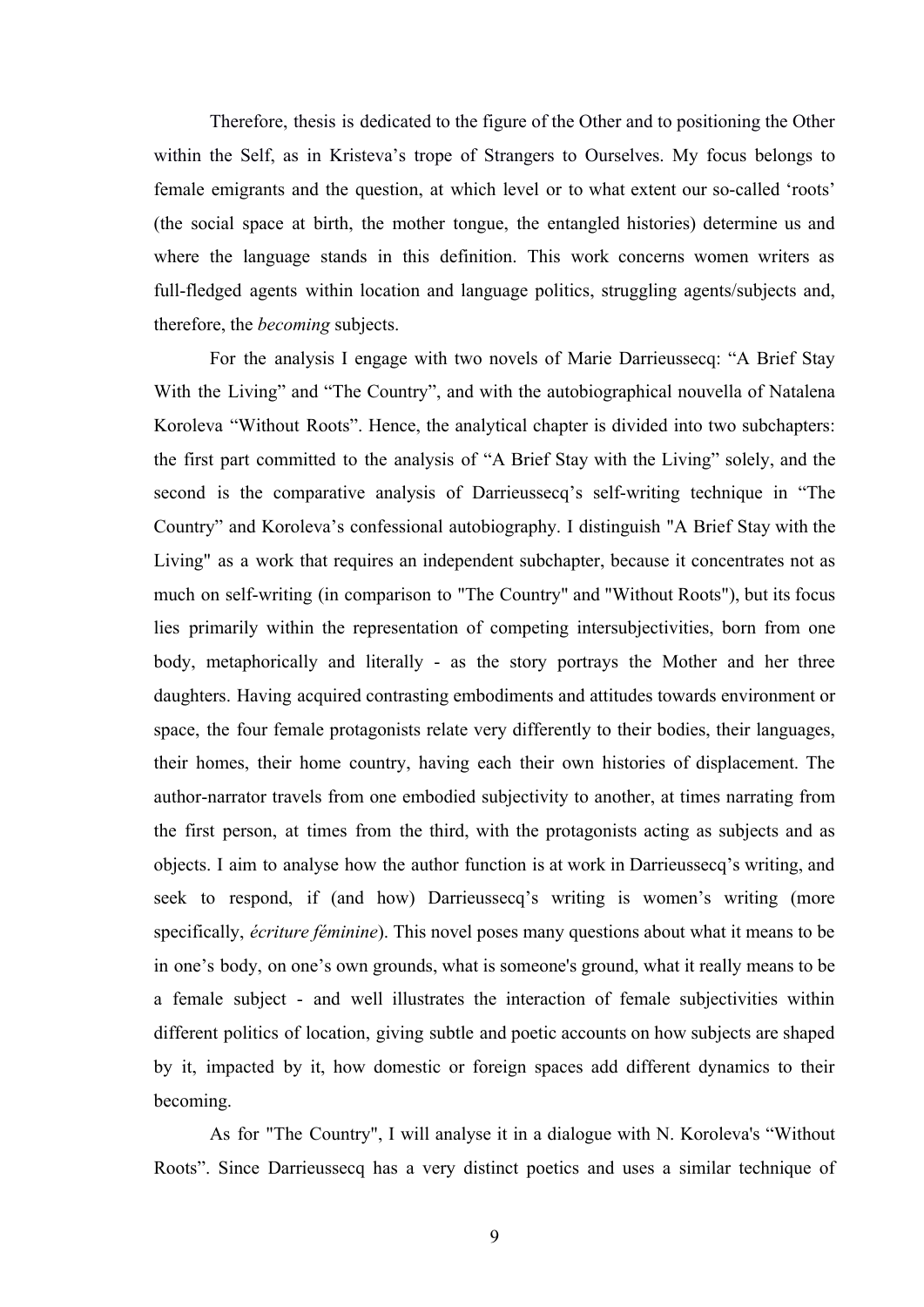writing the female subjectivity in both novels, I do delve into the intersubjective details of the narrative plot of "The Country", but aim to research, how the female subjectivity in the novel is shaped by resolving the question of the Other in the language.

All the three novels raise questions of foreignness, and I will try to understand this problem by engaging with the feminist theories of Julia Kristeva (her theory of the foreign space and language in "Strangers to Ourselves"), Simone de Beauvoir's debate with Hegel on Self and Other, Adrienne Rich's politics of location and Judith Butler's (and Husserl's) concept of performativity. The Introduction is thus followed by three theoretical sections: 1) Is He the Subject, is She the Other? 2) Subject and Author 3) Performativity, Other and Location, and two analytical sections: 1) Analysis: "A Brief Stay with the Living" and 2) Comparative Analysis: Darrieussecq and Koroleva.

I write this thesis in the learnt language, and therefore, I also seek to comprehend what it means to write from my body using the language of the majority. Is it what it takes to be heard? Is it the way of subverting the system from within? As a writer and a poet, should I aim to be read or regard the mother tongue as the one and only way to write myself? I endeavour to find responses to these questions as my thesis will unfold - among the careful analyses of different embodiments of the Other on her own grounds.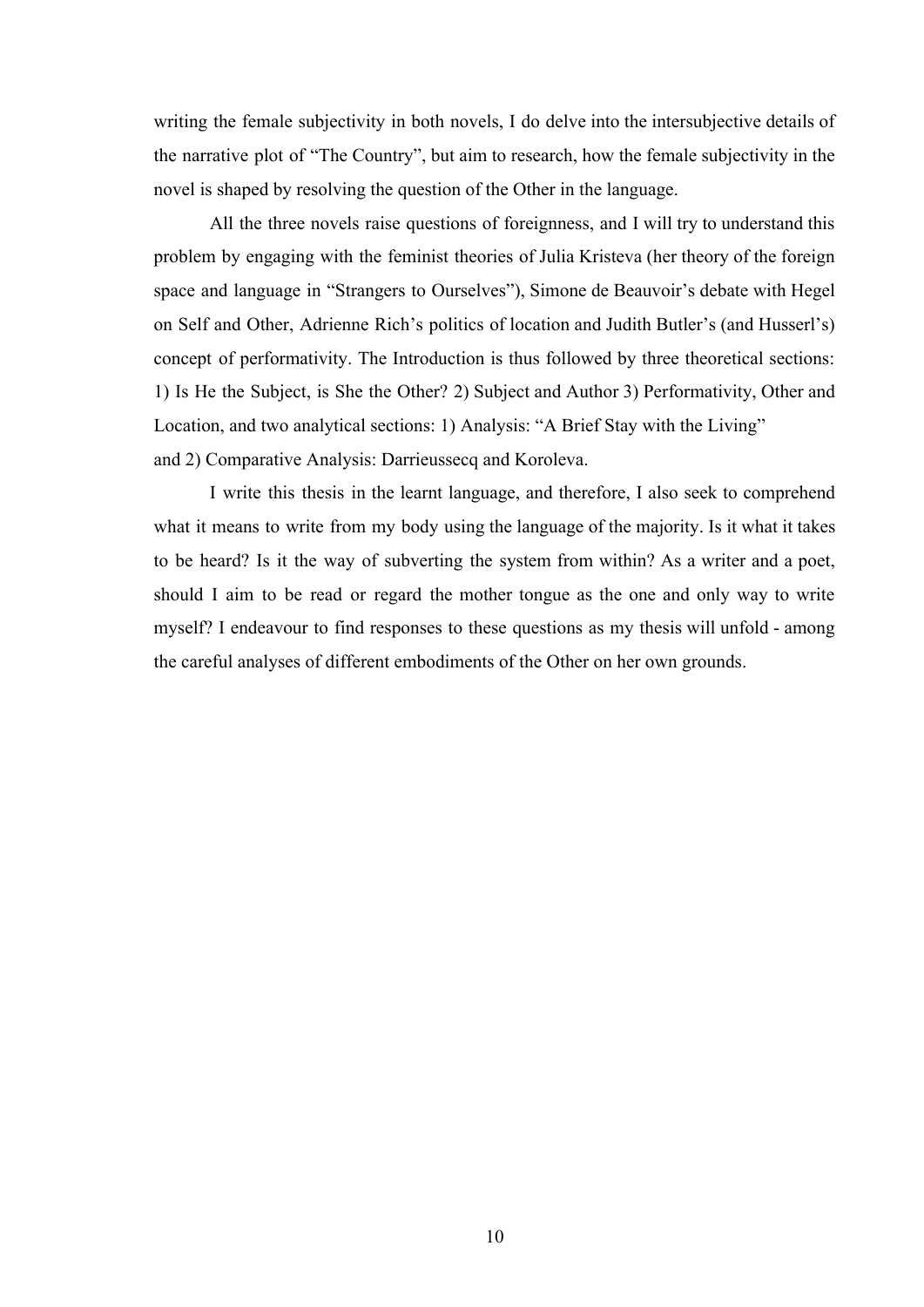#### Is He the Subject, is She the Other?

*It must be odd to be a minority he was saying. I looked around and didn't see any. So I said Yeah it must be.*

Mitsuye Yamada, "Looking Out" in *Camp Notes*

One of the most prominent ideas, which "The Second Sex" by Simone de Beauvoir brought to the history of thought, lies in the simple and clear comparison, voiced in her Introduction: "He is the Subject; he is the Absolute. She is the Other" (de Beauvoir 26). As simple as it seems at first sight, it requires, however, a close examination before stepping into the literary analysis of the Other on her own grounds. It needs to be mentioned, that this idea comes from phenomenology, and more specifically, from "The Phenomenology of Spirit" by Georg Wilhelm Friedrich Hegel, whom Simone de Beauvoir quotes extensively in her oeuvre. My aim in this section is to dismantle this extensively quoted statement of de Beauvoir in order to realize, firstly, what meanings it carried for her as a woman and a theorist, secondly, how it was accepted in feminist critique, and, consequently, how it can be deployed in contemporary literary analysis and in this Master's thesis.

For both Hegel and de Beauvoir the concept of subject (or Subject) was one of the core theoretical issues, which was discussed alongside the debate on Self and Other. The Subject and the Self were often realized in almost synonymical manner, as in the statement quoted above, or as in this quotation from de Beauvoir's Introduction: "... if, following Hegel, a fundamental hostility to any other consciousness is found in consciousness itself; the subject posits itself only in opposition; it asserts itself as the essential and sets up the other as inessential, as the object" (Beauvoir 27). From this definition it becomes clear that subject and self (*it'self'*) linguistically play equal roles in this argument, in the same way as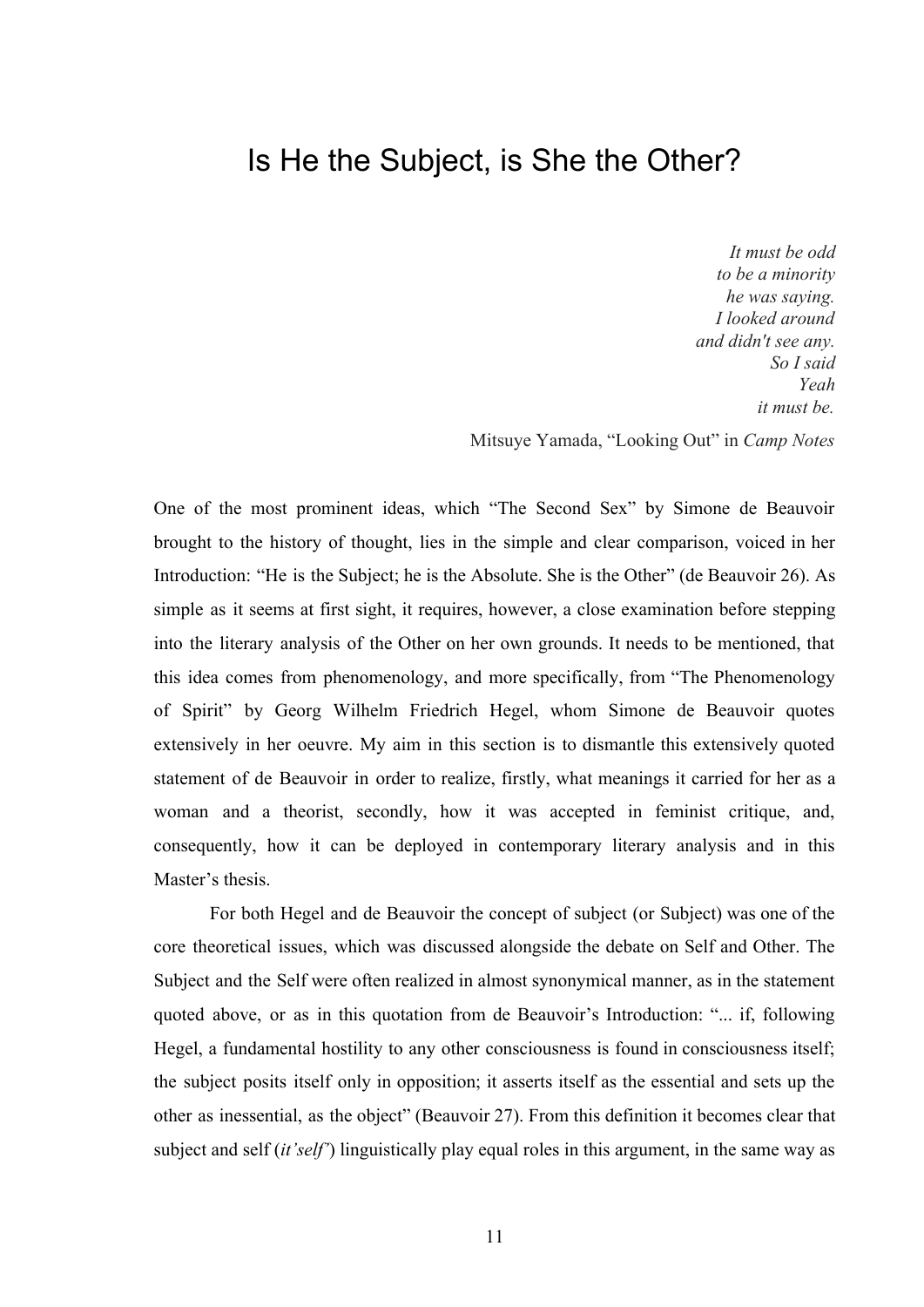"the other", "the inessential" and "the object" do. Thus, it is the dynamics between these positions that de Beauvoir is interested in: the dynamics between a subject and the object, which act and reveal their properties always "in opposition", where they have to contradict each other; by properties I mean those qualities by the presence of which certain positions within the power dynamics are occupied. It is important that, according to de Beauvoir, these positions are only two: the dominated and the dominating. Therefore, in the same way, I argue, the Self asserts itself in its difference with the Other: either within the same consciousness (the same body) or with the outer; apart from the dynamics, it is also the properties of these positions that de Beauvoir is interested in; she discusses them broadly before she steps into her radical proposition of emancipation project. The latter one is an example of the fully realized position of subjectivity - especially for de Beauvoir.

Returning to the question of Self and Other, or Subject and Object, de Beauvoir explicitly states, that these two concepts are always in hierarchy and subordination, whereas the Other (the objectified) occupies the disempowered position and cannot realize itself. The latter position is fully deprived of power and it has to become Subject in order to become an empowered agent. In her argument the Other is the female - or just "she" - and the Subject is male: "She is determined and differentiated in relation to man, while he is not in relation to her; she is the inessential in front of the essential" (Beauvoir 26). Her use of pronouns can be criticized nowadays, however I will not stop here, but will agree that by the pronoun "she" de Beauvoir refers to the female, although in a very general manner. It would be wrong to reduce her argument to the mere idea of representing the female category as the oppressed, yet his how she starts her debate. Further in her work she transmits this dynamics onto every other kind of power relationship: interracial communication, the bourgeois and working class interrelation, the colonizer and the colonized, etc. Still, the position of womanhood remains her primary concern and it is the female subjectivity which is at the center of her attention and onto which she places an emphasis through various anthropological examples and theoretical debates.

In order to understand de Beauvoir's choices, especially why she considers emancipation as the solution to inequality, it is, again, worth looking at how she deploys Hegelian logic:

*Hegel thought the two sexes must be different: one is active and the other passive, and it goes without saying that passivity will be the female's lot. "Because of this*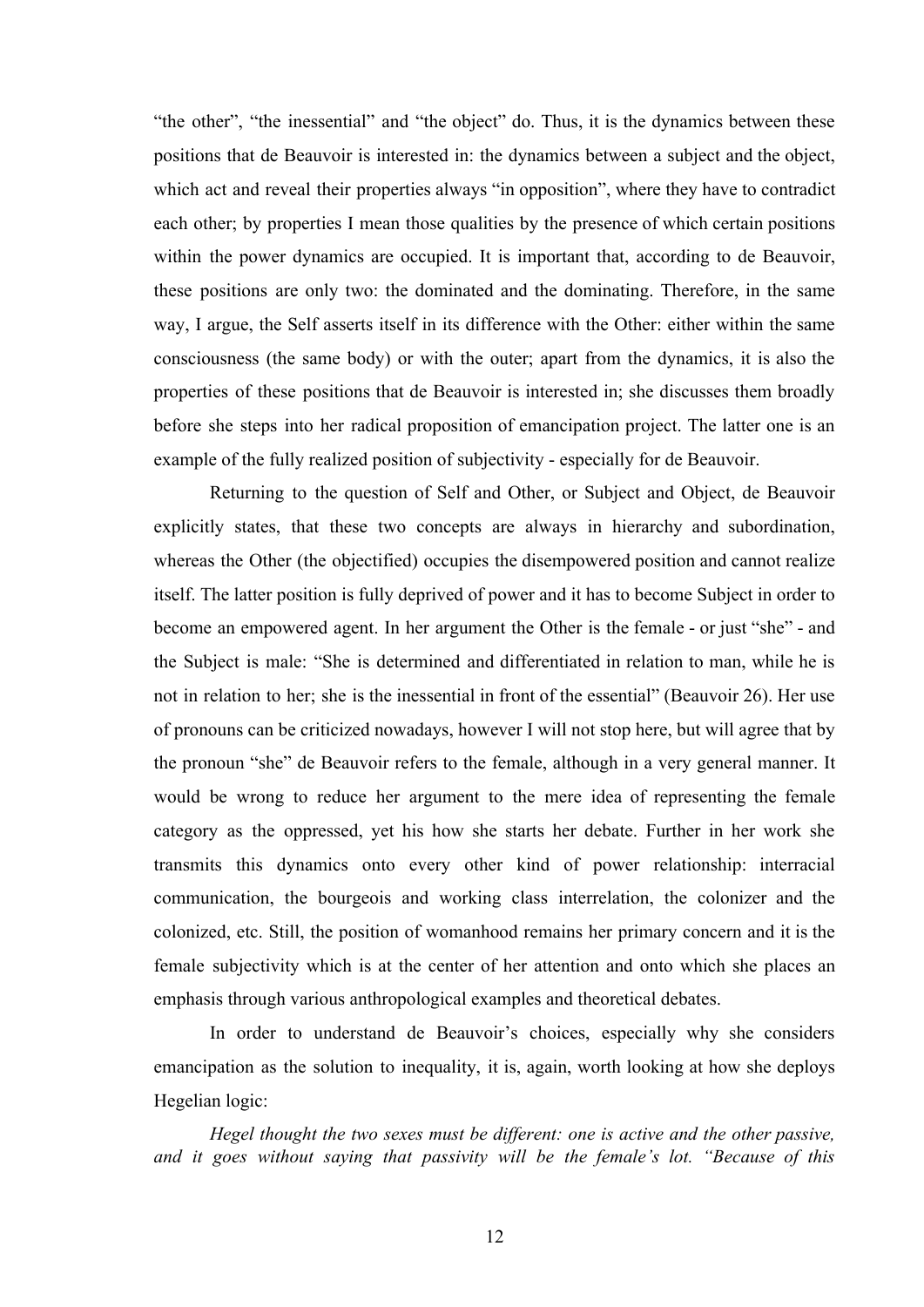*differentiation, man is thus the active principle while woman is the passive principle because she resides in her non-developed unity." (Beauvoir 46)*

It becomes explicit that she does not believe in the "essential" differences between the two positions and, ultimately, the two sexes, her goal therefore is to bring the Other into the position of Subject through deconstructing this hierarchy.

As I mentioned above, de Beauvoir from the very beginning highlights that the dynamics of Self and Other can be observed in every kind of power relationship. However, she often disregards her own claim, placing more attention to the oppression of a woman as in this statement, where she critiques Hegel:

*Certain passages where Hegel's dialectic describes the relationship of master to slave would apply far better to the relationship of man to woman. The Master's privilege,* he states, arises from the affirmation of Spirit over Life in the fact of risking his life: but in *fact the vanquished slave has experienced this same risk, whereas the woman is originally an existent who gives Life and does not risk her life; there has never been combat between the male and her; Hegel's definition applies singularly to her. (...) The other [consciousness - I. P.] is the dependent consciousness for which essential reality is animal life, that is, life given by another entity.* (Beauvoir 99)

This argument, in which she transmits the model of master-slave relationship on the interaction between the male and the female is quite generic and therefore problematic: firstly, because the woman does risk her life not less than a man, whose dominance in the modern realities is not at all linked to the physical life risking; secondly, putting the sign of equality between the master-slave and the male-woman patterns disregards the work of different power structures which led to the creation of various kinds of oppressions. Thirdly, the justification of the object position of the woman within the comparison to a position in which the "life is given" is illogical, especially if in the preceding passage Beauvoir states that "the woman is originally an existent who gives Life".

In "Comparative and Competing Frameworks of Oppression in Simone de Beauvoir's "The Second Sex"" Kathryn T. Gines explains that the female Other for de Beauvoir is "being compared to or juxtaposed with the subjugations of men through different forms of oppression (...) white women's oppression is similar to anti-Black racism, anti-semitism, and classism for men because in all cases they are stereotyped, offered similar justifications for their inferior treatment, segregated, or singled out in certain ways" (Gines 259). Gines accuses de Beauvoir of the lack of her accountability for the different placements that these oppressions occupy. Moreover, she insists, that de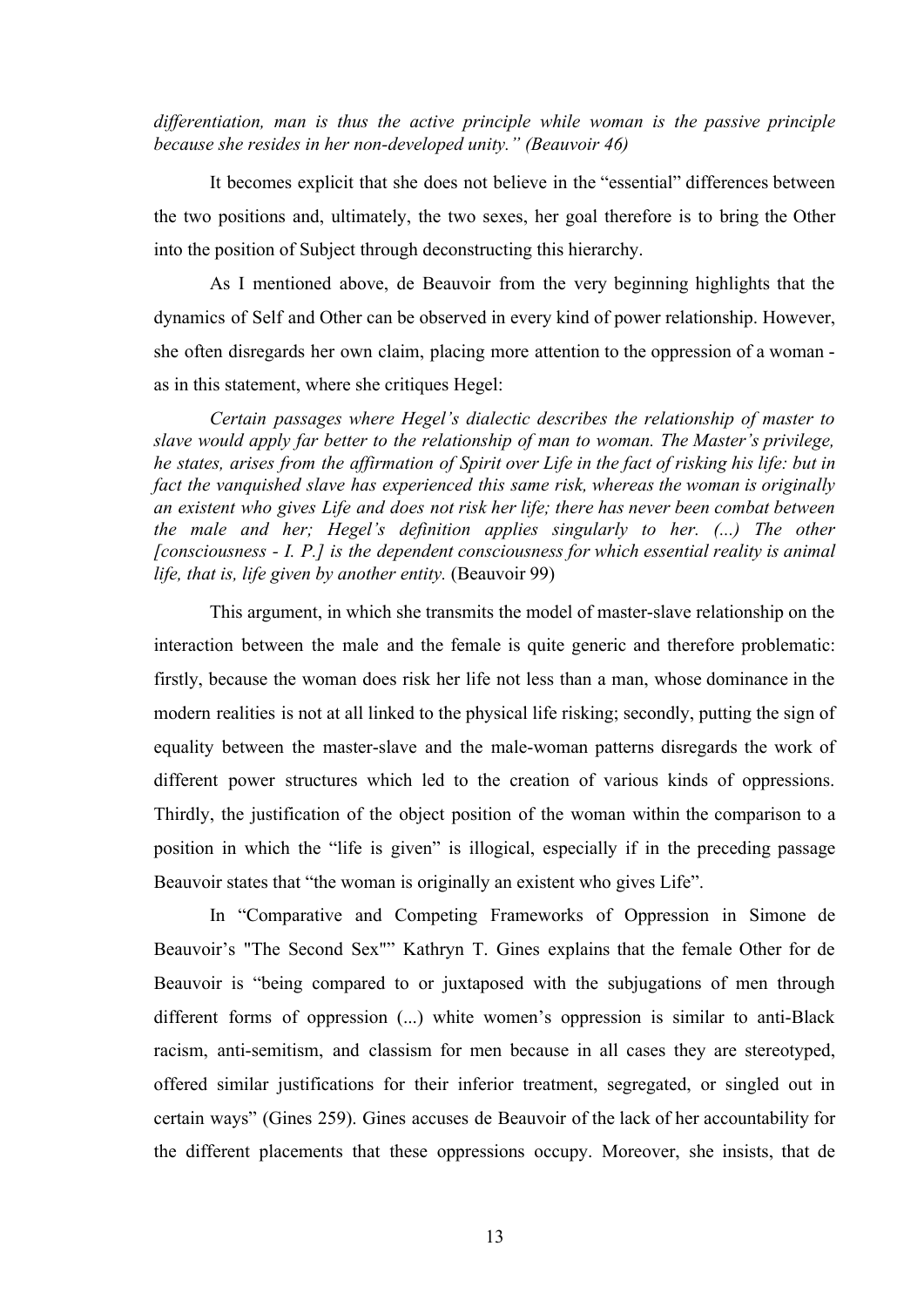Beauvoir's female Other is a French middle to upper class white woman, who, intersectionally, occupies some Subject positions as well, but in Beauvoir's work this part is left unnoticed, and that the oppressions of non-white women, or those belonging to various ethnic minorities, are not considered at all. Gines builds her argument on black feminists' critique, who attack Beauvoir's heterogenous idea of the female Other, and mentions the work called "Beauvoir and the Problem of Racism" by Margaret Simons, in which the latter notes: "Beauvoir's understanding of racism is central to her philosophical project in The Second Sex; but racism and ethnocentrism are also problems for her. (…) In her study of women in history, Beauvoir elects to focus solely on the West, and more specifically France, dispensing with the rest of women's history in a footnote" (Simons 391).

In this thesis I do not engage with race, and yet, this debate is important enough to me and my framework, since I write about oppressed ethnicities. While a female is generally the Other in this polemics, the issues of class, ethnic background and language bring additional structures of opposition, in which - it is significant to realize - the woman may not always occupy the role of the Other, but does so, if her gender identity is considered primarily among her other identities. The other intersection de Beauvoir neglects in her argument are the identities, which do not regard their gender in the binary way. And even if an interaction occurs within the female category where all the agents realize themselves in gender-conforming ways as females, the subject-object binary may be still at work: in a setting, where all protagonists are women, the other intersubjective contradictions come into power.

While some feminist theorists, like Gines, regard de Beauvoir's frameworks of oppression "troubling" and "Eurocentrist", it is hard to underestimate her input into the development of the understanding of the subjectivity. In my work I aim to concentrate on her idea of the Other as the *position*, that can be questioned and changed. I regard the subject-object or Self and Other interrelation as the process, as the conflicting dynamics, where, if this process is acknowledged, the Other may eventually become the Subject. I believe so because I question the notion of the Absolute and argue, that the subject positions should not be taken for granted, as if they (or those who occupy them) have existed (or occupied them) forever.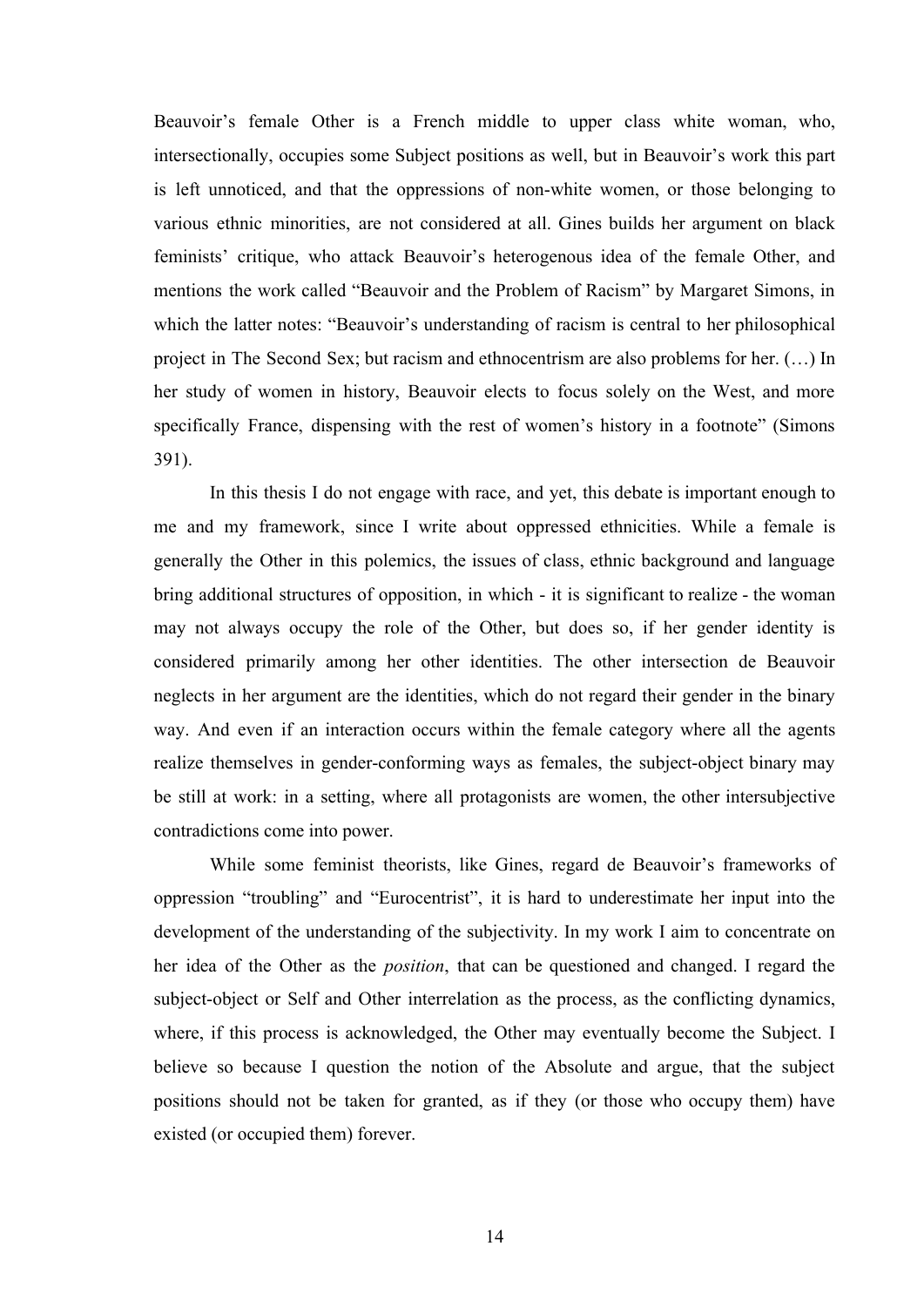In her Introduction de Beauvoir draws attention to the unstatic nature of any position of *being*: "But the scope of the verb *to be* must be understood; bad faith means giving it a substantive value, when in fact it has the sense of the Hegelian dynamic: *to be* is *to have become*, to have been made as one manifests oneself" (de Beauvoir 33). Therefore, the subject position can be created through separation and asserting one's own singularity. It is to be noted that de Beauvoir is not critical, however, of the fact that Hegel attributes subjectivity to the male category and states that the female is "enclosed in the species". She agrees with the dynamics Hegel leads upon and claims that subjectivity and separateness immediately mean conflict (de Beauvoir 59). However, in this research I aim to show how exactly through this separation - from the "species" or the category, or from what is considered subject in a certain dynamics, that the Other can re-establish themselves. To agree with de Beauvoir: being does not happen without becoming, and the conflict is a necessary and a productive source for this process of change. Thus, for the better understanding of the transformation of the Other I suggest Sarah Ahmed's concept of the willful subject. In her eponymous book Ahmed argues that it is the will and willfulness through which a position is unified as the one of Subject. Willfulness is for her the active separation which "compromises the capacity of a subject to survive, let alone flourish". She regards it as a radical choice, the alternative for which is only passivity and, consequently, death: "The punishment for willfulness is a passive desire of death, allowing death" (Ahmed 2010, 1).

In the next sections I will reflect on how de Beauvoir's theory of subjectivity relates to writing, language and female authorship. I use this theory as a part of my framework but for the reasons, mentioned above, it requires to be situated. As a conclusion to this section: Simone de Beauvoir, the female philosopher of the XX century, middle-to-upper class ethnic French, did not particularly convey the oppressions of women, who occupied less favourable positions within the dynamics of power, but nevertheless was very accountable of the oppressions of the French patriarchy and the subject-object dynamics within it. In my work I will concentrate on female subjectivity, not as opposed to male subjectivity, but as such, that involves the more complex *becoming*: in order to become a (willful) female subject, one needs to acknowledge one's own position of the Other and through the conflict with the Self or Subject - and separation from it willfully resign from the position of passivity and step into the position of agency.

15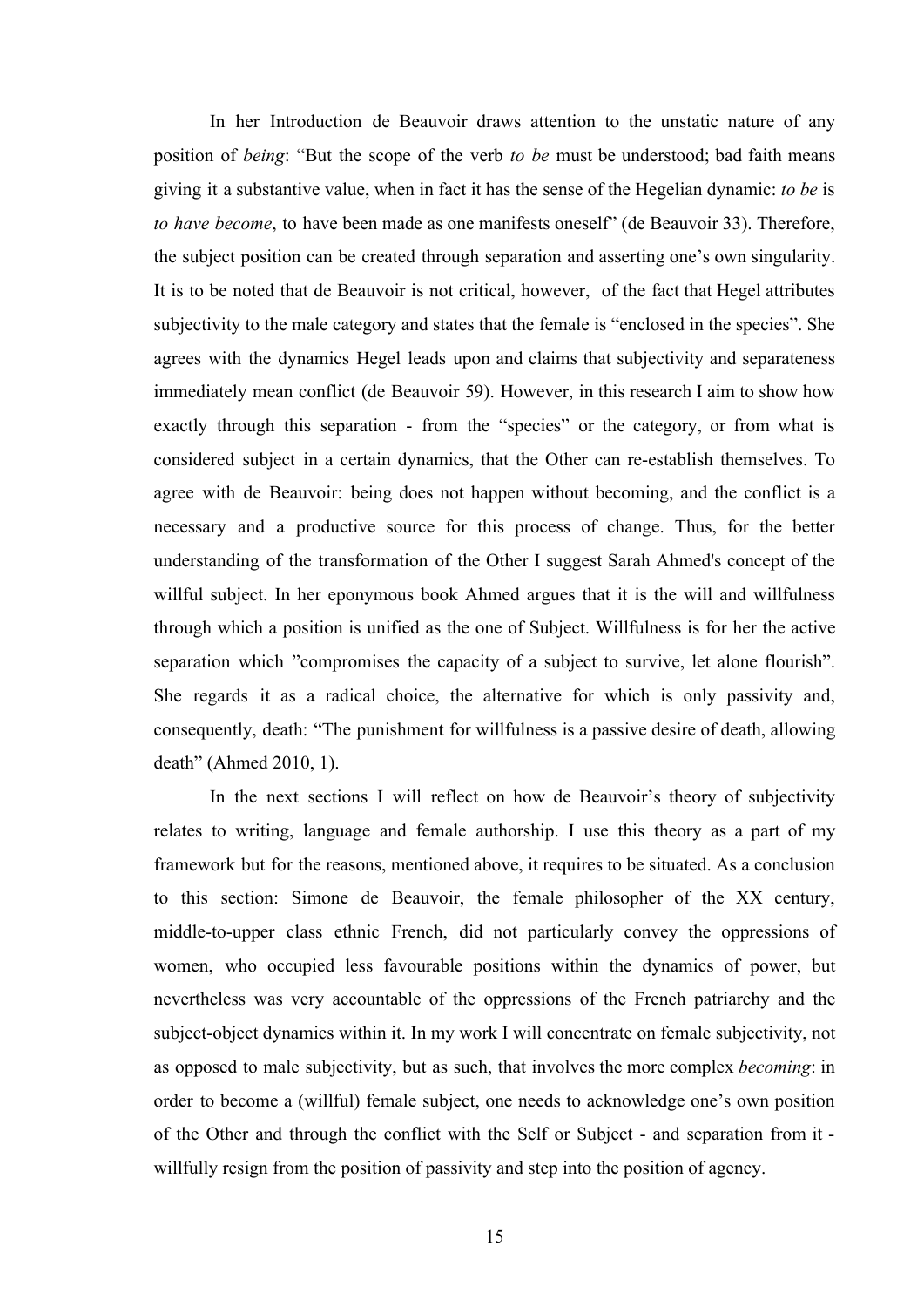I employ the notion of subject and subjectivity in this work much more often than the concept of the Other for the reason, that I am not interested in the position of the Other in its objected subalternity. What I am interested in is the process of subject becoming: the process, in which the female Other reconnects with her female Self through the body, the language, and writing — re-establishing herself as a Subject.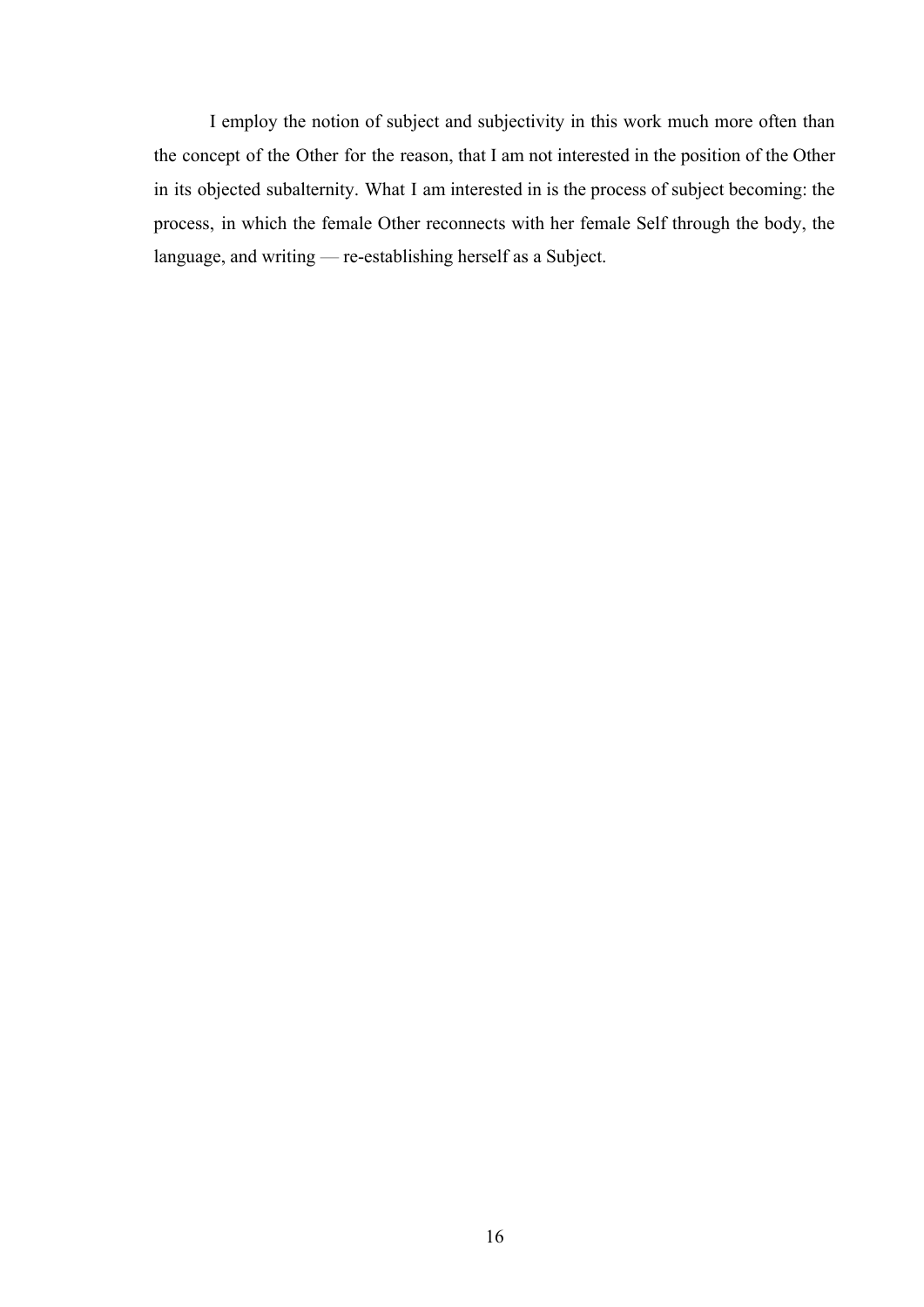#### Subject and Author

According to different theories, subject is an individual, an intersection of forms of social stratifications, an identity, a multiplicity of identities, a matter, a whole; a performer, aimed at practical transformation; a carrier of particular qualities and a performer of actions, directed upon an object (Merriam-Webster). Being unlike that, which is being affected, subject as actant recognizes that, which is not itself (Hegel). As a conceptual figure it is fluid: it cannot be fixed or inherently stable, thus, constantly transforming, it differs from the object in its movement of becoming. In some feminist theories, as for Luce Irigaray and Julia Kristeva, subject contains an object position in itself (Kristeva 1988). However, an object is only that part of the objective 'reality' that already exists in the scope of subject's activity and may be carried out within the subject's body. A similar issue occurs with the perception of the author's figure: different schools of thought have reviewed the notion in different ways, which will be examined later.

In critical theory, the understanding of the notion of the author has undergone a similar process of recognition (and transformation, which is still ongoing). Major time periods in the historical development of literature are marked by the changing attitudes to the phenomenon of an author. In Antiquity and the Middle Ages the author was regarded as a medium, or mediator, someone projecting their creative potential onto recipients, or, in this sense, objects. The widespread practice of anonymity made it possible for the figure of the author to be regarded as close to the divine: a nameless, bodiless, thus, holy figure; and whereas the text was regarded as objective truth, the perception of the author's figure could be compared to the all-seeing eye, especially in the works of religious character (Haraway 2004). A similar disposition occurs during Realism era, when the textual body is believed to be created not from within, by or with an interaction with the reader, but from the outside, by the artistic reality of the omnipotent author. Already in the Antiquity many authors' names, like the names of the philosophers of Ancient Greece, were recognised, allowing the understanding the category of authorship as a creative one, however, not recognizing the subjectivity of the lived experience behind the name (Foucault 1993).. Later, Christian exegesis laid the foundations of hermeneutics, where the author was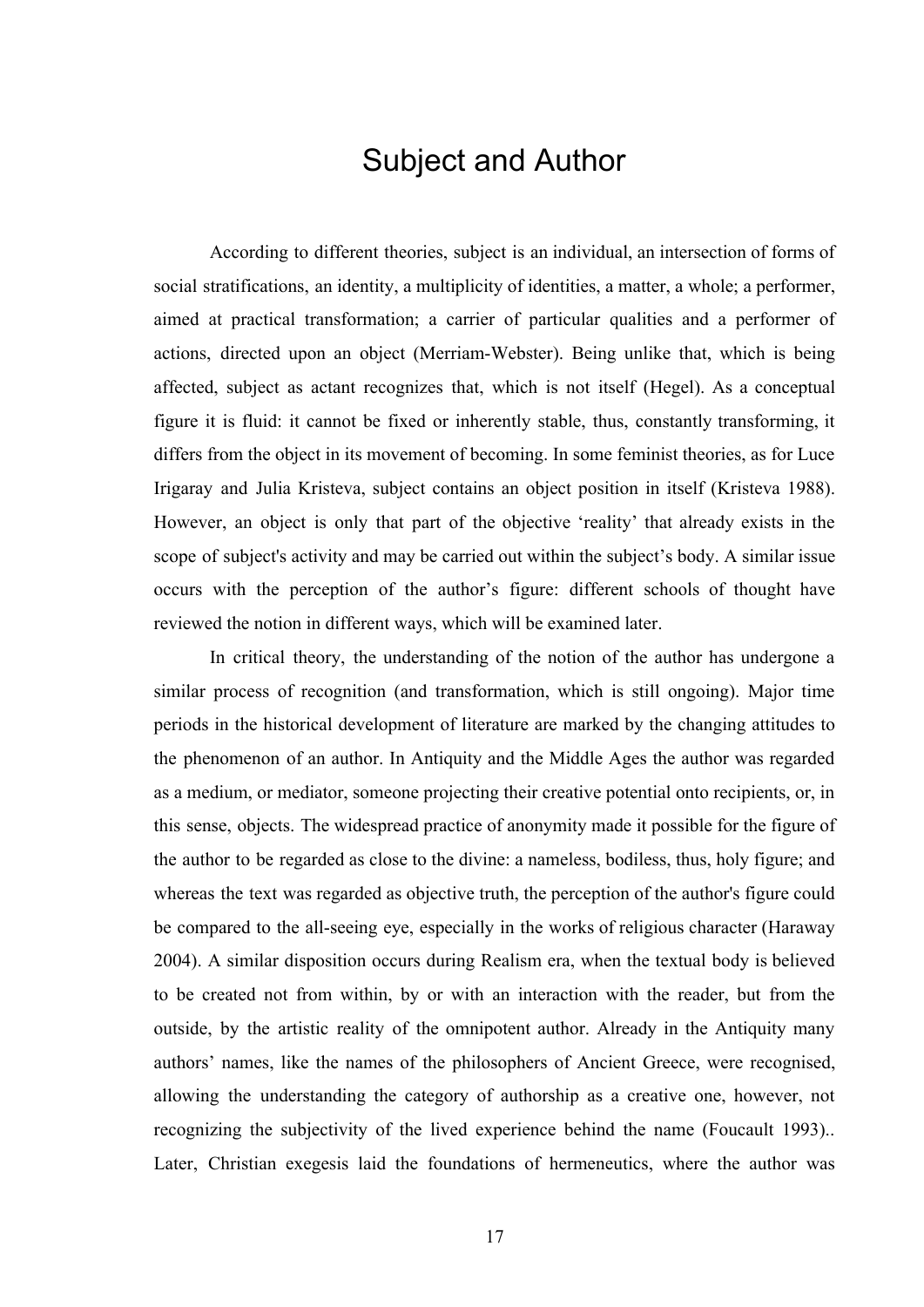granted a key role in the interpretation of the text (Foucault 1993). In modernism, where language was regarded as the actant in itself, but also the medium of transmitting experience, the problem of immanent authorship could be resolved. Postmodernism, however, returns to the depersonalization of the author, proclaiming its death (R. Bart, M. Foucault). The author hitherto is no longer perceived as a producer or the medium, but is considered an anonymous part of the intertext.

With the "Death of the Author" Roland Barthes, undoubtedly, revolutionized the general way of perceiving the text and the author's figure, and freed the reader from having to "furnish" the text "with a final signification", by which he means acknowledging the author as subject with the all-encompassing power over the meaning (Barthes). It has been crucial for poststructuralism that a text has stopped being regarded as a mystery to be solved — a mystery, belonging to the physical body and to the lived experience of an author.

For feminist poststructuralists, Barthes's take on authorship may offer a productive view over the canon, for it allows to dismantle the institutional structures, and extends the limits of patriarchal restriction. In "Situated Authorship" Sarah Wilson explains: "...locating subjectivity in a range of positions, not restricted to gender, class, or ethnicity, a text or author's relevance to academia and popular culture too is unfettered, unlimited by the actual identity of the author and thereby concealing or invalidating characteristics that would traditionally prioritize certain writers over others, for example, the characteristic of being European, Caucasian, or male" (Willson 3). The elimination of the author-figure, Wilson believes, may free not only the reader from "universalism and ideological essentialism", but also the suppressed subjectivities of female writers. Borrowing Nancy K. Miller's quote: "It is, after all, the Author, canonized, anthologized, and institutionalized, who excludes the less-known works of women and minority writers from the canon, and who by his authority justifies the exclusion" ("Changing the Subject" 105). Thus, some of the feminist postmodern theorists believe, that the death of the author is conceptually liberating and productive in the struggle for recognition of the female subject as equal, and giving space for changing the power structure.

Indeed, Barthes's theory, in his own terms, appears as "counter-theological", since "to refuse to arrest meaning is finally to refuse God and his hypostases, reason, science, the law" (Barthes 147). The desire to intervene with a theological structure does coincide with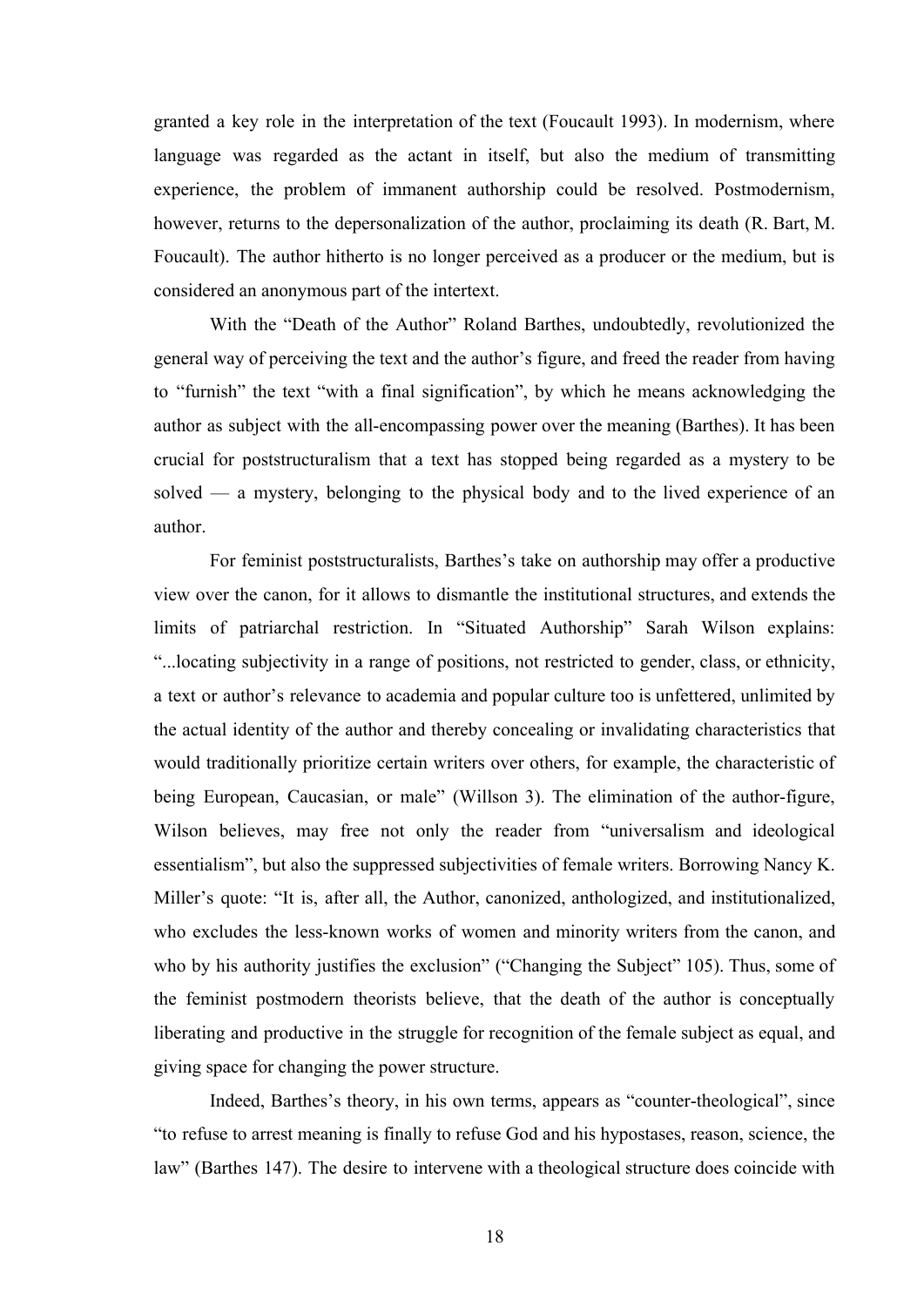the feminist goals, and yet, historically, women's claims to authorship has been different than those of the male, for they have had a different relation to their identity.. The idea of voicelessness, the loss of the origin, hardly contemplates granting a different kind of subjectivity, even though Barthes states that literature *is* the invention of the voice, followed by its death, but "to which we cannot assign a specific origin"; in regard to subject he explains: "literature is that neuter, that composite, that oblique into which every subject escapes, the trap where all identity is lost, beginning with the very identity of the body that writes" (Barthes 142). With this statement in the beginning of the essay he establishes solid grounds for advocating the impersonality and the idea, that it does not matter, who speaks, but matters, *what:* the matter acquiring the materiality of subject, *becoming* subject in itself.

For Barthes, who grants much power to the reader, it is still language which speaks, not the author or the reader: "to write is, through a prerequisite *impersonality* (not at all to be confused with the castrating objectivity of the realist novelist), to reach that point where only language alone acts, "performs," and not "me"" (Barthes 143). The claim that an impersonality of any kind exists and pre-defines a human personality, brings the question of neutrality into conversation. Since Simone de Beauvoir's critique of neutrality as construct of dominance, many feminist writers and theorists exercised this notion, and similarly — the one of objectivity. In "Situated Knowledges" feminist scholar Donna Haraway critiques objectivity in regard to epistemology: "They tell parables about objectivity and scientific method to students in the first years of their initiation, but no practitioner of the high scientific arts would be caught dead acting on the textbook versions. Social constructionists make clear that official ideologies about objectivity and scientific method are particularly bad guides to how scientific knowledge is actually *made*" (Haraway 576). She suggests that is no vision is disembodied and no knowledge is abstract: "With whose blood were my eyes crafted?" (Haraway 585). In contrast to feminist poststructuralists, to whom the idea of universality of subjects appears as appealing, Haraway is on behalf of subjectivity of location: "I am arguing for politics and epistemologies of location, positioning, and situating, where partiality and not universality is the condition of being heard to make rational knowledge claims. (...) I am arguing for the view from a body, always a complex, contradictory, structuring, and structured body, versus the view from above, from nowhere, from simplicity" (Haraway 589). This critique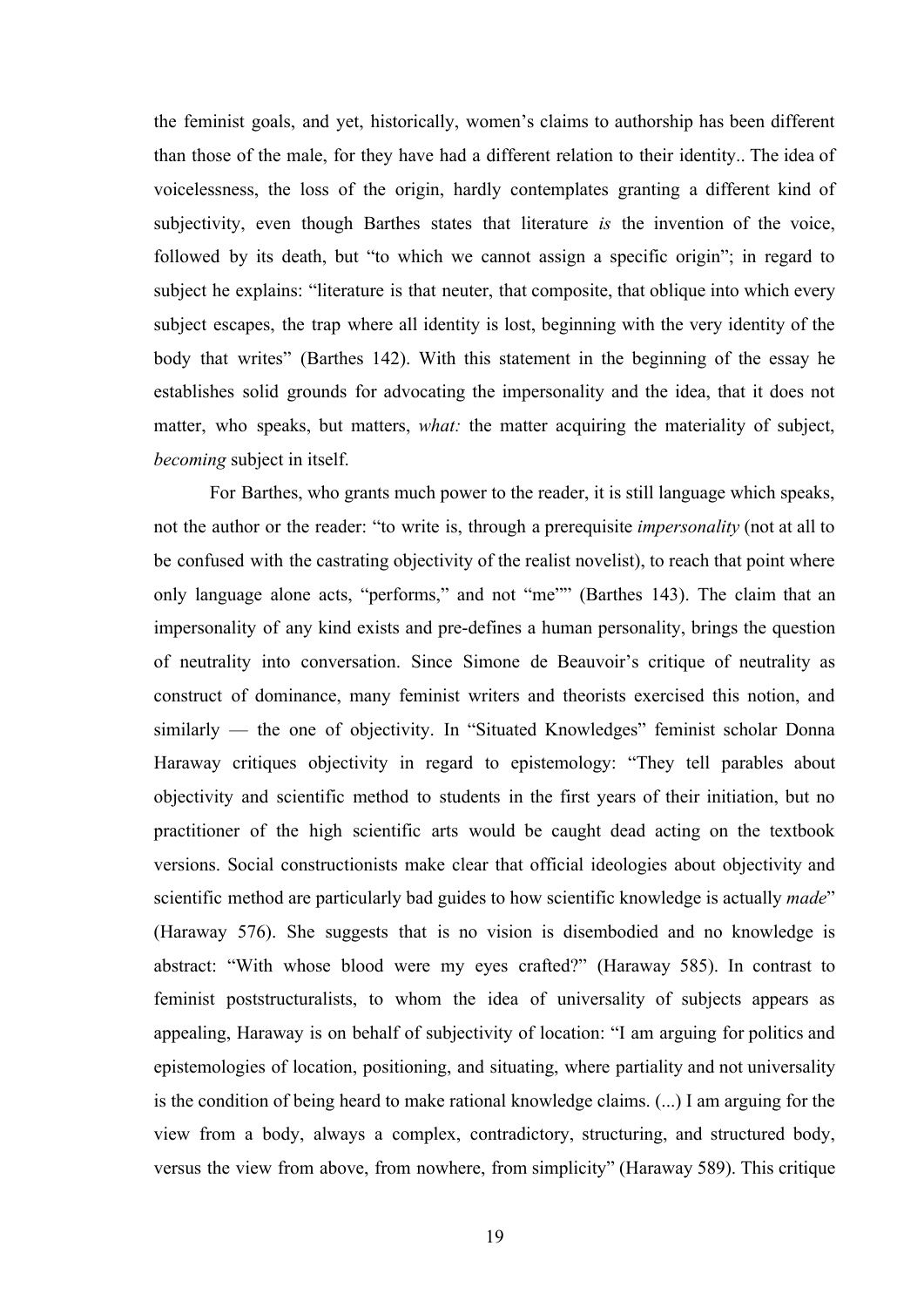is widely supported by the theorists of life writing, who, acknowledging the inability to escape construction, argue against neutrality and objectivity in biography writing. In "Strange Hybrids: Telling the Truth and Other 'Lies' about Fiction and Life Writing" Camilla Nelson suggests: "But, as fiction invented its own realm, so too, the world of fact was not unaffected. Objectivity – that is, empirically verified knowledge – became the goal of factual writing, and an estrangement between literature and factuality ensued" (Nelson 47). For Nelson, writing never escapes construction, nor does the reading, neither of these practices is depersonalized or deprived of subject's agency.

However, regarding the author, it is important to clarify that Barthes distinguished between a person and *a* subject: for him, it is subject, whom a text recognizes, but not a person, thus, subject is something that *suffices*, even though it is "empty outside the very enunciation which defines it" (Barthes 145). Yet the question arises: if in Barthes work, subject recognizes the text, and therefore is recognized, does it not make the text subject? When an embodied human being *who writes* is conceptually separated from their work as something that does not suffice, a text is something that exists by itself, but must, however, be discovered by the reader. As for the latter one, this figure is viewed as subjective space, "the very space in which are inscribed, without any being lost, all the citations a writing consists of", however, this kind of subjectivity is depersonalized too: "the unity of a text is not in its origin, it is in its destination; but this destination can no longer be personal: the reader is a man without history, without biography, without psychology" (Barthes 148).

Marie Darrieussecq responds to one of the questions about her attitude to the reception of her creative work as published, with a curious remark: "I accept all sorts of interpretations of my books (...), it means they are alive (...). The only thing I don't accept is the interpretation that goes exactly to the opposite of the book" (Darrieussec 2012). *Pig Tales. A Novel of Lust and Transformation, or Truismes,* is the first novel by Darrieussecq, which portrays a dystopian society in which a young woman gradually transforms into a sow, has received a wide acclaim, and was called misogynist by some, with whom Darrieussecq passionately disagrees.

Returning to the question of authorship, the question remains of the reader's status. Admitting to the idea of the author and the reader as embodied human beings does not have to violate the claims that language is the structure, that utterance is always fluid, ot that the text is something that is being constructed here and now. Feminist theorist Cheryl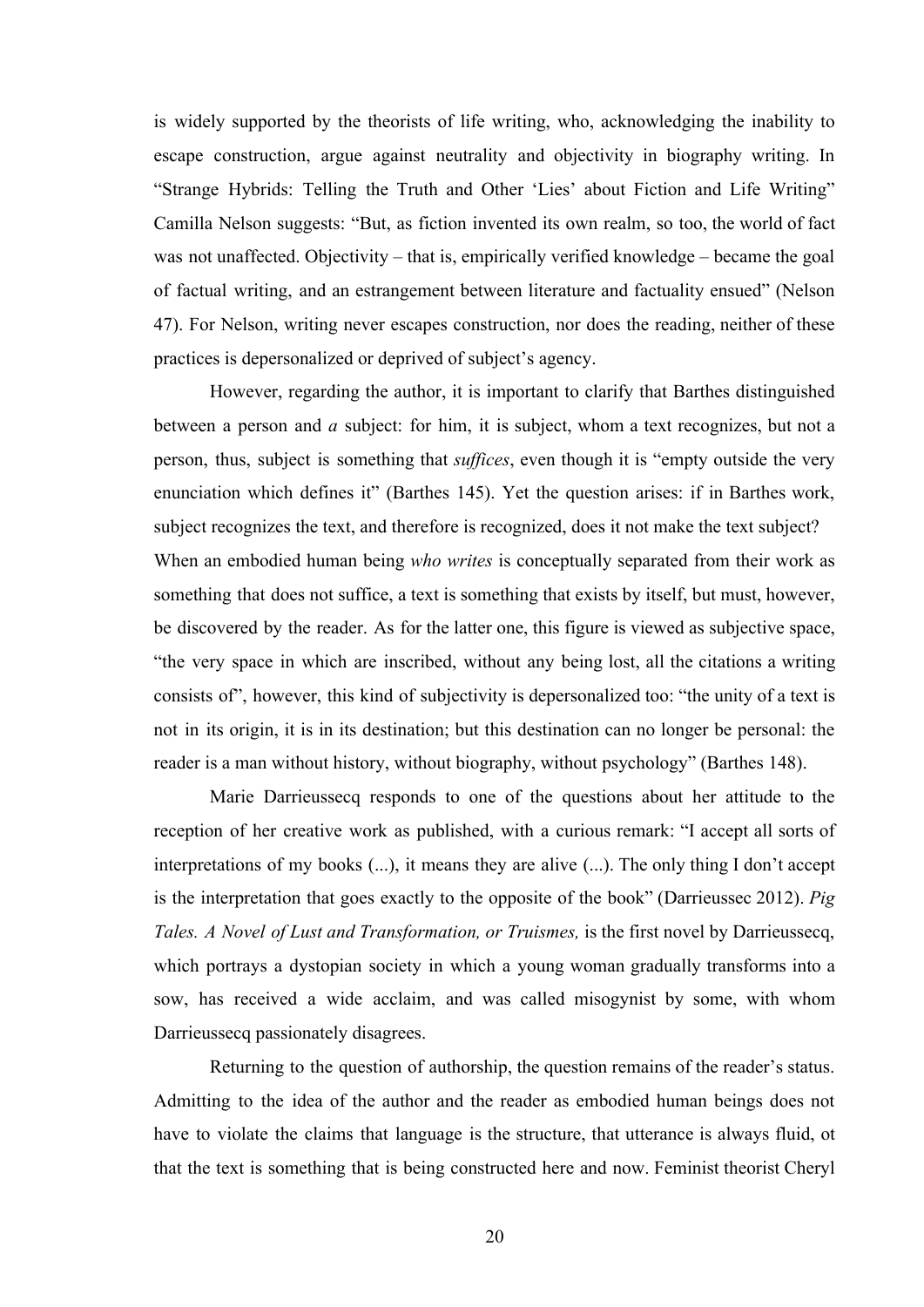Walker, in her dialogue with first name Miller and first name Kamuf, proposes that prioritizing the textual body over the subjectivities of the author and the reader - and stating that writing becomes its own production - has a risk of ignoring the fact that subjectivities (and the very notion) have always been shaped and experienced differently. The male subjectivity of 17th century, which Barthes might critique, is entirely different from modernist and postmodernist subjectivities, while engaging in reading and interpretation, for, in Haraway's terms, reading - as well as any other experience - is not neutral. Walker agrees that reducing the text to personal is flawed but she nevertheless insists that a textual body and a lived experience *should* interact: "What we need, instead of a theory of the death of the author, is a new concept of authorship that does not naively assert that the writer is an originating genius, creating aesthetic objects outside of history, but does not diminish the importance of difference and agency in the responses of women writers to historical formations" (Walker 560). For Walker, the idea of performativity is crucial, the author remaining present in the text, being the idea, that unites and put the language in motion, but the text may be read and reread by different subjectivities in different historical periods, in different cultural social contexts, and it will allow a perpetual process of creating and transforming, where reading and writing positions become inexhaustible.

What appears to be particularly useful, apart from the debate on the author notion, is the clarification of what is a text. Reading Michel Foucault's "What is an Author" I come across an argument against the text's absolution. In this work I do not aim to engage with Foucault, however, his questioning the matter of the narrative is helpful, in order to understand that a text is a construct. In the example with an author who is physically dead and the drafts of whom are being collected, Foucault poses a question: what is a work of a dead author? Do we consider everything, that an author has written, their writing work? All the drafts, diaries - are they the work of writing, the author's legacy, the text? (Foucault 1969). Can, must the written personal notes in the draft of a work be considered as part of a textual body? (Foucault 1969). Thus, we might question, what is the narrative and where its limits are. Foucault inquires but does not propose the answer, if the notes with phone numbers on the corners of pages or reminders to visit the laundry should count as the textual body, but within this inquiry a question arises for textual belonging, as the need to address if a text is something absolutely universal and independent. Even the author's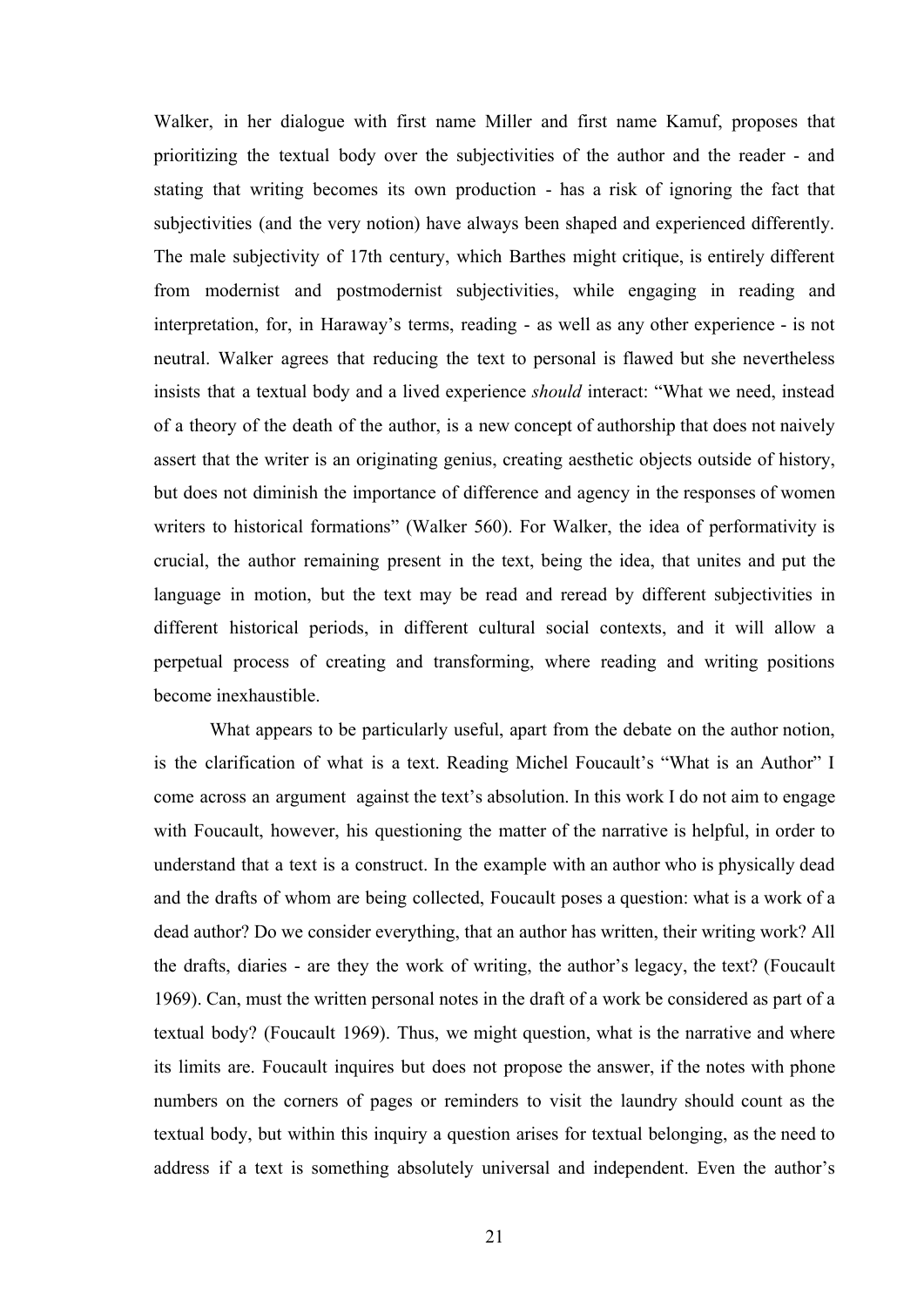function, Foucault argues, is not universal and differs from context to context (Foucault 1969). Moreover, Foucault explains, that the text bears the number of signs that refer to the author (it is, however. important to distinguish between the author and the narrator, as well as between a narrator and a focalizer) and lists examples as grammatical person, tense, adverbs of time and place, followed by clarification, that "these elements have a different bearing on texts with an author and on those without one", for they may simply belong to the narrator, "a fictional author", who, according to him, is as false as the authorship of the one who wrote the text (Foucault 308). Therefore, if text is nothing more than a structure, a discursive practice, and even those signs that refer to the author are *false*, then is the ethical part of any analysis it is unburdened by any limitations. My question remains: does the death of the author grant indulgence for the absolute freedom of interpretation? For Barthes the author is already an interpreter: "his only power is to combine the different kinds of writing, to oppose some by others, so as never to sustain himself by just one of them", thus interpretation lies in the authors function as well as the one of the reader (Barthes 145). For Barthes, writing must not delve into desire of expression; he continues: "if he wants to express himself, at least he should know that the internal "thing" he claims to "translate" is itself only a readymade dictionary whose words can be explained (defined) only by other words, and so on ad infinitum" (Barthes 146).

Donna Haraway's notion of "embodied truth" appears as having a similar goal, namely to dismantle the "divine" process of creation, but also locates the process of interpretation within the body of the interpreter (Haraway). As she critiques the constructivist perspective in knowledge production, she deploys the argument on the impossibility of any "passive" vision. For her, it is impossible to escape construction, even using technology, because there is no neutrality, through or within which an object can be studied, and, as opposed to the all-seeing eye, any kind of knowledge production works through a subjectivity: whether it is a subjectivity of a human eye, located in a human body, or belonging to a camera, or a microscope: "these prosthetic devices show us that all eyes, including our own organic ones, are active perceptual systems, building on translations and specific ways of seeing, that is, ways of life" (Haraway 583). For Haraway, no knowledge or "truth" is unmediated, yet she does not mean to call her take on situated and embodied knowledges "subjectity". It is significant to note, that for Haraway embodiment means new, feminist objectivity: "Understanding how these visual systems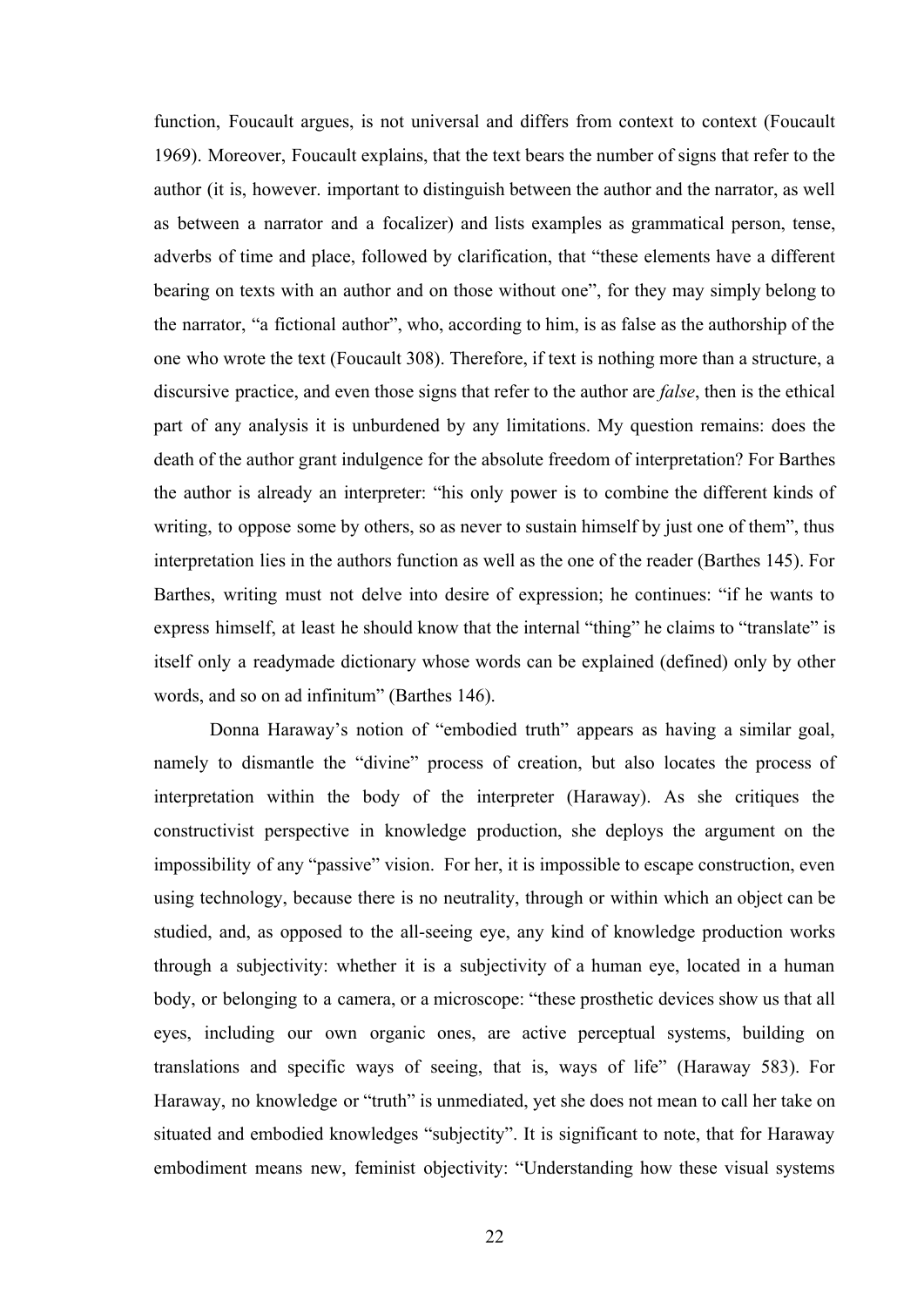work, technically, socially, and psychically, ought to be a way of embodying feminist objectivity" (Haraway 583).

Feminist objectivity means situated knowledges and aims not to distinguish between the subject and the object, therefore it does not involve transcendence. It offers to bring the multiplicity of different positioning into discussion, as in the case with intersectionality. For Haraway, there is no fixed embodiment, as well as no fixed position, but this multidimensionality should be nevertheless acknowledged in the analyses and any practice mapped. However, in Haraway's account objects do not exist as such, she refers to them as "boundary projects", and boundaries, in her theory, are what shift from within and what appears during social interaction (Haraway 595). Still, Haraway agrees that a text is a location of literary production, and that the language unfolds by itself, disregarding the author's intention or will, but for her a text is a body, what she calls a "material-semiotic generative node" (Haraway). With this argument, it is easy to step into questioning, whether a text exists without the reader (does it stop existing on its own when "I" does not look, does it start its life cycle anew in the perspective of another "I", does it not unfold on its own but unfolds as "I" sees it, does its form change under the view of an "I), but if we agree, that a text is material, and therefore has a body, the interpretation occurs, thus, within it and *is* limited by its material component. Whether we regard it as an absolution or not, account the lived experience of the one who has written it and the one who is reading, the seemingly endless possibilities become exhausted by the very structure - "structuring, and structured body" in Haraway's terms.

Intersectional reading, for the feminist thought, means that intertextuality becomes "the weaving of women's texts as they are interwoven with many other texts (female and male)," the author signature acts as "a historically specific configuration of gender, class, race, sexual preference, religion, and so forth". Both intertextuality a situated subjectivity/ feminist objectivity, allow for fluidity and the plural nature of identity (Wilson 7). Later theorists tend to outline strategies for literary research, which attempt to prioritize the material and psycho-historical realities of women and writers of the formerly colonized territories. According to Barbara Christian, "the modes of reading and writing prevalent in the academy do not work for everyone, just as poststructuralist pluralism does not work for women" (Christian 53). For Christian, women writers, writers of color, even creative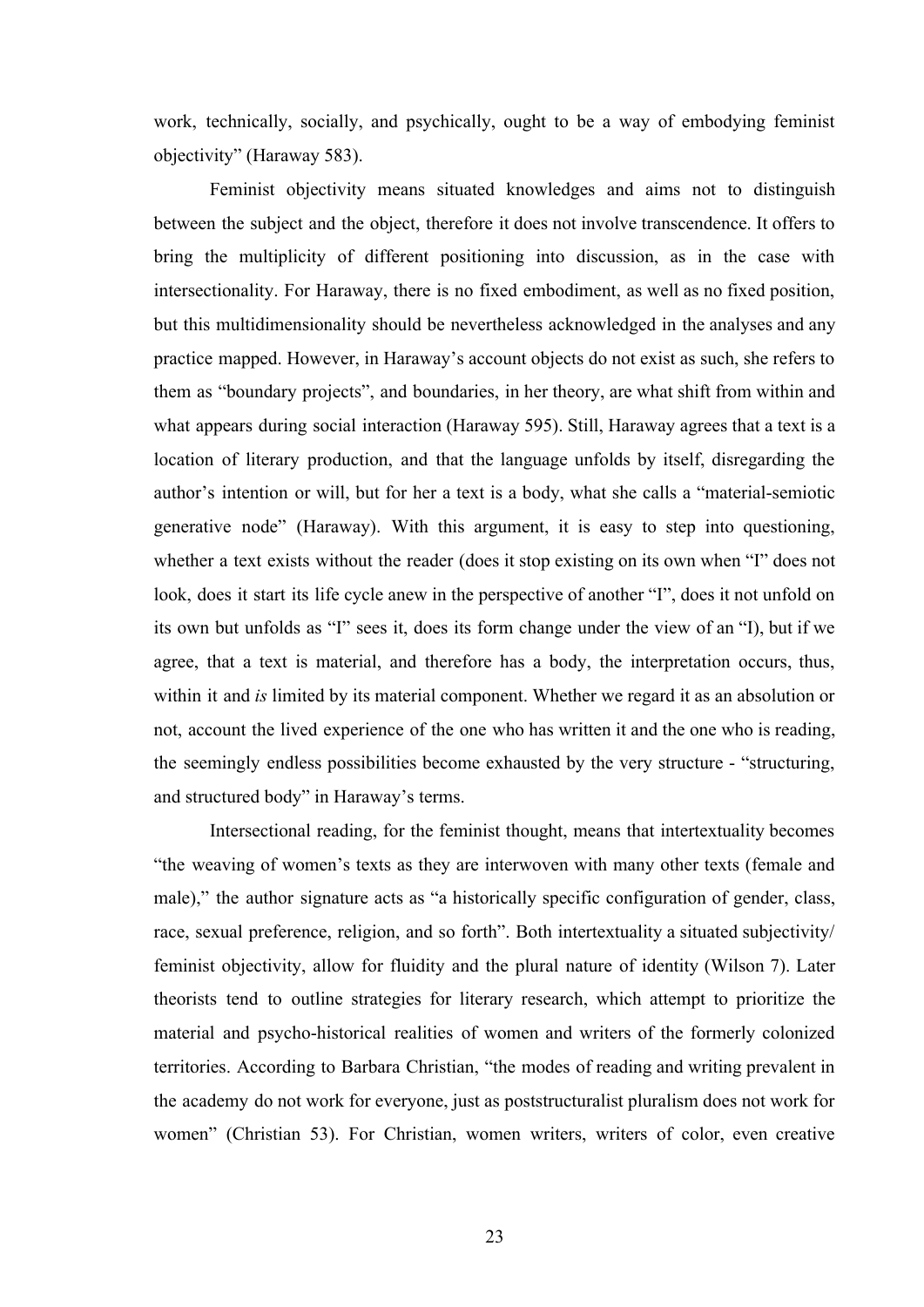writers are re-marginalized with the theory of the dead author, notwithstanding the fact, that their works have more chances to be read, than, for instance, a century before.

However, the reason for that is in feminist movements, which for many feminist theorists are exactly the opposite of poststructuralism: in Barbara Christian's terms it called "race for theory" (Christian 53). She argues, that the very academic mode of theorizing, the so-called "acceptable" literary language work again the marginalized, and insists, that the death of the author does not pertain to those, whose material reality does not allow to "give up their subjectivity". As, for instance, in Walker's terms: "To erase a woman poet as the author of her poems in favor of an abstract indeterminacy is an act of oppression. However, every version of the persona will be a mask of the author we cannot lightly remove" (571). Thus, in the feminist agenda, that critiques academia for various reasons, the death of the author is not a favourable theory for those whose subjectivity has been denied and marginalized, and for whom the definitions of Self and the political reclamation of every situated identity with its voice will always stand over anonymous, intertextual multivocality (Willson 7). With language in its material form that performs the function of objectification of the individual human consciousness only as a separate monad of the world it becomes oppressive for those who seek to voice and not be voiced, even if by something universal and inhuman. The text becomes a machine;, the human consciousness acts as an object.

Moreover, it has to be acknowledged that different genders may have different approaches to the same realities.. Since gender identities involve factors of individual psychosexual development, processes and learning outcomes of certain social roles and the formation of sexual preferences, gender is a process in itself, independent, fluid and potentially changing. The idea of a "transformation" as pertain to gender becomes leading in *écriture féminine*, or women's writing. The term, which gained the acclaim after Hélène Cixous's *Laugh of Medusa* was published, stands for writing as a semiotic practice and concentrates on the self-determination of women as subjects (Cixous 1976). Since Lacan's claim that language is a hierarchy, structured around the Phallus, and that it (language) is always representational through the inescapable process of signification, Cixous aims to redefine the position of "the feminine", that is situated on the margins of the Symbolic Order, through reconsidering the position of "lack" and "otherness" in favour of the one, that is less controlled, and in this way reassigning the power in the structure. As to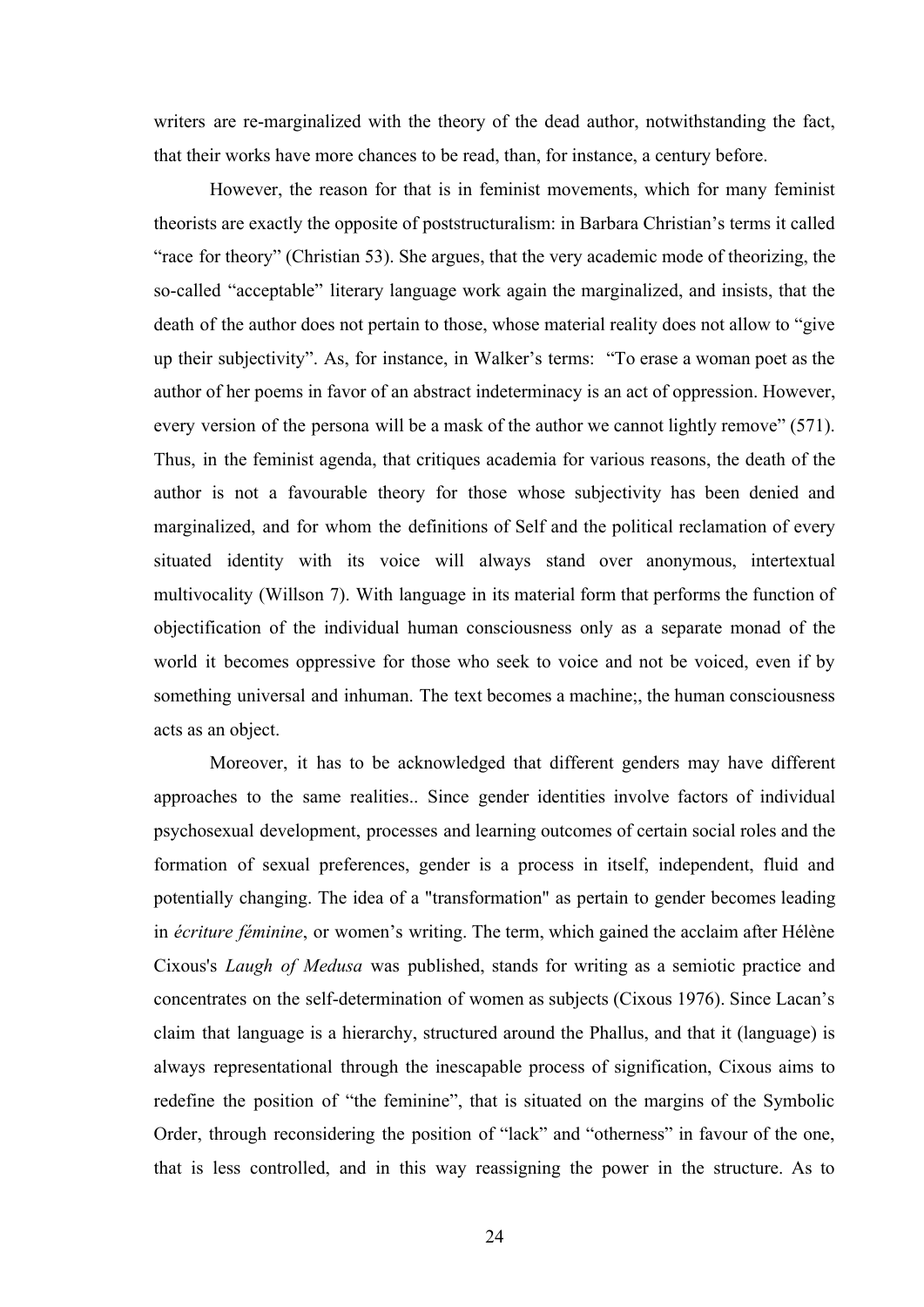women's writing, Cixous employs Freud's argument that "women are the dark continent" to manifest the representation of what is believed to be non-representational (Cixous 1976). For Cixous, women's writing, that used to be perceived as "less rational, less moral, less comprehensible" in the same way as a female, maternal body "is barred from the Symbolic Order" and reproduces the Lacanian Real (Cixous 1976). Even more, as she uncovers the mechanisms of representation of female subjectivity, she insists that an essential factor in writing that can labeled as feminine, is a conscious appeal to experience of what it means to be female.

At the same time, *écriture féminine* does not pertain exclusively to female gender; Cixous explains that it is writing, that comes from the margins - a position, that can be occupied by male subjects as well; moreover, because all human beings come from a maternal body, this enables anyone to write from that position.

Still, *écriture féminine* is a practice of "writing oneself", which mostly means "herself", a practice that celebrates the loosening, redirection of control, which comes from the phallocentric order. "Woman must write her *self*: must write about women and bring women to writing, from which they have been driven away as violently as from their bodies-for the same reasons, by the same law, with the same fatal goal. Woman must put herself into the text" (Cixous 875). In this way, the body becomes the signifier *and* the signified, its subjectivity is redefined through the material, while the physical and the metaphysical come together within the process of symbolization of women's corporeal experiences.

As for the time-spatial characteristics of female prose, the change of traditional narrative chronotops (in the Bakhtin sense of the concept) belongs to the category of *écriture féminine* as one of the formal features. Linguistic means of women's prose are closely linked to the discourse of the autobiographical. A feminine text proclaims itself as independent of genre, form and style, however, it is always autobiographical for it always comes from the lived experience. Moreover, the phenomenon of confession (as well as, repentance, depression writing, pain writing) becomes the representative mechanism of women's prose, and the articulated "I" acts as the most effective author's projection (Cixous 1976). The autobiographical "I", for theorists of women's writing, is undifferentiated from a 'real' person, and at the same time *is* a text construct that "speaks" for itself. It is also significant, that autobiography hitherto is regarded as constructed by the writer who selects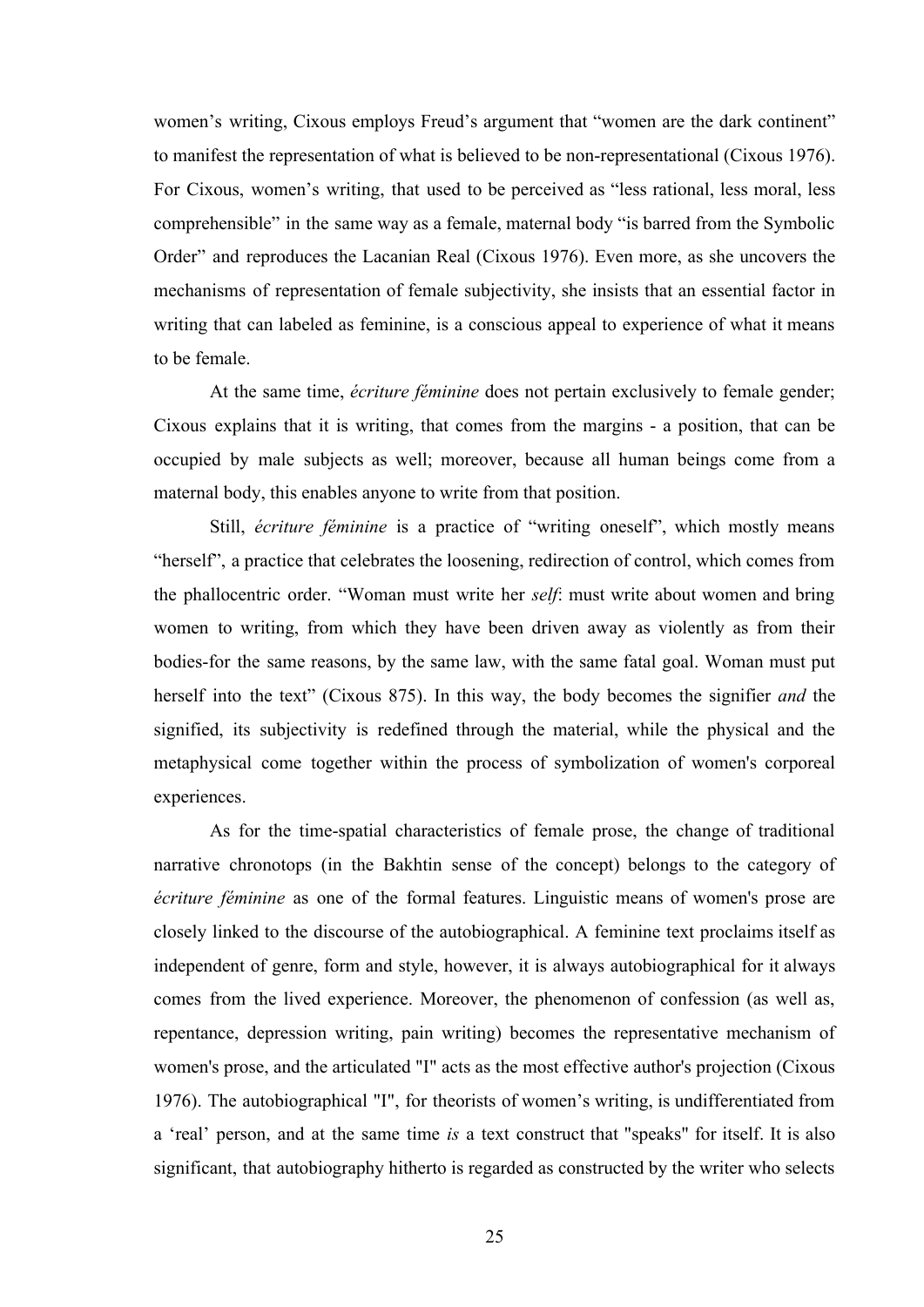and combines those fragments of experience, which in their opinion are the main (constant) aspects of the formation of their personality, in contrast to a popular expectation of "objectivity" in this kind of writing - as antonymous to "irrational fictionality". Authors of feminine prose, accentuating on sex and gender as personality- and identity-forming experience, question the very paradigms of neutrality and objectivity and aim to bring the marginalized to the centre by relocating the focus. Consequently, the narrative become ego-dominated, and the corresponding prerogative is adhered to genres of lyrical monologue, confession, autobiography, etc.

In this way, a narrative mode is formed, which takes on the significance of demonstrating a gender-based approach to a reality. Among the preferred linguistic means a significant place belongs to self-identification of the author with the narrator, where the choice to confess from the first person often leads to a fragmented organization of narration or the form of the stream of consciousness. An appeal to internal female experience structures the textual reality in such a way, that the potential recipient (the reader) becomes a full participant in the statement of expression and is included in the text on the rights of the author. In this way, the communicative "I - You" model is replaced by the "She - She" scheme, or rather "I - I".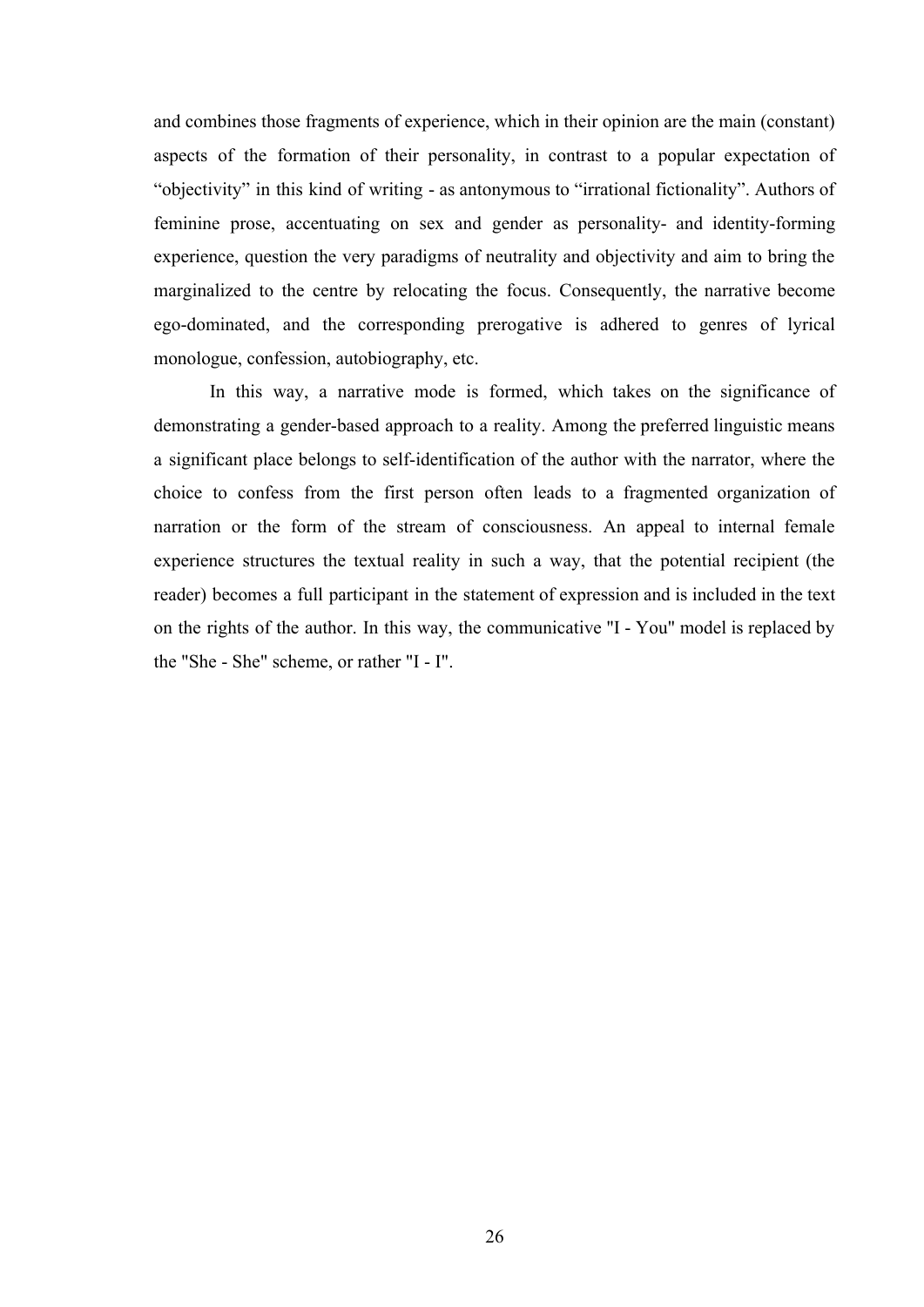#### Performativity, Other and Location

*Speaking, writing, and discoursing are not mere acts of communication; they are above all acts of compulsion.*

 *Trinh Min-ha (52)*

According to *Gender studies: Terms and debates*, the concept of performativity emerged in the wake of two major trends in social sciences: the reorientation of social sciences from structure to action or agency, which is a capacity to act, and the so-called linguistic turn in philosophy, sociology and anthropology, which meant reconsideration of social processes in terms of symbolic forms in which they are embodied (Cranny-Francis). The term "performative" was introduced by the British philosopher and linguist John Austin. In his book *How to Do Things with Words* he developed a theory of speech acts, according to which all of the utterances can be divided into two major groups, namely constative acts (or constatives) and performative acts (or performatives) (Austin 68). Constatives are the utterances performing a descriptive function, and performatives, respectively, performative one, or function of agency. For example, in the sentence "I call this ship "Queen Elizabeth"" occurs an act of actual calling, so the phrase itself is not only a statement, but a performance of it. It is important to mention that a characteristic feature of performatives is a lack of truth value, that is, they are neither true nor false.

It is important to mention that the idea of performativity originates from the phenomenological theory of Husserl, according to which "social agents constitute social reality through language and all manner of symbolic social sign" (Husserl, 54). Therefore the concept of performativity will be furtherly viewed also as an act of constitution or construction one's identity through acting it out, through speaking one's language or more precisely, through repetitive acts of naming and other forms of social or self-representation.

The performative theory offers a way to explain how identity shapes itself or changes. According to Judith Butler, reconsideration of identity as a consequence (effect),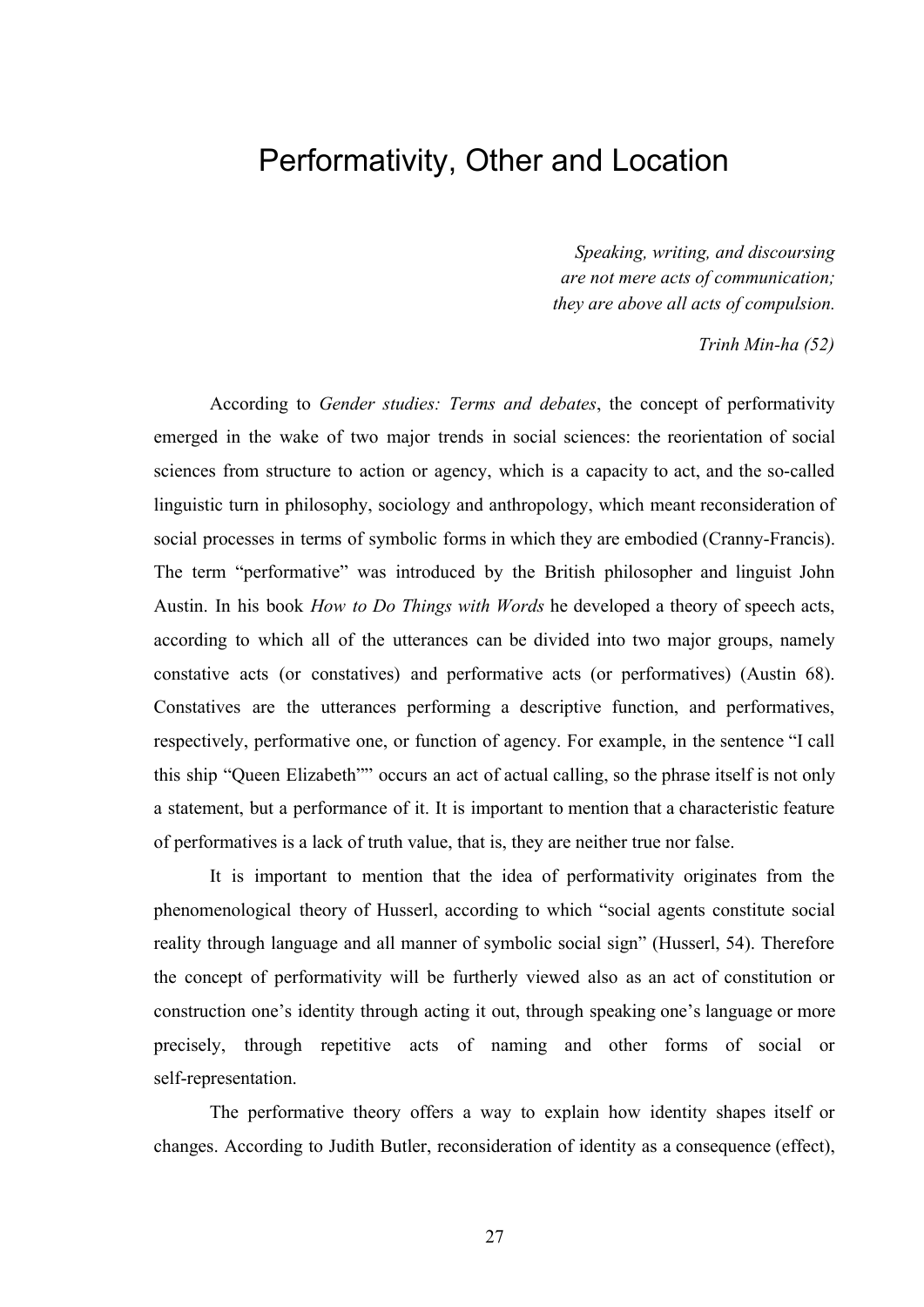i.e. as produced or generated, is what opens up the possibility of "agency", that seamlessly overlaps, if the identity types are considered to be preset and constant (Butler 1998). If an identity is understood as a consequence, it means that it is neither fatally predetermined, nor entirely artificial and arbitrary. If the identity or, specifically, gender identity, is understood as a practice, but rather as a practice of signification, then it is considered, that identities in a certain culture are formed as a result of a discourse, which is embedded in the everyday acts of significations.

A great example of the performativity in the literary narrative can be encountered in how Natalena Koroleva's "Without Roots" nouvelle finishes with the issue of (re)naming. The final scene portrays Noèle, the protagonist and the prototype of the author, discussing her future after finishing the Institute for Noble Maidens with her step-mother. When she expresses her desire to study arts and Egyptology, her step-mother proposes three candidates for the role of Noèle's future husband, concluding, that she is free to study anything she chooses, however, is asked to change her last name (Koroleva 210). With this ending, in which Noèle is demanded to erase the Polish part of her name - which she (or, more precisely, the author) eventually did, adopting her Ukrainian husband's last name, she is forcefully de-toponimized as a subject.

Therefore, the mechanism of identity change is enclosed in a practice of re-signification. As for the language, when a new life comes into the world, it is helpless not only physically but because it cannot verbalize its own needs. For the one that doesn't know the language all words are neutral, harmful are only actions accompanied by words. Before one learns the language, as a newborn or as a foreigner, they follow bodily expressions of others and use their own body as a tool to communicate. It does not stop after a baby grows up: after learning a language, words remain only a part of language communication. According to different studies, body language takes up to 80% of the communication space (Claire 15). And nevertheless language remains so important in the process of subjectification. It has the power for choosing what position to grant (or strengthen, or weaken) to its speaker - in correlation with the politics of location. Here and further by *location* I mean spaces inherited and occupied, that have an effect on the identity and its formation, as well as the overall human lived experience. Undoubtedly, places that surround us have the power to frame us in specific and concrete ways, which, as Joan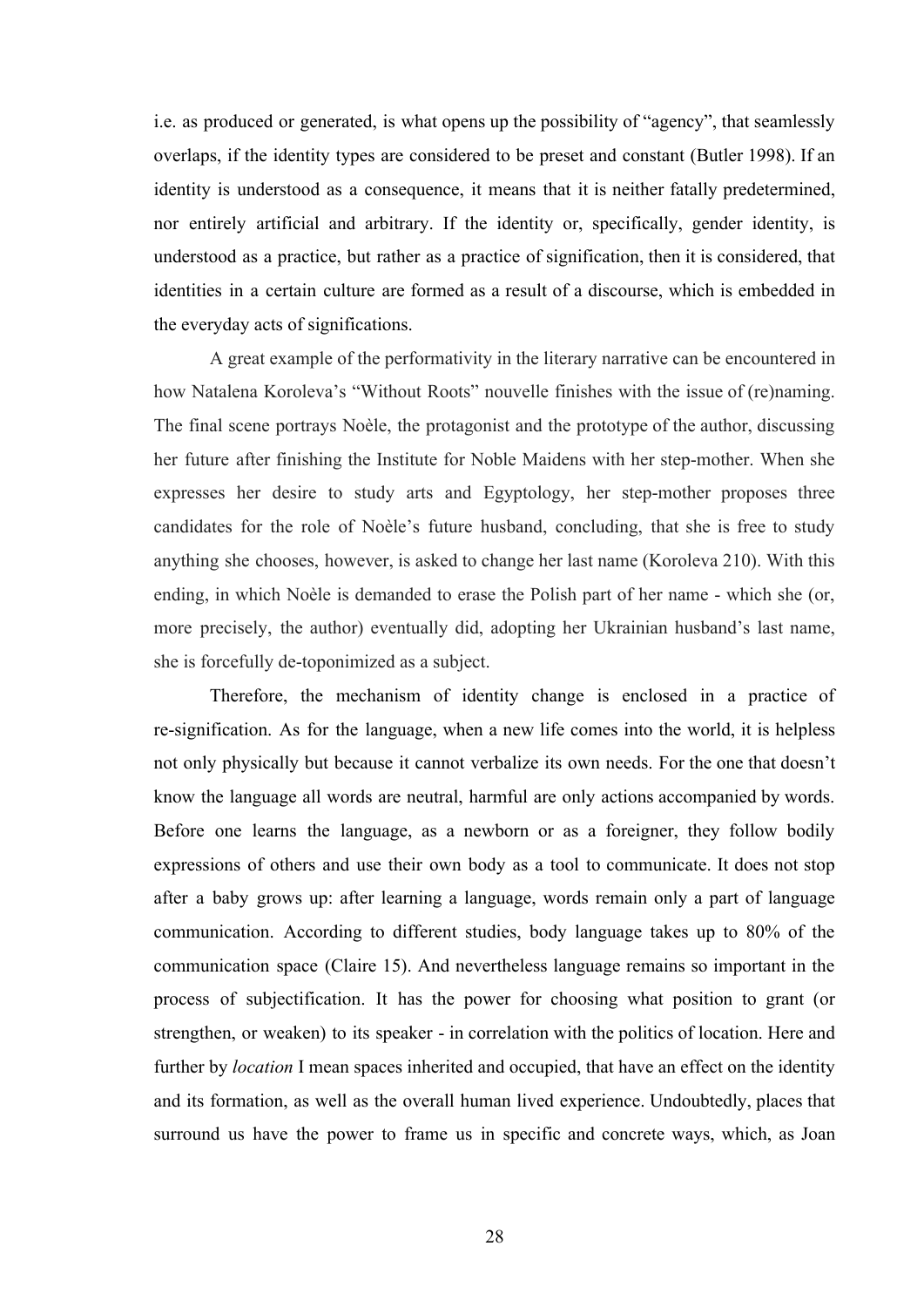Borsa (1990, 36) argues, are as much a part of our psyches as they are a physical or geographical placement.

The phenomenological tradition in philosophy regards human self and subjectivity as the only possibility of cognition and the only known experience. The phenomenology of Husserl regarded that phenomena should be studied as they appear in front of a particular, subjective consciousness, as consciousness in general: Husserl believed that this method of exploration could provide a solid basis for all human knowledge, including scientific knowledge (Husserl 181). In the feminist tradition of phenomenology, however, consciousness is always embodied, gendered and located in a particular intersection of power structures. Simultaneously, a geographical location is too 'embodied and embedded' - in Braidotti's terms - whereas embodiment is the means by which specific bodies become meaningful within communities of other bodies, and language is often central to the production of meaning (Braidotti 219).

To understand how the one may be a subject de facto but not de jure, as in the situation of an underprivileged language user, or an ethnic minority, it is relevant revisit de Beauvoir's conceptualization of a woman of the "the inessential in front of the essential" (De Beauvoir 22). And although de Beauvoir's thinking on femininity is largely dependent on historical context and may seem outdated for the present day research, the hierarchy she describes can serve as a perfect model of theorizing not just the interrelation of male-female but the other dichotomies in the discourse. While in the *Introduction* to *The Second Sex*, Beauvoir clearly situates the woman as the Other, she argues that it is the woman's sex which is questioned as sex, male sex thus being self-evident and having nothing to do with the performance (De Beauvoir 30). In all acts of *doing* – and she particularly focuses on knowledge production – it is the female body that is 'only a body'; male performance is not seen as a performance, as male knowledge is a 'neutral' knowledge (De Beauvoir 25). It is the same pattern, in which a speaker of a language minority has their body and their language foregrounded, and their performance reduced to "the body", "the language".

For phenomenology theorists body is a nullpunkt: "the point from which the world unfolds" (Ahmed 2004), and this idea is very assertive. It is clear therefore how for someone, for whom the "world unfolds" from their privileged perspective, a woman or a different Other can fall under the umbrella of *'the inessential':* to where any identity may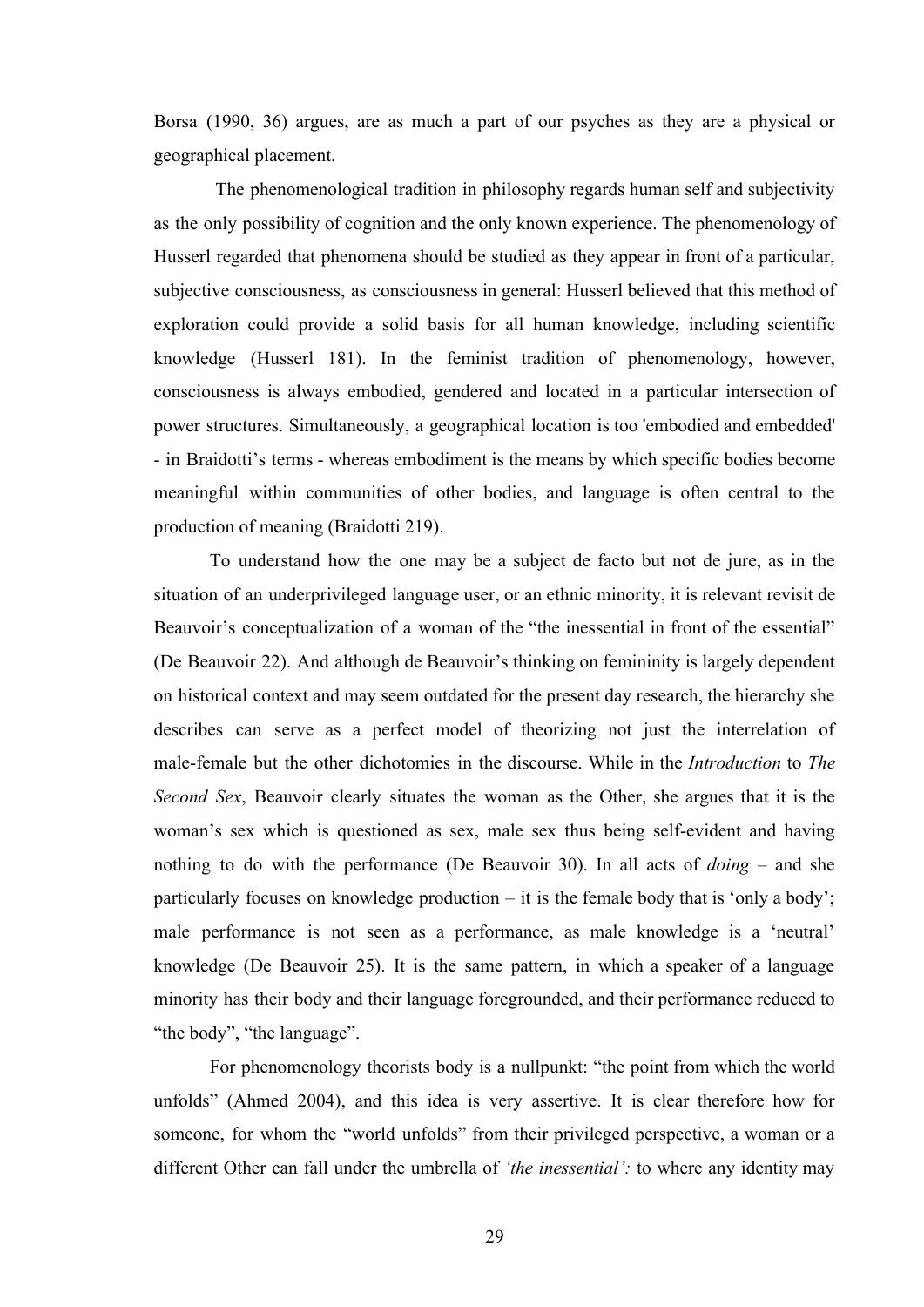be assigned, when failing to perform as male and, thus, becoming *visible* (Ahmed 2004)*. Visible,* in Ahmed's terms, what fails to be neutral: it appears excessive and *too much.* It can also be incomprehensible, and if so, destined to be staying outside of the male paradigm. The *visible incomprehensible* can never become a Subject, because to become a Subject will have to perform as a male. To be recognised as a subject, it will have to act like one and will have to be scrutinized by another Subject as such, therefore it must act as *comprehensible* to what/who already is a Subject. Moreover, once *visible* it is hard to become *invisible*, as for this it has to be theorised, *written*. Without being theorised and comprehended, the *visible* is always out of place, and thus it is always noticed, for its presence disrupts the usual order of things. For Husserl in Sara Ahmed's reading, the usual - the *familiar -* is also *familial,* so it imagines a known space as a family space (Ahmed 2004). The dis-placed identity in a *familial* space would be perceived in no other way than a stranger and a threat to a *familiar* order. For this reason, chances are low that a (*different) body* will easily merge with what is considered *Self*, be it a space, a social group or some kind of *family* unity.

In postmodern theory, which is believed to de-emphasize community and intersubjectivity in favour of more individualized modes of being, the self becomes particularly fractured and decentralized, however it still participates in the outer settings (Kitchens 2016, 4). Astrida Neimanis proposes in *Feminist Subjectivity, Watered* that bodies and the networks of power in which they are situated together comprise the politics of location, that includes "historical vicissitudes through which our identities have been invested with power and meaning". She argues that any subject's individual cartography cannot elide dimensions of power that shape it and further suggests that a politics of location "is always personal, and political." (Neimanis 2003, 25). Therefore it is vital to be aware of the politics of location while analysing a feminist writing of any kind of form and genre.

In the next chapter of this thesis I engage with the work of Marie Darrieussecq *A Brief Stay With the Living*, composed in the narrative mode of stream of consciousness, that implies, that all the thinking processes are located in the body - the domestic space for subjectivity.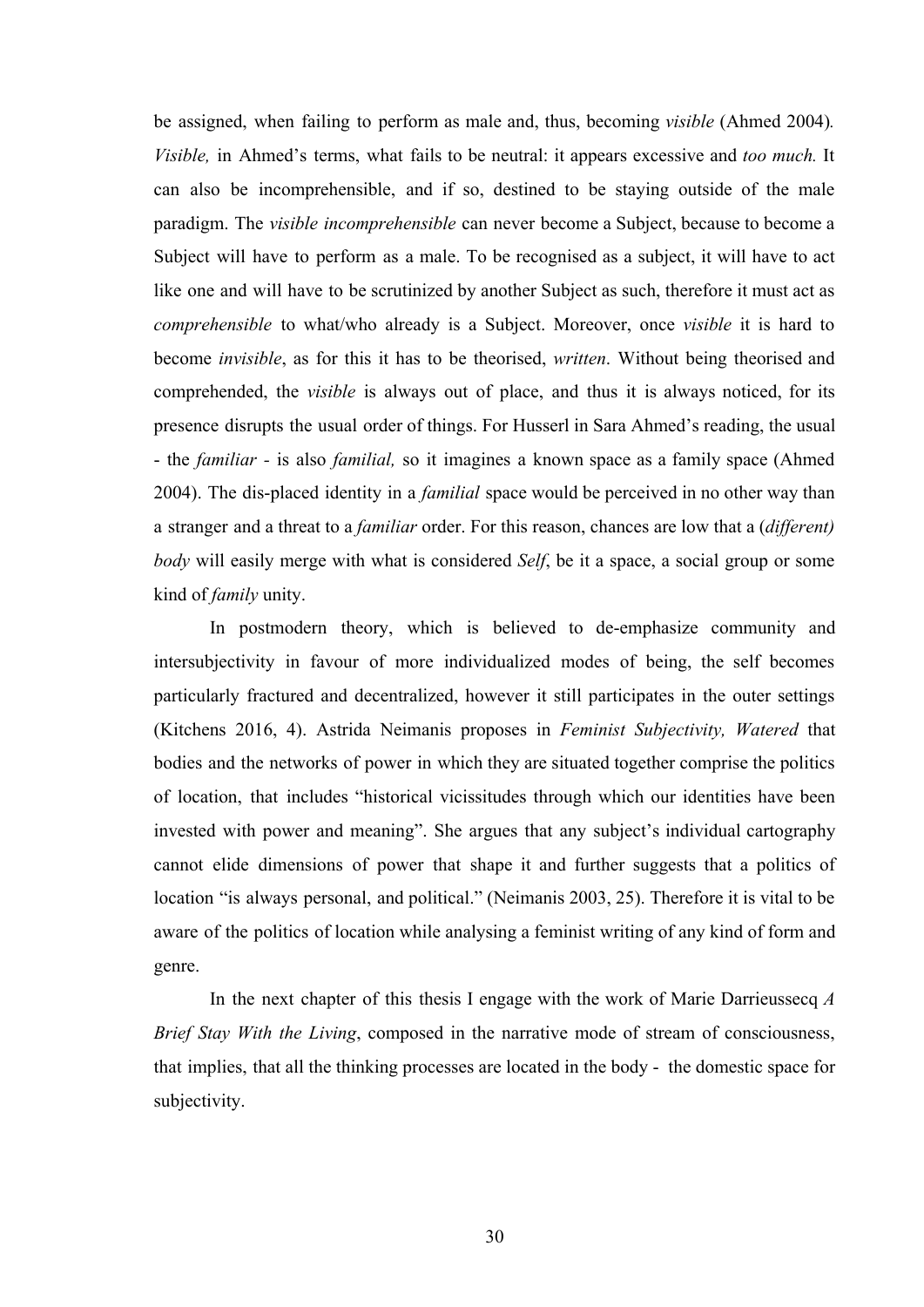### Analysis: "A Brief Stay with the Living"

Keeping in mind my research question: "How can one analyse a female subject as an agent of the politics of location represented in a literary text?" I engage in this chapter in a close reading of Marie Darrieussecq's "Brief Stay With the Living" - a fictional narrative which by its mere form can be or *is* performative and works as an act of *doing.* My aim of is to investigate, what kind of doing it is and how reading itself is a subjective phenomenological experience.

The two recurrent motives in the works of Marie Darrieussecq, a French writer of Basque origin, are migration, or moving in general, and writing or self-writing. While in her other works she concentrates on writing trauma (as in *Tom is Dead*), in *A Brief Stay With the Living* she aims to reproduce an intersubjective space of a family, where every individual speaks as the first person narrator, apart from the third-person presentation, and proposes their own account of the past events as well as the bodily perceived present. The novel starts with the cast of voices and follows as successive utterances of the four heroines which are the mother and three daughters, each having their own histories of displacement. The plot unfolds throughout consequent close-ups of the protagonists' conscious and sensual perceptions of themself and the surrounding world during one day. Darrieussecq underlines that all her characters are her voice and that her writing is interactive, where the reader is left to fill the gaps.

Here, the author-narrator splits into the Mother, French-Basque, a daughter, who lives in Paris and has no contact with her body, a daughter, who chooses Spanish - another language of betrayal (Darrieussecq 2012) - over French and Basque and moves to another hemisphere with her lover, and the third, youngest daughter who has not yet lost contact with either her body or the language, and therefore does not understand how her sisters could have moved. The Mother is also carrying a painful memory of once having a son, who spoke the Basque language more than any of them, but who had drowned at the age of four, "the sea swallowed him" (Darrieussecq, 101). The placement of action and landscape are always significant for Darrieussecq, and she emphasizes: "Quand je commence à rêver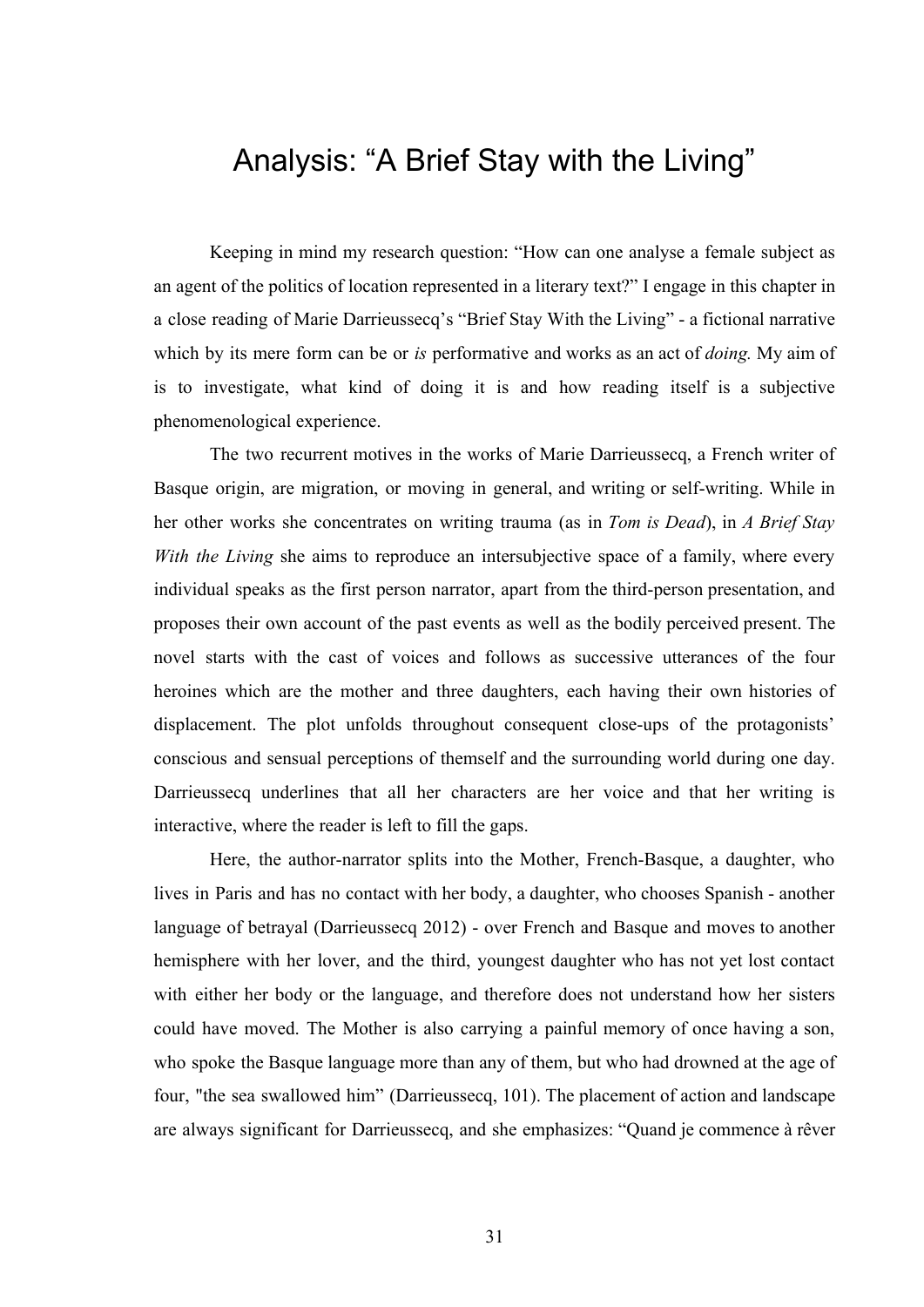sur un livre, en général, je vois d'abord des paysages" (Darrieussecq 2007, 257). In this way the author is mapping her own universe and invites the reader to be her actant.

Just as Darrieussecq presents her characters, I choose to analyse each protagonist individually to highlight their particular subjective manner and location treatment. For the reason that body is the only way means available to sense one exists, I would like to "begin, though, not with the continent or a country or a house but the geography closest the body" (Rich 1994, 212).

The four protagonists - Jeanne, Anne, Nore and the Mother present very close and intimate connections to their bodies - all except Anne. Starting with the senses, especially sensations of sight and hearing, which are described in detail in the book and are almost palpable, up to the interaction with the outside environment and memories; the experiences that the characters undergo can be read as such that take place in or through their bodies.

Nore is the youngest sister, aged nineteen, who lives with her mother and stepfather in the south of France. The first close-up of this heroine occurs as she is visiting an ophthalmologist, and the reader may follow all her thoughts and experience in the stream of consciousness, a technique Darrieussecq uses prolifically in this work. Moreover, the author attempts to locate her reader in the text, using Snellen eye chart and reduced font in italics, as Nore is undergoing her eye sight check. In Husserl's account, human subjectivity evolves through perception and it is especially relevant for the field of vision. "Seeing" and "perceiving" are for Husserl central conceptual experiences on which he draws his analysis on how different subjectivities form, and how they regard each other. The process he describes is the one through which the impossibility of transgressing into another person's life is recognized as the ultimate consequence of a realization of the other, who is not *self*. Therefore, the other can only be acknowledged but never really known.

For Nore, vision is an instrument of sense-making: according to her, being able to see creates the *coherency of the world* (Darrieussecq 2003, 23). By the world she refers to the familiar landscapes, where the most significant and recurrent motive is the sea. She associates herself with the familiar landscape and with the sea in particular, she continually states that there must be no hindrance in this identification: "there are too many trees between the sea and us" (ibid, 12). Nore is the narrator of the present - it is the timeline she is completely in, this is the way in which she experiences her body: "only the body is present" (ibid, 22), "Body and soul, back and forth, the body with its ball of thought up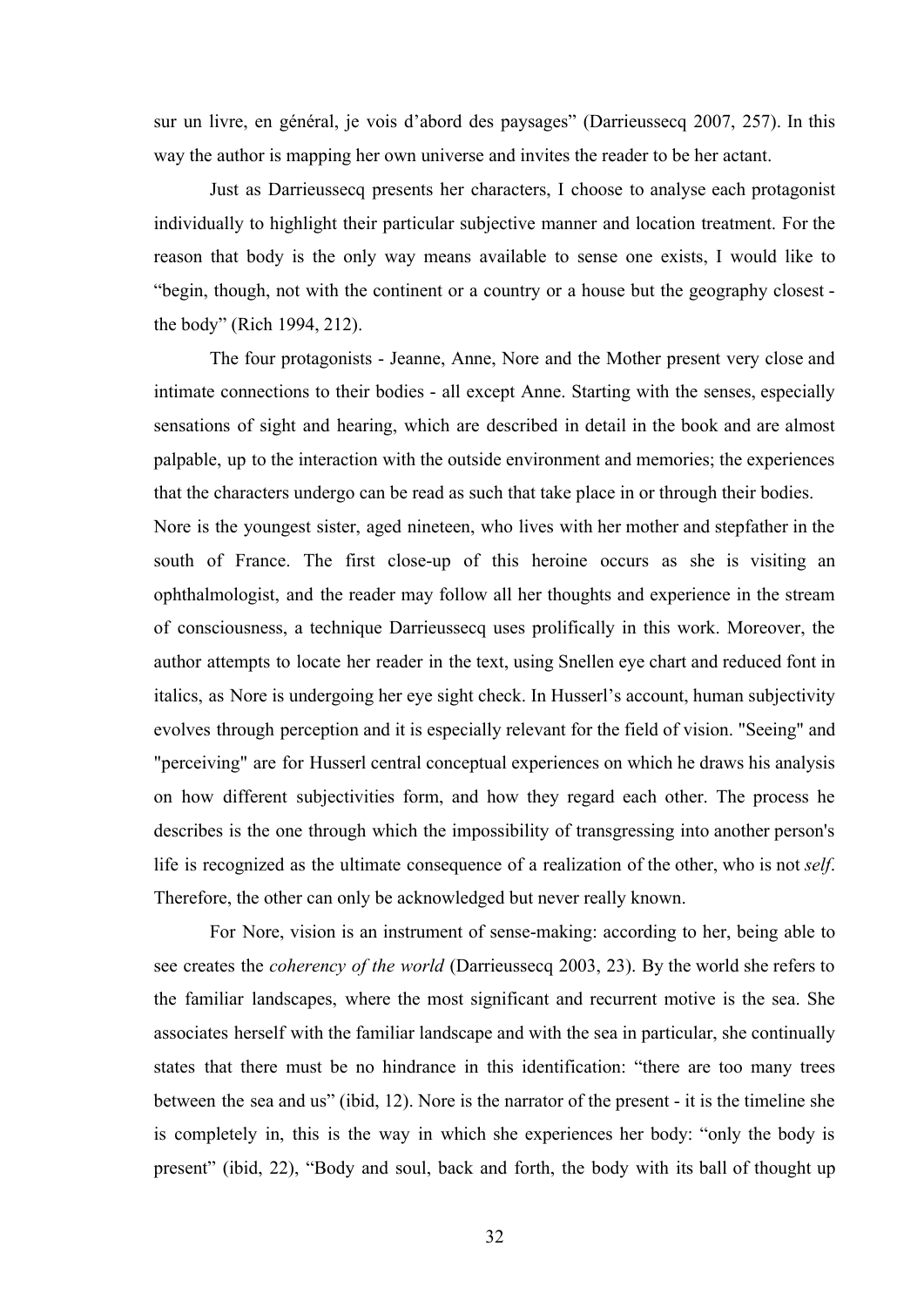there, around it and below it" (ibid, 22). For her the pure analytical estimation of the reality does not exist, and while she does not have a strong connection to her sisters, she tries to understand them in her own terms: "maybe Anne experiences her mind like I do my body" (ibid, 22)

Unlike other characters, Nore does not seek to alter her time and space, she is speaking less about memories and of the future, than the three other protagonists, instead she passionately describes the present, where the significant role is played by senses, that are her tools of exploration and identification. At times, she remembers how she played at having no shadow, which only reinforces the representation of bodily integrity (ibid, 29). While enjoying the space she knows so well, she questions ironically: "who said girls lack a sense of direction?" (ibid, 28). She is the also the only sister who has the deep connection to the house - in which they grew up and which stands for the moment of the action empty, since Nore with her mother live in the house of the Mother's new husband. The house, abandoned by the other sisters who associate tragic memories with it, remains very important to Nore's identity: "It's *her* house", "she is the only one who really likes it" (ibid, 30). By living in the present Nore does not understand the possibility of moving places. She wants to remind Jeane, her older sister, "where she is from" by sending her a postcard with a sea landscape. Furthermore, this is how she describes Jeane's departure: "an empty room. By the words 'she's gone' understand 'she's dead?'" (ibid, 89-91). Her only reality and perception lies therefore in the present.

The character of the Mother is similar to Nore in this sense, however, she has not always been like that. Many years before she lost her child, who drowned in the sea at the age of four. She is at times overwhelmed by the painful memories, so are her other daughters, but Nore had not yet been born. At times the Mother protagonist is presented as she is engaged in dancing, and the bodily activity of dancing is for her a therapy - the one of returning to body, to home: through bodily integration becoming subject again.

Notwithstanding the fact that her three daughters are grown up for the moment when the action takes place, the Mother protagonist describes her motherhood as a physical experience which she locates in her body: "All those bodies out of her own body" (ibid, 32). Her subjective voice sounds in a similar way to the one of her daughter Nore when she speaks about sight; landscapes and the visual perception are of special importance. The choice of bird imagery is peculiar to her narrative, for instance, she uses the similes "like a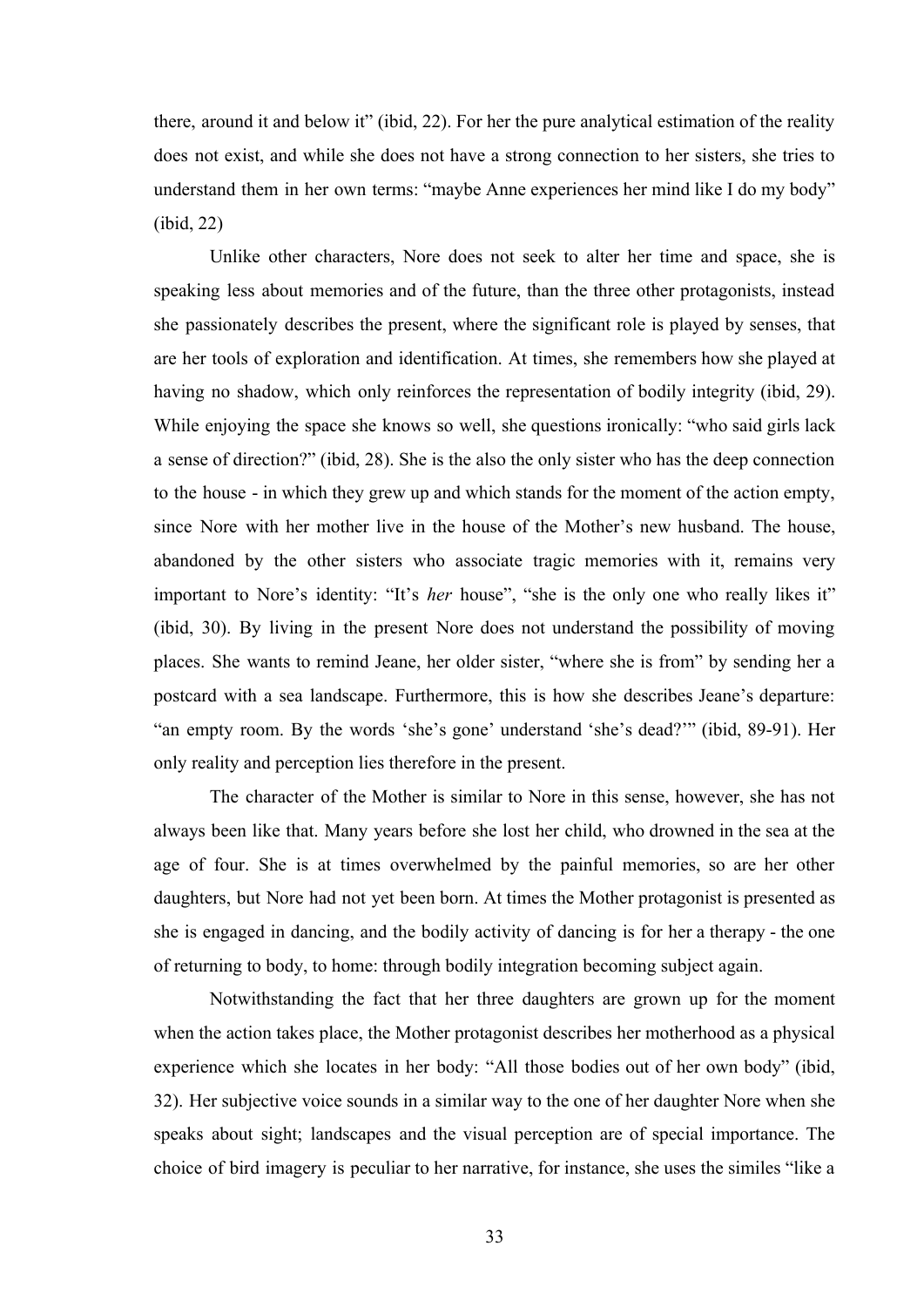bird" or "like hens" when referring to motherhood: "I would… have liked to have the third eye, in the back of my head, or on the sides, like hens" (ibid, 18).

It is worth looking in this regard how Simone de Beauvoir analyses the concept of *Eternal Feminine* that emerged in the German classical literature in the poetry of Goethe: the archetype of total idealization, depriving women of real life embodiment and activity, positioning them nowhere else but in areas of domesticity and/or spirituality, as nurturing or angelic, but always passive objects. De Beauvoir states in this context that "woman is certainly to a large extent man's invention" (2011, p. 250) and *The Man of Reason*, Genevieve Lloyd later summarises: "Our ideas and ideals of maleness and femaleness have been formed within structures of dominance – of superiority and inferiority, 'norms' and 'difference', 'positive' and 'negative', the 'essential' and the 'complementary'" (Lloyd 2002, 104). The protagonist of the Mother is the least flexible in the novel: most of her agency is focused around her nurturing role as the mother (even her name is never mentioned), and her connection to the body most always involves her children. However, she is also the least unruly character in the novel, even counting the painful memory of the loss of a child, and her narrative takes the least of space in the novel.

Nevertheless, there are several occurrences in the text where the Mother distances herself from a 'mother ideal' - and consequently experiences some forms of displacement. After the cultural journey on archetypes in de Beauvoir's work, it is hard to disagree with the framework Lloyd suggests: that the ideals of the genders are in strict hierarchy to each other, approaching the feminine ideal makes a woman lesser a subject, but rejecting it and distancing herself from it displaces her within a patriarchal paradigm.

Her attachment to the surrounding space is spoken out bitterly, especially the one to the old house, in which she had undergone a loss. She remembers how in sorrow she "swallowed the surrounding space", "she digested the window" (ibid, 101). In her present life she is not alone with the space and it seems to bother her, she points out that Nore is "still living with us, occupying territory" and that due to this there is "so little intimacy" (ibid, 10).

The semiotic centre of the Mother's space, I argue, is located in the dream, in which she describes a village in which she grew up. She alludes to it as to an idealized home where she feels the power of her subjectivity - viewing herself in this dream as free from gravity. She reconstitutes the land- and seascape with an incredible precision, that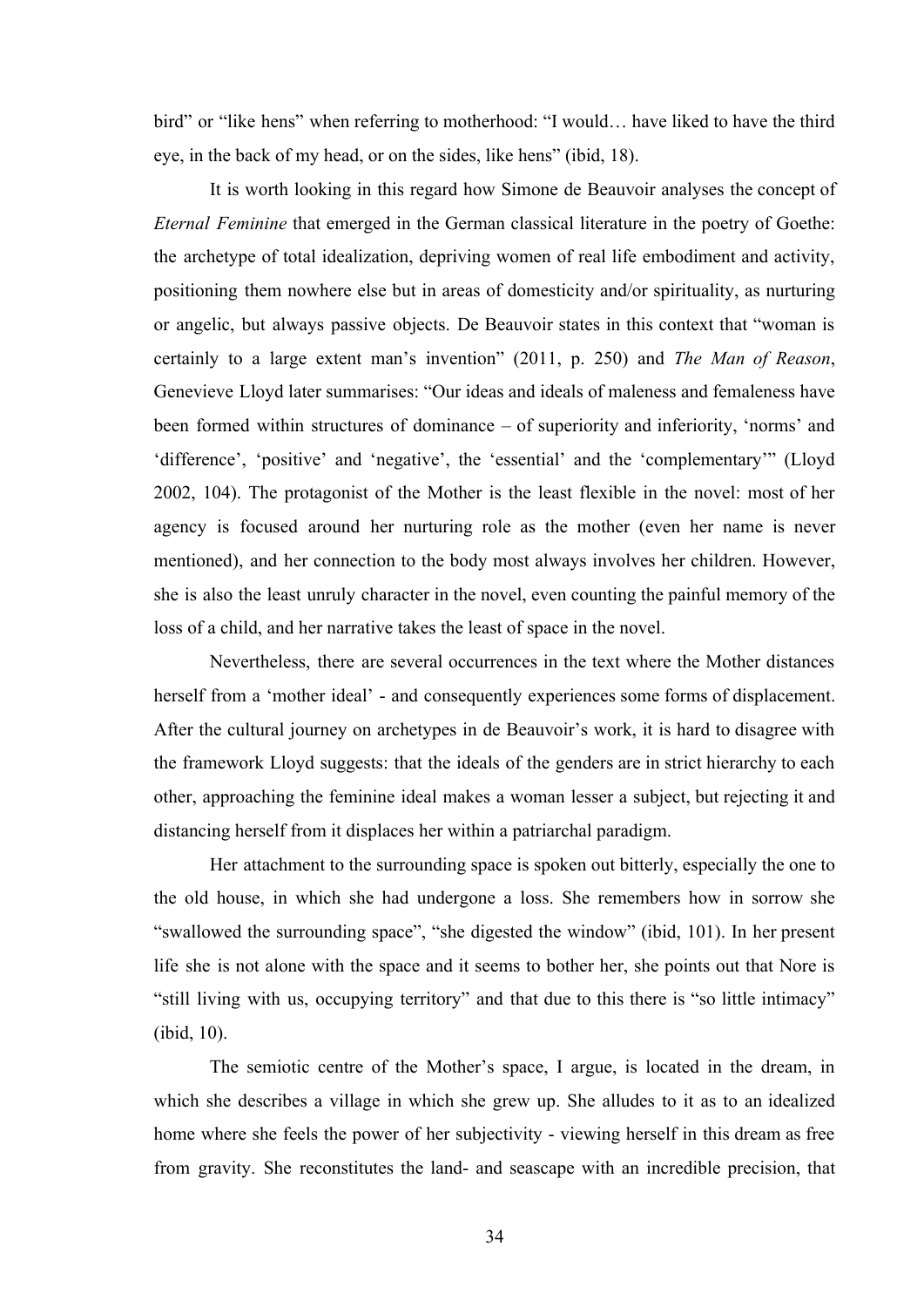gives the impression of full control, perfection, a reconstituted past as a domestic space and a domestic space as the past in which everything was coherent and made sense. The repetition of "I know exactly where I am, where I am standing" is reinforcing the the sense of direction when at home, palpability, "another physical sureness" that is not there in the present, a nostalgia for "everything back in place" (ibid, 49-51).

As to location, it is noteworthy, that thinking about daughters always involves their placement: "Jeanne in Buenos Aires, Nore here at home, and Anne… as usual" (ibid, 9). Many years have passed but she cannot comprehend how Jeanne could have moved to Buenos Aires, her daughter, who "was born *here*, after all" (ibid, 6). She uses different languages; except the main one, French, she uses Spanish when thinking of Jeanne and sometimes English which is the mother tongue of her ex-husband.

Jeanne is the oldest of the three sisters, living far away from where she was born and her family. Her first appearance in the text is marked by a subsequent repetition of the phrase "All's well", which Jeanne pronounces either to herself or to the reader, producing an affect, soothing and uncanny at the same time. The landscape Jeane describes is marvellously detailed, yet she admits to feel alone among "a vague set of presences" (ibid, 12). Her audial perception is very accentuated, it can be observed in the text through repeated onomatopoeia, representing sounds that surround her: water, sirens, language etc. She remarks that the sirens in Buenos Aires are different, or similar to everywhere in the world except the place where she was born.

Jeanne has designed her place of living herself, and in her narrative she claims to be enjoying it as well as her body. In Buenos Aires she is at home while distancing herself from "real" home - Buenos Aires being for her "a European capital with Europe at the other side of the world" (ibid, 97). It is crucial how she still uses her mother tongue to in designing her new home space.This narrator's use of language is very specific: apart from already mentioned onomatopoeia, there are many indications that the action is taking place in a Spanish-speaking setting, such as the integration of Spanish songs lyrics into the text, which she apparently hears or thinks of and the recurrently used words "quieres", "hombre", "guapo", "hijo" etc, however the stream of conscious is happening in French, being her mother tongue. Moreover, Jeanne emphasizes her bodily perception of Spanish language as she describes how she speaks, for instance: "between rolled 'r's and harsh *jotas*, scraps of Arabic in the back of her throat, shifts in mouth producing other syllables"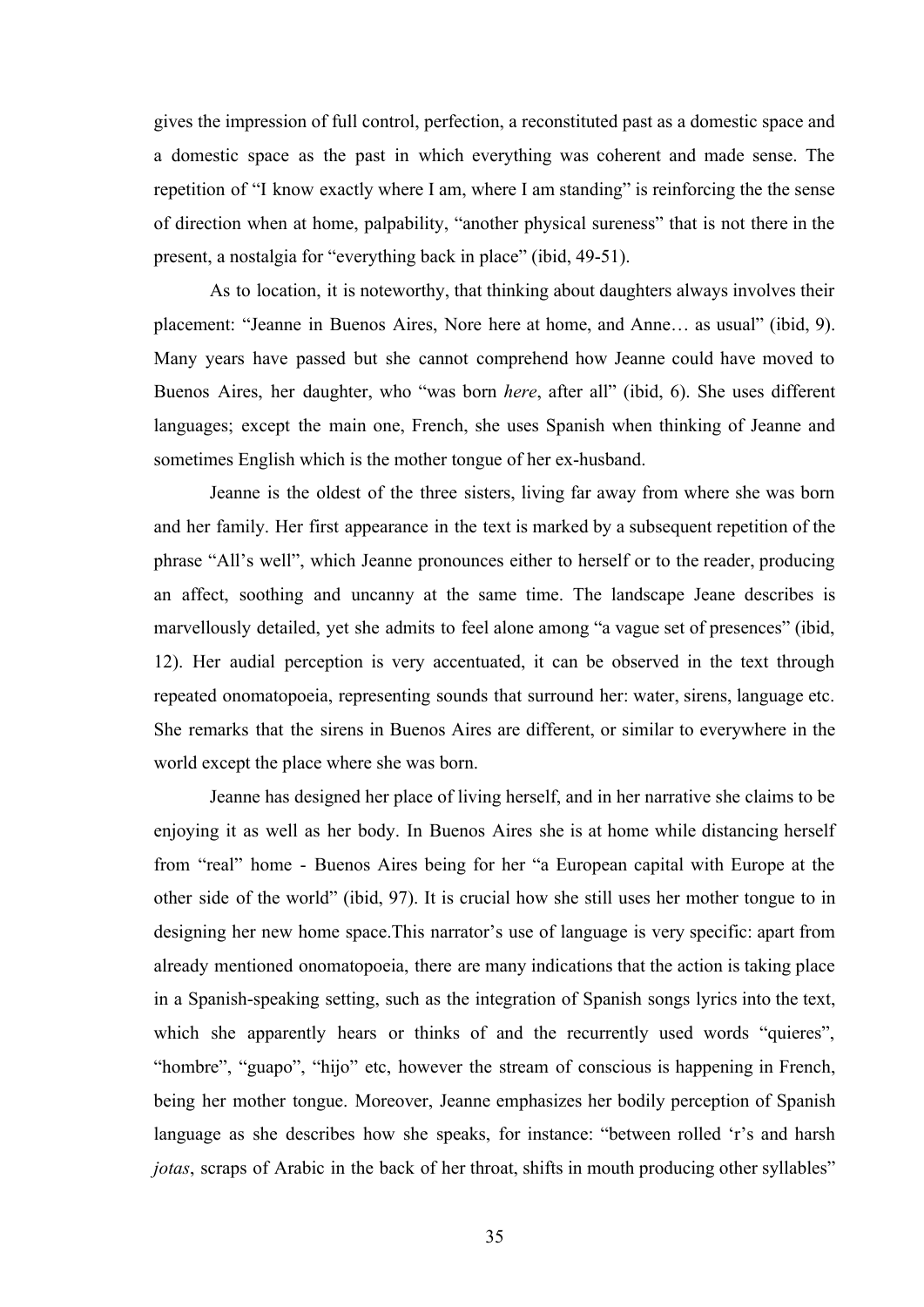(ibid, 13). Jeanne's attempts to understand and perform the language can be viewed as performing an ideal which allows an individual enter the space, and that it is the situation in reference to the ideal which defines an individual's placement or displacement. Moreover, it is in reference to the ideal that the value is estimated; the lesser value assigned deprives an individual of place and of certain power, and who is once defined as *the unacceptable,* her claims for roots will be lost: devalued subjects are excluded and by exclusion become non-subjects. However, at the same time: "The foreigner feels strengthened by the distance that detaches him from the others as it does from himself and gives him the lofty sense not so much of holding the truth but of making it and himself relative while others fall victim to the ruts of monovalency" (Kristeva 1991, 7).

Throughout Jeanne's narrative there are various indications of her experience of the otherness both in the place she grew up in and in the place where she lives for the moment of action, even in the interaction with other protagonists. She is clearly suspecting judgement "travelling so much, being rich, happy, in love and living in an upmarket area of what they see as the Third World" (ibid, 52).

The presented dreams of childhood home are permeated with fears of being attacked by the matter the narrator is surrounded by, displaying indifference, detachedness from the place. The juxtaposition of the animate with the inanimate is a remarkable expression feature in Jeanne's narrative as she portrays herself as ignored or opposed by the surrounded space. In the dream she manages to regain stability with the help of her body - with/in her body when her mother announces it was an earthquake, where the earthquake can be read as a metaphor for an unstable ground, a homespace that is hostile, antonymous to motherly.

Throughout the novel she is constantly questioning her nationality, and towards the end refusing to belong to any nationality at all, claiming to be finally "rooted here where no one has roots" (ibid, 55). There are several references to French and Basque origins in Jeanne's narrative but the protagonist does not find it fulfilling to identify with one completely and - as Darrieussecq herself - chooses to be not defined by the place into which she was born.

In *Phenomenology of Whiteness*, Sara Ahmed speaks about *habitual* worlds – spaces, conceptually are synonymic to *familiar* worlds. She emphasizes that to enter those spaces, one has *to invest in the value* of them (Ahmed 2007). Consequently, to become less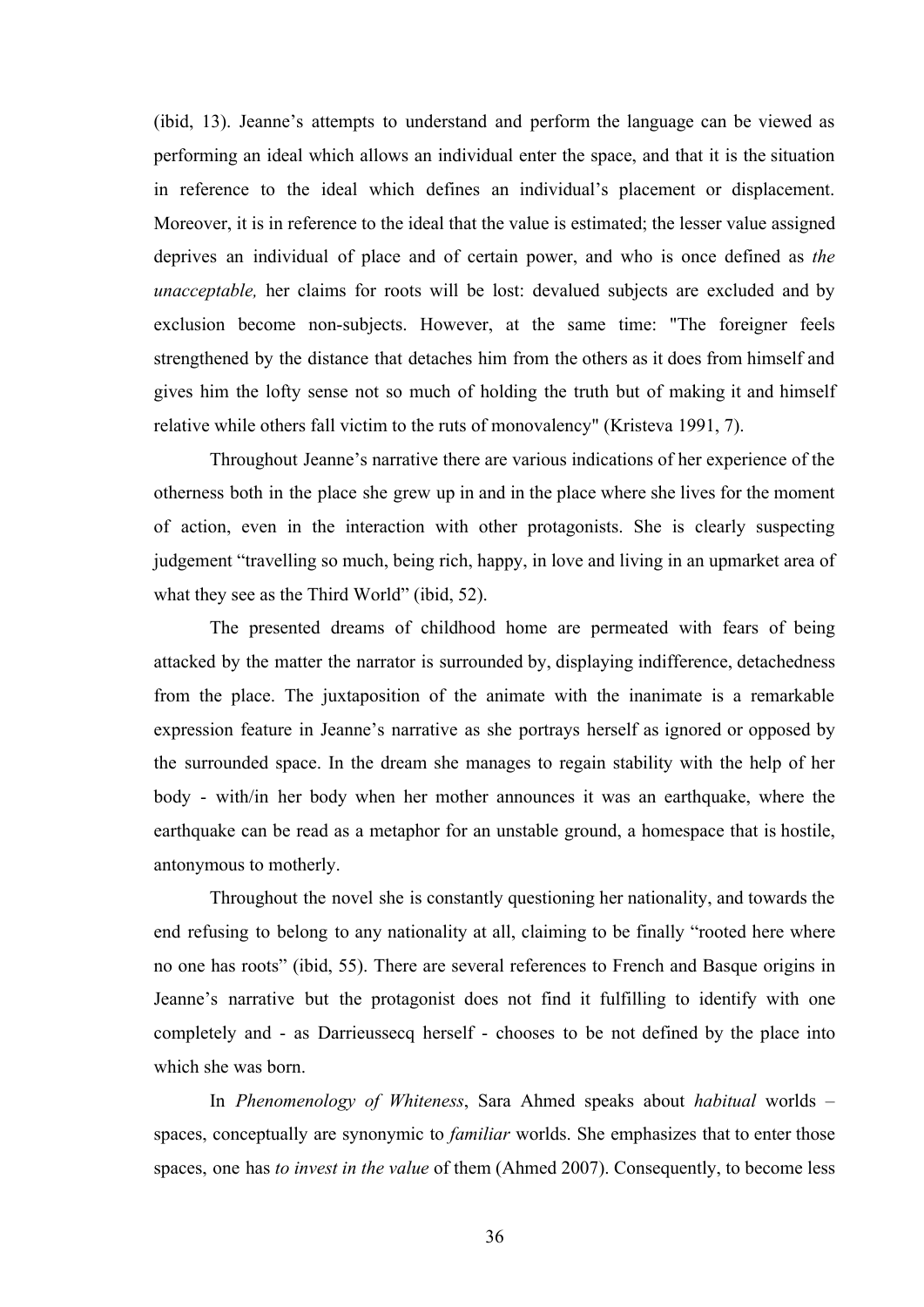noticeable, one has to conform to the order of things, to merge in order to invest to the value. In order to merge, one needs to be comprehensible in their expressions, where the example of a drag appears particularly useful. Butler explains that drag is an explanatory instance of how something which is read as "imitation" is not a copy of an original, but rather of ideals through which norms are made explicit (Jaworski 2007, 101). This idea is especially useful in understanding semiotically how a foreigner speaks a language that is not one's mother tongue. In *Toccata and Fugue for the Foreigner*, Julia Kristeva calls foreigner's language 'a prosthesis', arguing that it is an essentially different mechanism one applies while speaking in a country that is not of their origin: "What did you dream up concerning those new people you spoke to in an artificial language, a prosthesis? From your standpoint, were they idealized or scorned?" (Kristeva 1991, 14). Kristeva's take on language becomes even more radical when she employs the trope of silence onto all of the foreigner's being, rooting in a native language that is almost never spoken and then being 'covered' by a new language, covered in silence and by silence, which almost equals non-existence. Jeanne's character is presented arguably as the most poetic and the least realistic, but it is not surprising therefore that it is her death with which the novel ends. The physical death, that according to Kristeva would be just the one following her semiotical death, but here I argue that the time should be as well taken into consideration: for Kristeva at the time she wrote Strangers to Ourselves digital communication was not yet available is the one of drowning, due to inability to control the vehicle - the car, and as the reader is invited to follow the protagonist under the water, till the car she is in hits the bottom of a canal, and experience her last minutes until the voice ceases to silence.

The fourth narrator, middle sister Anne is a linguist, doing a research in which she observes how babies react to different languages and their mother tongue. Her narrative can be noted for the repetition of 'recruitment' trope, where her work seems to be the only solid ground. Having moved away from her childhood home, she is very unruly in her displacement, in which she is speaking about maps and cartography, wandering through streets of Paris, drawing in her mind maps of locations of her family members, and forgetting her own address. Anne's fear for her belonging into a workplace and thus to the city's body is exemplary to Ahmed's idea that the identities which do not *invest* would be thus perceived as those disruptive of the future, and consequently, a threat to the masculine thinking the world, which finally will deprive them of their own future within the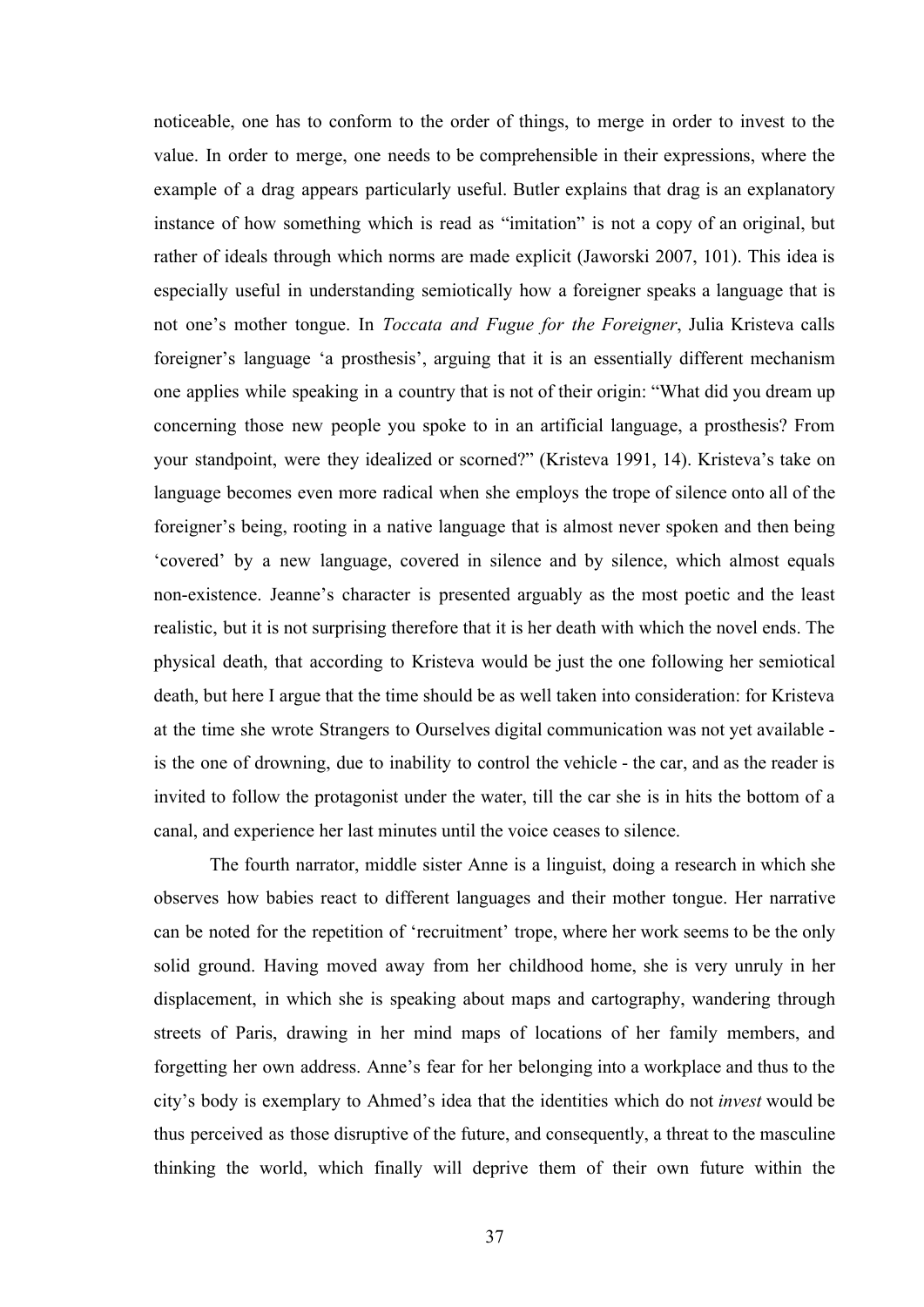paradigm. An identity, that does not fit, is questionably a subject, for by the outer world it cannot be empowered, but on the contrary, will be kept away from acting.

This narrative presents its own mapping of the universe, which involves it being surrounded by one consciousness, that is then split between the individuals, and left to be connected to by those who are trained to. Darrieussecq is as if inviting the reader to *be* her *actant*, to participate in her metaphorical build-up: the narrator sees her research work as a mission and believes that she was recruited for the reason that her mind is open enough to permeate the universal consciousness. Anne's imagination of the latter is similar to the description of a home space. She states her intention to "slip into the shell of the world like a hermit crab" (ibid, 17). The choice of this simile and the language use reinforces the affect, the narrator tends to evoke: the one of homelessness, the impossibility of belonging, the unrealistic dreams of moving back in with her mother, the necessity of separation in order to become subject. The affective part is notable of restlessness it gives the reader to feel, presenting Anne as disconnected from her body and having almost out-of-body experiences: "Put my body someplace, be in charge of myself, as though of the mothership", where her relation to her body appears as a mother-child relationship on the stage when the child is separated: for Anne it associates with "Technical control. Autonomy". Notwithstanding the separation, she locates her body in *the house* - the home space in the south of France. In this way the narrator underlines that "the problem is the habitat. Especially at night, more than ever, you float around your body, not knowing what to do with it" (ibid, 44). The reader follows how, in contrast to Paris, in the space that is both *familiar* and *familial* the narrator imagines herself to be in control of her body and mind, and how it becomes possible for her to finally be aware, "be at your thoughts' dashboard, be in unfiltered control of your thoughts' joystick" (ibid, 46).

Engaging with existentialist thought, de Beauvoir writes: "But she is All that which is inessential: she is wholly the Other. And as other she is also other than herself, other than what is expected of her. Being all, she is never exactly *this* that she should be; she is everlasting disappointment, the very disappointment of existence that never successfully attains or reconciles itself with the totality of existents" (de Beauvoir 2011, 251). For Anne, her mis-performed ideal becomes *a disappointment,* her loss of place is inherently the *disappointment of existence,* but this loss is semiotic - a possibility of becoming, a process. Yet, having lost her place, Anne places all her expectation onto the job she wants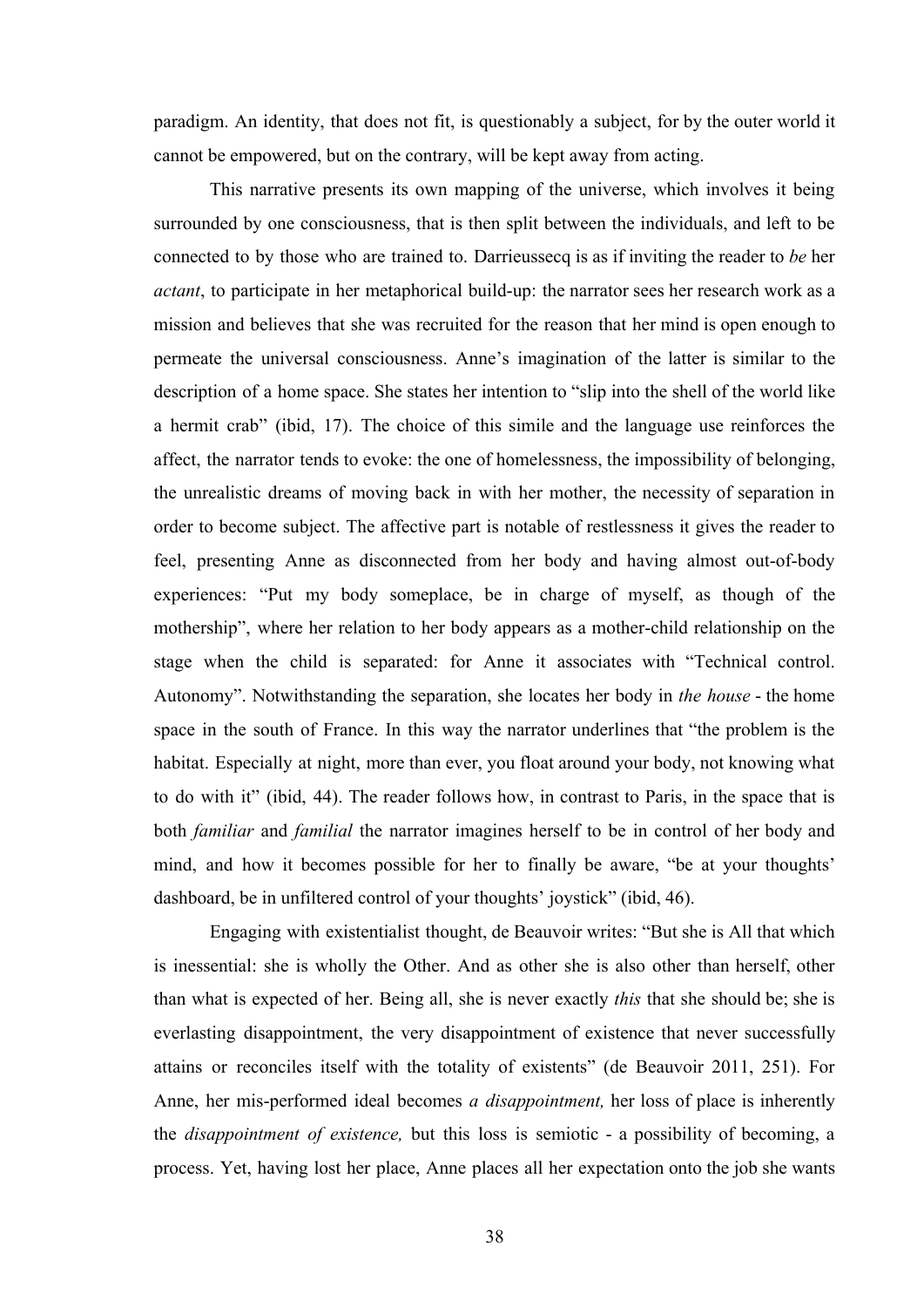to receive (the job being a space of belonging) calling it "my mission" and "my solution". It is symptomatic how she deploys the trope of the Bluebeard tale into the narrative of the space which she aims to enter - a space, entering which involves death: "You have to die, my lady" (ibid, 24).

Anne sees herself and Jeanne being inevitably related, not by the mere fact of their sisterhood but symbolically, semiotically. It can be observed when she mentions Jeane: "but her story is only a parable, a way of speaking, a metaphorical description of my existence, with creepy similarities with my life" (ibid, 14-15). It is tempting to make a conclusion that Darrieussecq works through this narrator to interact with the reader, turning Anne's narrative into her own life-writing grounds.

Anne has a peculiar relationship with her masculinity, apparently believing that employing this side of her personality would be the best way to fit. In her desire to belong to the world of research and technology, she turns her whole perception of the world into a technical outline, sketch, where she is almost deprived of body. She seems to know clearly that if ideals of maleness and femaleness are formed within the structure of dominance, those who do not fit, are viewed outside of the structure. While in the beginning of the novel she is waiting to meet her married male lover, who does not arrive, in the end (whereas the timeline is only one day) she presents herself more as a lesbian: in the romantic experience with a woman "Anne floats down to Anne and reintegrates herself", she and her lover Iris are "counting on each other to stick it all back together again...keep the body intact" (ibid, 176). At the same time her memories of the old house do not leave her, she relieves them again while with Iris. The Iris becomes the listener of the story about Jeanne that Anne tells at the same time while Jeanne is drowning, and by retelling it to Iris she retells it to the reader: the reader becoming Iris, the lover and the listener (ibid, 190). Hereafter the text becomes a play, where the roles are blurred, the narrator shifts to the other narrative, the narrator of which ceased to speak, and the reader's role is open.

Throughout the narrative Anne carries the cartographies of places in her mind, viewing architecture as anatomy, parts of buildings as body parts, thus the dream of home transcends for her into a dream of subject becoming, of a greater oneness where she does not feel the interference from the universe. The "haunted" childhood home, where, as she says to Iris - or to the reader - "our father used to *responsibilize* us" (emphasis original) is the only physical space where the narrator's complicity is possible, yet this question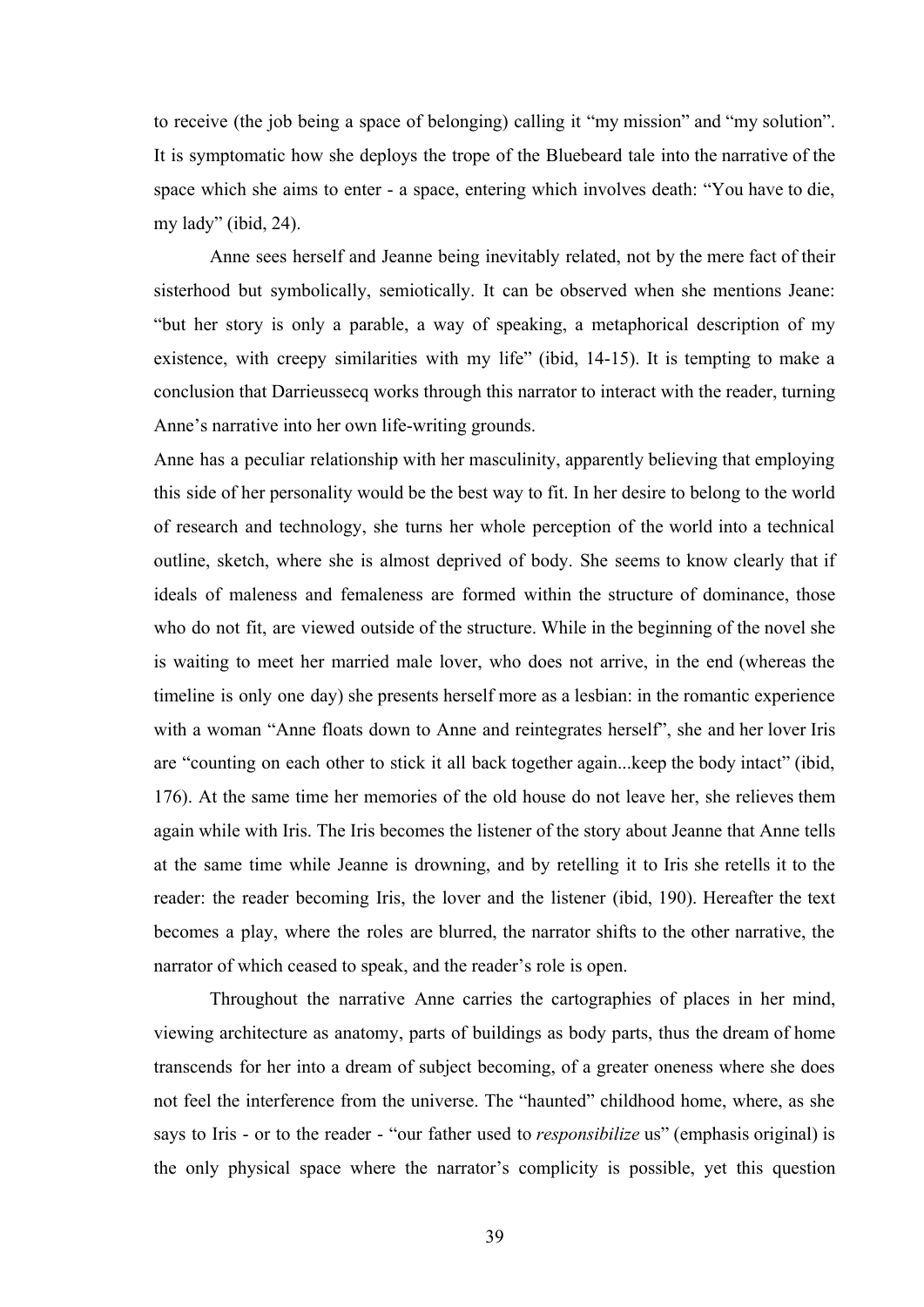remains in the form of a conflict until the end of the novel, when Anne wakes up in the middle of the night, and her lover hears her screaming "an inaudible...word, sounds like *maman*" - symbolizing the return to the semiotic.

Using Kristeva's theory, I as a reader conclude that these four narratives represent what is called "subject in process" - the development of subject within language, or in the case of the novel, throughout the literary narrative. The nature of subject - and of language - is the one of motion, the novel therefore becoming the space of signification and of mobility, a semiotic chora (Kristeva 1988). As to the meaning of subject or what it takes to *be subject*, I agree that subject establishes itself as such through agency, performed within the body or by the body's interaction with space (Braidotti). The fluid subject matter is forming and deforming itself, building itself *as* a narrative, through the narrative, and within the narrative continually becoming itself. Consequently, a literary subject is that, which unfolds. The process of becoming subject, constituting, creating a 'self' is never ending with the multiplicity of readers and their subjectivities, the space of the novel giving new and new possibilities of author-reader interactions and due to this it grants possibilities of subject becoming for the protagonists: as narrators, the author at work of life writing, or the textual body itself.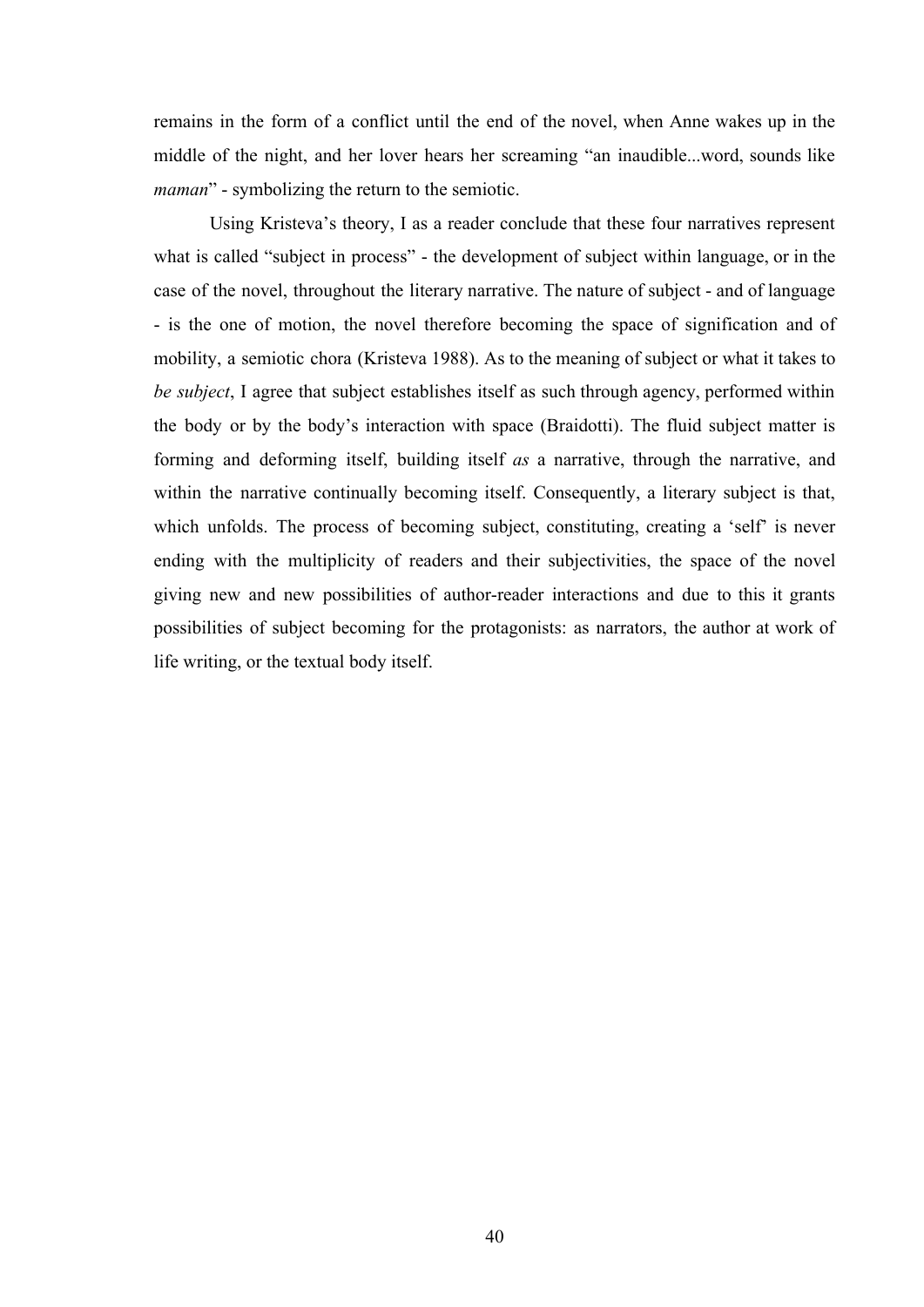# Comparative Analysis: Darrieussecq and Koroleva

*Ah madame voilà du bon fromage Voilà du bon fromage au lait Il est du pays de celui qui l'a fait Et celui qui l'a fait il est de mon village Ah madame…*

Marie Darrieussecq, *Le Pays*

*El naranje de tu patio, Cuando te acercas a el Se desprende de sus flores Y te lose cha a los peis. (Помаранчевники твого домівства, коли наближаєшся до них, зривають з себе свої квіти й кидають їх тобі до ніг)*

Natalena Koroleva, *Without Roots*

I start my analysis with these two poems from the novels under analysis for a reason. The intertextual elements are able to communicate with the reader through the textual body in particular ways, pertain to their genre. The poetic genre or form is known for being concise in its symbolism and expressive in language use. These two poems are written in different languages; the second I listed is translated by the author herself in the text. The effect they produce is the one of immediacy: the presence of here and now in linguistic awareness, created by the rhythm which structures the body of the poem and the visuality of the written language. From the first words the reader engages or disengages in the conversation the poems are about to open - in a particular language, to which a reader has a particular connection, depending of their individual history. If you speak the language, you can participate in the discussion by your choice: accept the open invitation or ignore it. If the language is unfamiliar, so stays the author, unless they are translated.

With this simple poetic example I situate my discussion of the two authors in the realm of language. In this chapter will focus on more on Natalena Koroleva's "Without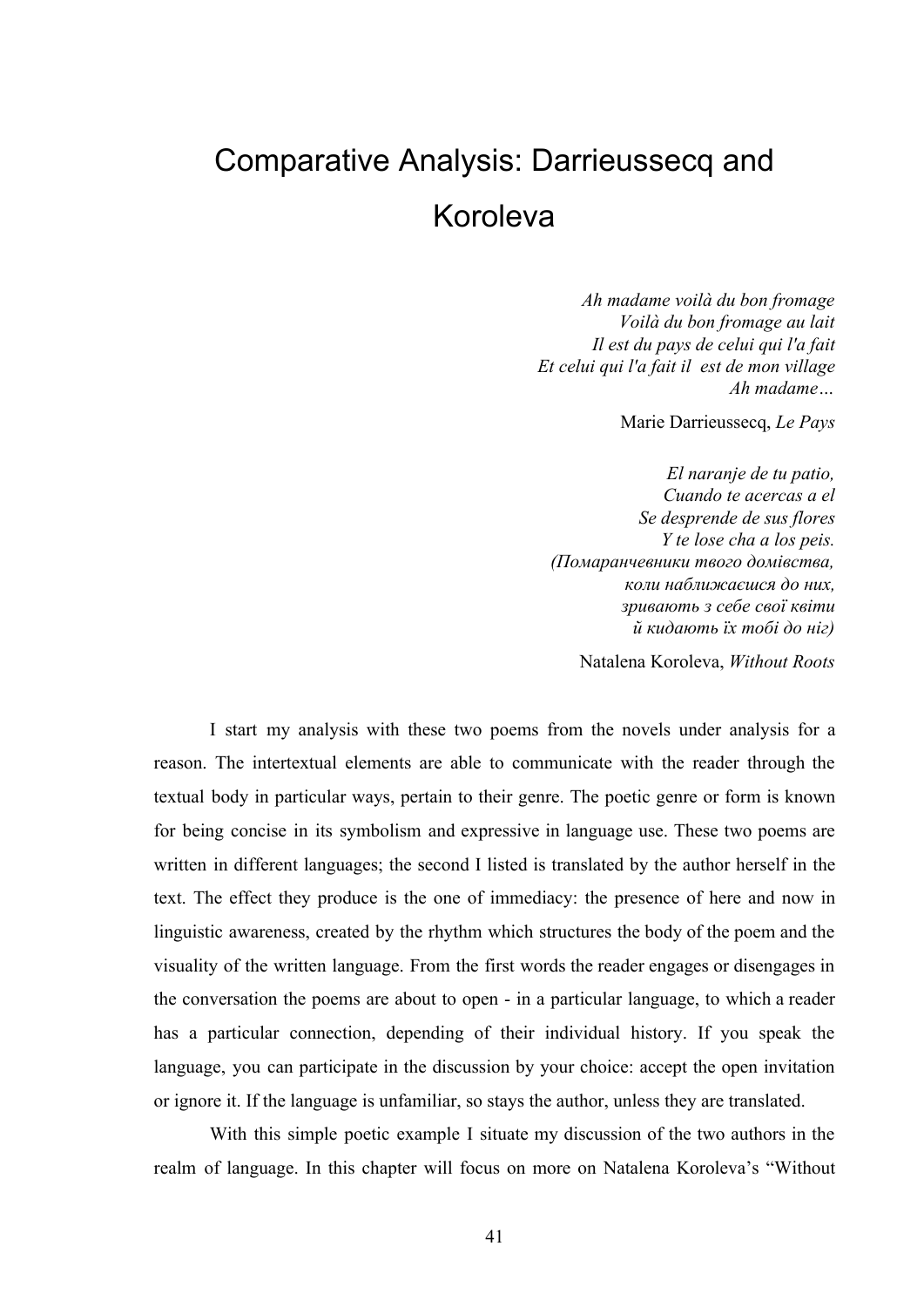Roots" as I discussed Darrieussecq previously, however I will bring the examples of her writing as a point of comparison. Before I step into analysis, two things need to be clarified. First of all I have to mention that Marie Darrieussecq does not consider "Le Pays" an autobiography and neither do I in this research, however, it has certain elements of life-writing and self-writing, pertain to *écriture féminine*. As for Natalena Koroleva, she did consider her nouvelle autobiographical. Secondly, I differentiate between the author and narrator, not in the sense that they are different people, but in the sense that they are different persona. In "The Country" Darrieussecq writes in the first person; in "Without Roots" Koroleva employs the third person. In the first case, there is a novel within the novel, in which the Darrieussecq's narrator, whether it is Darrieussecq herself or not, is a female writer, working on her creative oeuvre and narrating her life story alongside. In Koroleva's "Without Roots" the narration occurs in third person in the past tense, and I consider the time frame crucial for the understanding how the author relates to the text and to the narrator as a subject. I believe that the narration from the third person in this case occurs not from the position of omniscience (as it would be in any non-autobiographical fiction) but it is merely a tool of separation: by indicating that the events have happened in the past, alongside with narrating the story from the third person, Koroleva creates the distance between herself as an author, who is the narrator in this case as well, and her protagonist as a persona - herself in the past, the Other for the authorial Self, the object under her careful examination, the *becoming Subject.* In other words, Koroleva takes distance from her protagonist, differentiating between the narrator as her older Self and the protagonist as her subject of careful examination. Darrieussecq-author has the first person narrator who is the female writer, so the distinction between the subject and the object happens within the body of the fictional text, or two texts, to be more precise. The "second" novel in Darrieussecq's case is written distinctly as a separate textual body, where the usage of a different font and font size reinforces the impression of the separateness of these two, inherently fictional, narratives.

Therefore, aware of the complexity of the different subject-object positions within the novels under analysis, I continue my study of the female protagonists in the same manner as in "A Brief Stay with the Living". With the author's biographies it gives an additional layer, in which, as I do not believe that the author is merely a function, bring the author's relation to language and/or their writing in discussion with the literary work as the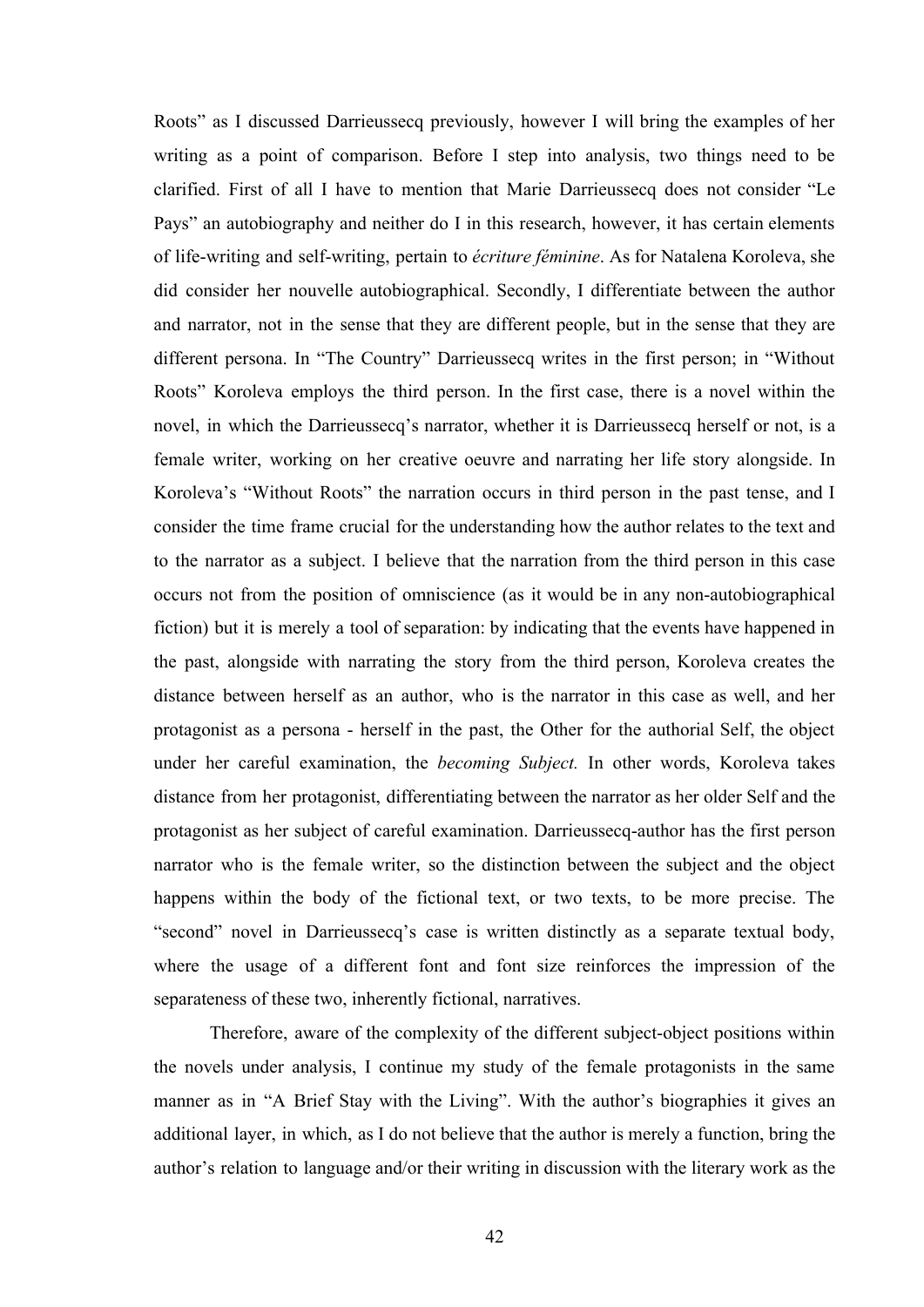body which structurally interacts with the reader. Moreover, because these works have strong lingvo-political grounding, I discuss how the politics of location is entangled into the textual body. I will attempt to show, how writing, in Trinh T. Min-ha's terms "weaves into language the complex relations of a subject caught between the problems of race and gender" (Min-ha 6). This theorist considers writing to be a "focal point of cultural consciousness and social change", and agreeing with her, in the next section I will concentrate on each specific context and contemplate, how in a literary work a female Other re-integrates with her female Self, and what is the function of language in this process.

In "Comment j'écris" or "How I Write" Marie Darrieussecq speaks extensively about language. She underlines the importance of the family in the formation of a certain preference among writers to use a certain language in their work. She explains that this choice is rational, almost practical, and it is not always the mother tongue that would be considered a primary choice. Interestingly enough, she refers to language as "a convention" and compares the relationship to language as the relationship to body<sup>2</sup>. It adds another layer, when she confesses that Basque, which she "dare not touch"<sup>3</sup> and which is "almost sacred" is the language of her mother. Although her family was Basque, it was only her mother who spoke this language, when her father used French and other relatives spoke Spanish. When it comes to the choice of which language to employ in the literary work, in "writing one's own body", it is the "language of the school" that wins over the language that is considered "too sacred". Moreover, in her interview Darrieussecq refers to Basque literally as to just "the language of the mother", which, however, literally looks as "the maternal" language: "la langue maternelle". It becomes therefore very symptomatic when although the novel is written in French, there are many Basque words and

<sup>&</sup>lt;sup>2</sup> "I think writers have a special relationship to their mother tongue#. They dare to touch it, they dare to consider it as something that is outside of them, that they can break, with which they can play, with the body of the tongue. This is not a nature, it is a convention, it could have been another body" (Comment j'écris, 266)

<sup>&</sup>lt;sup>3</sup>Basque and French were in opposition to me in the sense that French was the language of the school, of the Republic, the language of Descartes, the language of the authors I read, the language I was going to be able to manipulate. Basque had almost a sacred dimension: I did not dare touch it, I did not even dare to speak it. I did not know how to play with it. (Comment j'écris, 267)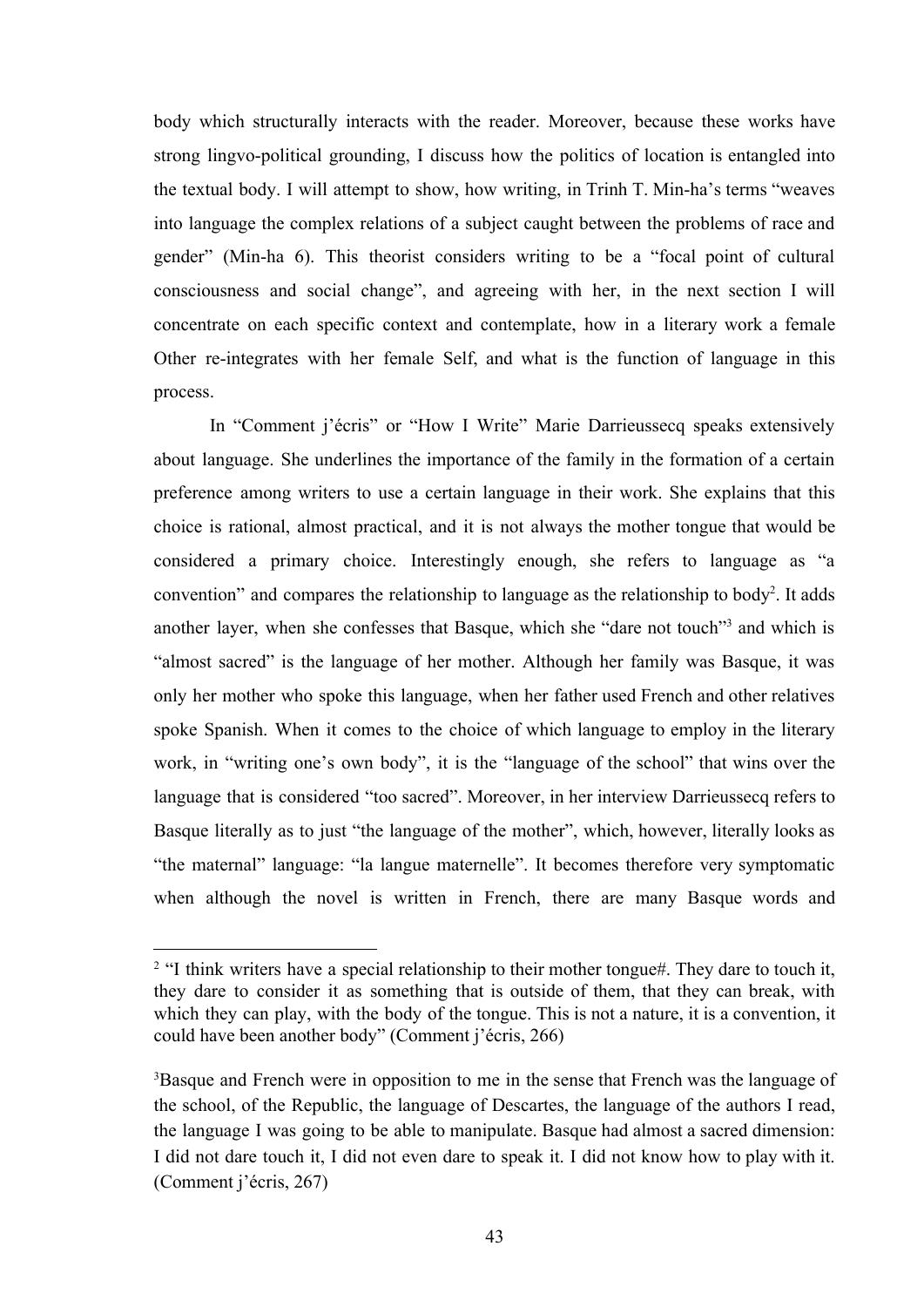expressions in the text, and because the plot is about someone who returns to her home, to her maternal place, in order to write, it allows an interpretation that the protagonist is searching for ways to reconnect with her side, that was either abandoned or that can be fully realized only in the domestic space, and that side is feminine. Indeed, Darrieussecq has mother protagonists and characters in almost every novel, but "The Country" is special in the way that the plot directly refers to the Country of Basque. With the word "country" in the title or "le pays" in French it poses a question to the reader, of what a country is, in the way, that an unprepared reader would probably assume that "country" is a general noun with a generic meaning, and only later realize that it relates to the Country of Basque. Without exaggeration, the question of the home space is central to the novel, and so is the question of what a country is. The questions remain unresolved and open to the reader. The narrator is more focused on her authorial work: her new novel appears in the narrative as the plot unfolds. Her home space allows this creation and inspires her for it, letting her reconnect with the old memories and her former self. She does not interact with the social space so much as she does with the nature: for it she does not need to employ the local language, but in the nature that is the most familiar to her since childhood she heals the separation from her Basque self and strengthens her inner subjective unity.

Since in this section I aim to concentrate on the relationship both authors have to their language as probably core part of their identity performance, before I continue with Natalena Koroleva's work, I have to mention that in the modern discourse of East-European literature identity deployment is tightly bound with history - and history of language. This connection, of the personal histories intertwining with local collective histories, is one of the most overwhelming and crucial issues, utterly expressed in many artistic works, yet remaining in the shadow of research.

In her autobiographical nouvelle, Koroleva, ethnically Polish and Spanish, gives her protagonist name Noèle (among other names, as in Spanish tradition) and narrates her story in the third person. Later in this section I will use "for Koroleva" and "for Noèle" separately, implying, that they are not only the author (-narrator) and their protagonist, but that Koroleva uses this trope with the aim of separation, of distancing from herself in the past, turning her memory of the past Self into an object of a literary investigation. Noèle for Natalena Koroleva is her located Self - the one, acting in a particular here and now: in the space of early XX century Kyiv - before the Revolution of 1917, therefore part of the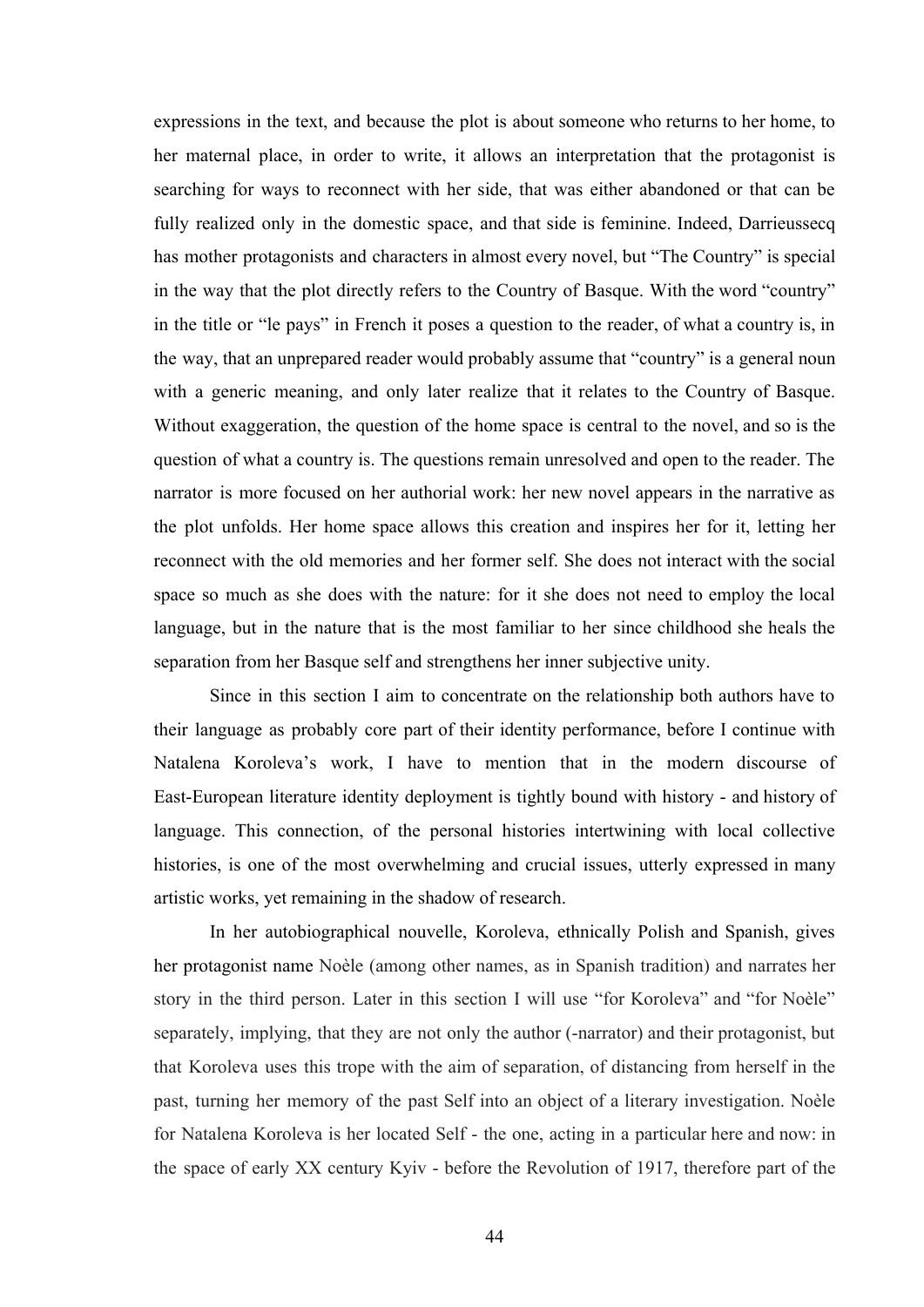Russian Empire, - where the young author came to study at the Institute for Noble Maidens after being raised at the Catholic monastery Notre Dame de Sion, in French Pyrenees.

From the beginning of the nouvelle, Noèle expresses a particular desire to find a space of Self, or the familial. By the familial further and on I mean the space of the family, in which the Self is integrated as a Subject, and in which subjects interact, in Ahmed's terms, as comprehensible to each other. This quest of the protagonist is partially realized in the connotations she has developed for different languages she speaks or is about to learn. For her, in contrast to Darrieussecq, language is not a mere convention, language is closely and irreversibly related to the space of the familial.

Both Darrieussecq and Koroleva use the space of a family as a setting for most of their creative works. Even while "The Country" concentrates on the nature spaces and on the subjective work of mind, engaging in writing, and "Without Roots" takes place in the Institute for Noble Maidens for the most part, the theme of the family and the subject's relation to it remains central. It implies, that it is only through interaction with it, either directly, through the spaces of familiar nature, the memories, or the the language, the subject re-integrates all her past and present Selves into a performative unity - which is the finished work of art, as the literary work is. In "The Country" this receives an additional layer, where the protagonist, Marie Rivière, produces her own novel. And it should be considered, that both of these writers, although it is not a central motive in their works, discuss mourning and loss of their family members, and embody this loss in the figures of ghosts. I argue, that both authors locate in these characters, with whom the interaction happens in an almost unconscious manner, the relation of the protagonists to their past selves and also to language as the space of the maternal: Noèle sees her Spanish grandmother when she returns to her family's home on vacation, and Marie communicates with her dead brother, as she is writing her novel in the country of Basque. Marie's novel ends with the following conclusion: "Ghosts do not roam in limbo. They exist only in the meeting. They have no place other than their appearance. When they disappear, it's totally. They have no inner life, they have no life somewhere, they have neither psychology nor memory. They do not suffer. They are born of our obsession, which lights them and extinguishes them (...). They are only for us" (Darrieussecq 2012, 248). With this statement it becomes possible to explain Darrieussecq's attitude towards and recurrent employment of ghost figures (in "A Brief Stay with the Living", "Tom is Dead" and "The Country) as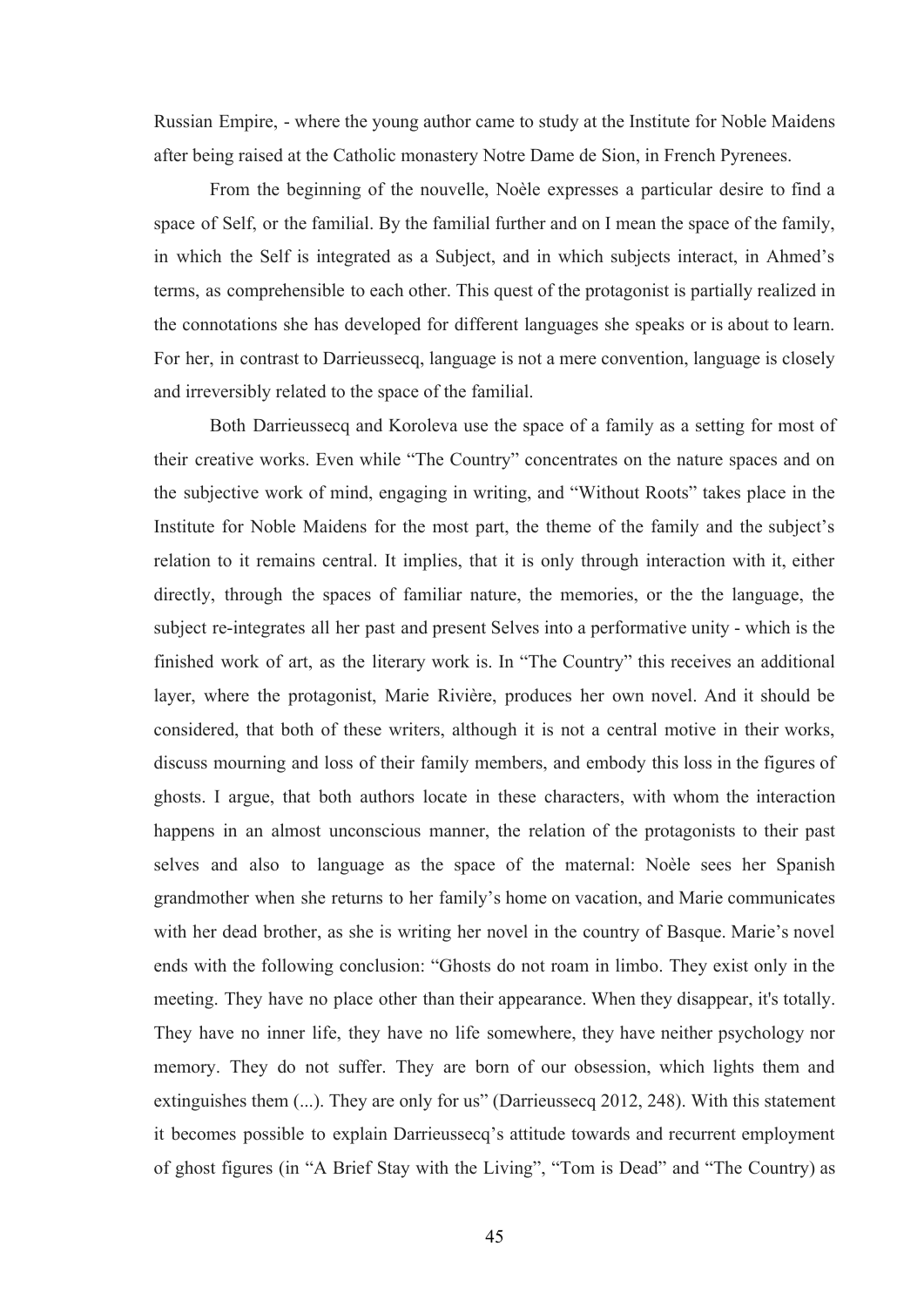entities who do not exist separately from a subject's mind but represent the relation to the familial as something that is "dead" or "lost" and through *meeting* - engaging, performing, interaction - help the subject re-live their traumatic memories and heal themselves, opening a possibility of becoming.

For Noèle, the question of Self in the familial space remains central throughout the entire narrative, as is the question of what a family is. She is searching to realize who are "her people", "свої" - this word is used in the quotation marks, as is the word "чужі" - "strangers" or "others". She also trying to find out who can be "hers" "but not in the sense of blood", as she learns that her family, where the father has married for the second time, is not fully accepting her, and she cannot find a connection with them either (Koroleva 111). After her childhood at grandmother's place in Western Ukraine she lived for over ten years at the monastery, surrounded by what she considered the greatest affection and warmth "the care of her people, but not in the sense of blood" (Koroleva 125). She uses the word "home" therefore also always in quotation marks, indicating, that it is more of a formality for her, or even irony, to call so her father's home. One way she defines "her people" is that among them "one did not have to search for conversation topics" (ibid 111). She marks the tension she repeatedly experiences in conversations with her relatives, even the father, with whom she has the closest connection. With her relatives she speaks in French - the language of the monastery in which she was brought up. This language choice functions as a trope amplifying the displacement of the protagonist which she seeks to express as well as the formal nature of this communication, in which she feels perceived as a total stranger. While describing the space in which she finds herself during the first scene and till the end of nouvelle - the final scene takes place in the same house of her father in Kyiv, she contrasts the north (Kyiv) and the south (Pyrenees) as a means to compare different sides of her story, where everything is polar: life and death, closeness and alienation, brightness and paleness, jouissance and estrangement. She does not claim, idealistically, that Pyrenees was where she belonged - she realized the temporality of her life there and it only reinforces the affect of constant unfitting, when after returning to the country which was meant to be her home she experiences even bigger alienation as abroad.

Still, French is almost the native language for her, and in this nouvelle it is sometimes used to render the moments of closeness: for instance, when Noèle communicates with her French friend who accompanied her to Kyiv. The reason, why the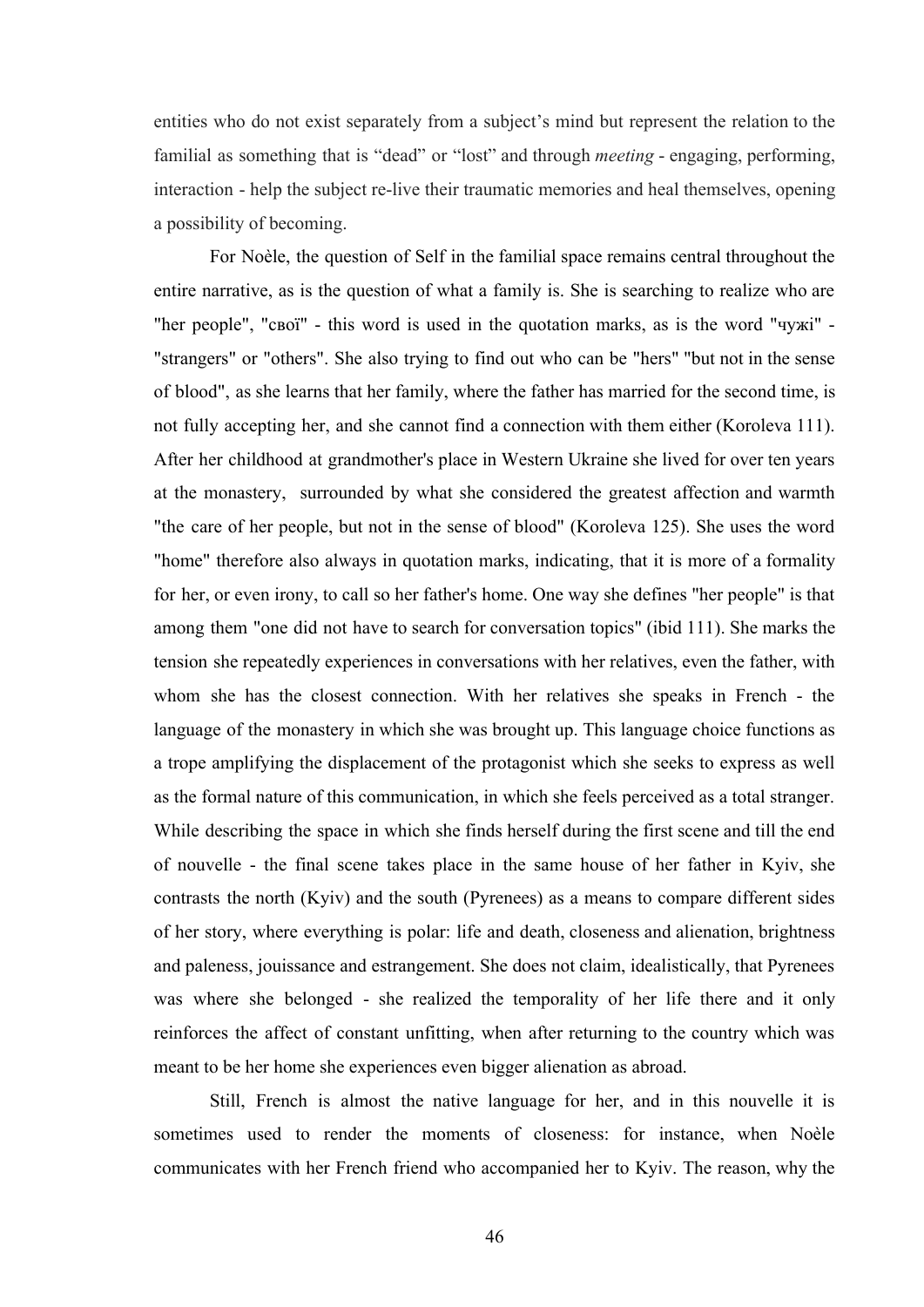use of the same language performs different functions in the same narrative is that the French language, spoken in Kyiv was very different from almost native French for Noèle. The French language of Noèle's father was impeccable, but at the same time strangely alien to her ear. "That's how they spoke in France on stage, or greeted the president of the republic. But in everyday life ... who uses such sophisticated phrases and graceful words?.." (ibid 108). Noèle feels sympathy and respect to her father but notes that these feelings are based on gratitude that he does not impose any authority over her (ibid 145).

In a similar way that the narrator-protagonist of "The Country" by Darrieussecq, "Without Roots" is permeated with the nostalgic subjectivity of living the past in the present moment, the childhood "where everything was back in place". Noèle stubbornly confesses: "Nothing can never fade the sparkling colors of a pleasant memory, nor can it obscure the memories in front of the spirit of the one who wants to live in a happy past" (ibid 180). She uses reading as a tool to ignore the reality in which she is alien in the same way as Marie Rivière uses writing. In this way she escapes from the alienation, acknowledging her own needs and protecting herself. However, the books in her fathers library are often censored, and Noèle experiences another kind of readership, the verified by somebody "second hand activity", "feeling that she was being forced to eat from the dish from which somebody else had already eaten before her" (ibid 167). In this way, she experiences the failure of her attempt to escape and to join something "of her own", and becomes even more aware with the contrasts between the cultures she juxtaposes: the "Western", Catholic culture and the one of the Russian Empire - the culture of censorship for her. For Noèle, who is a believer, the contrast lies not so much in the realm of political, but of spiritual: ways, in which different peoples relate to religion and to God in their daily rituals and practice. A bright example can be found in the scene, in which Noèle's step-mother mocks her for saying a prayer aloud before dinner: "But why publicly reveal you intimate feelings?" (ibid 115). An issue that Noèle cannot comprehend is the use of the word "slave" when it comes to religion, as in the word combination "раба Божа" - "slave of God". Her stepmother even calls her home servants "slaves" for her own amusement, which for Noèle is unacceptable and incomprehensible. On the other side, her behaviour often seems incomprehensible for the people that surround her - especially at the Institute, where she studies together with Russian "maidens". To Noèle her classmates are not free, she considers them insincere in the way they have to subordinate themselves and "serve".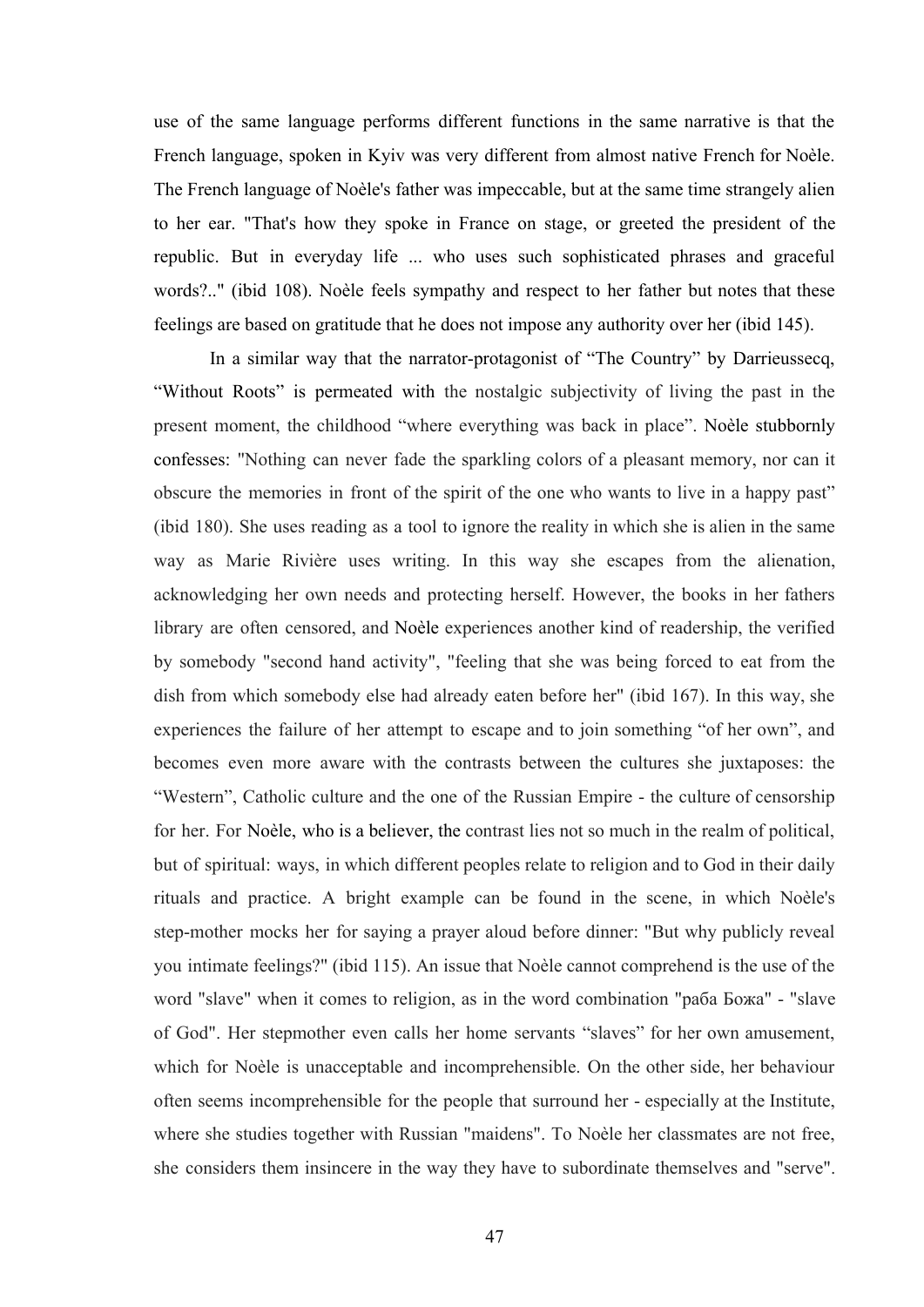Even in her religious practice she emphasizes that she is not "a slave" and explains that she prays "in a desire to touch something that is full of light and has the power to make her own existence brighter and lighter". In an attempt to comprehend the reality in which she is forced to obey she asks: "Can a "slave" come and lie down at the feet of his master with complete tenderness in his heart?!" (ibid 205).

The way in which she contrasts Catholicism with Russian Orthodox church brings the reader back to the opposition of life and death which Noèle employed in the description of the family house in Kyiv, the embodied coldness, absence of colours and emotions, as opposed to the "loving South". It should be notified, that in these oppositions Noèle never refers to Ukraine, even though she creates them in Ukrainian language in the inherently Ukrainian space. It can be explained with the fact that Kyiv at that time was a city in Russian Empire, but more so, Noèle does not perceive it as Ukrainian: the space she is in does not appear to her as such.

For Noèle, faith is her expression of integrity and identity. As she finds herself in an alien culture, she respects people in their otherness but does not make any steps towards her integration in the community. She regards the society at the Institute as based on hierarchy, and acknowledges the impossibility to change it; at the same time she refuses to occupy either a dependent, or a controlling position, and thus becomes a complete outsider. "... it took a lot of courage to go against the current and save her personal views, individual character, separate thought. And before that - other upbringing and other vital principles (...) Thus, she was completely alien here. Well, a stranger is mostly a hostile figure..." (ibid 195). The lack of knowledge of the dominant (Russian) language and a different faith and, accordingly, worldview completely alienated her from the environment in which she found herself due to her family's will. Noèle's teacher of literature summarises her position unprecedentedly: "But you are thoroughly a stranger! I see that you know Dante better than Pushkin" (ibid 208). What concerns teachers, the attitudes they express are mostly political, accepted in the discourse. When Noèle responds to questions of her teacher during history class and expresses her knowledge on the certain period of Ukrainian history, she is silenced; the teacher invites her after class to talk in private, and explains why she is not allowed to voice certain things, among which are "the national motives" and mentions of Cossacks in a positive manner. Another teacher of Noèle, the classical composer of Ukrainian music, Mykola Lysenko, does not speak Ukrainian in public but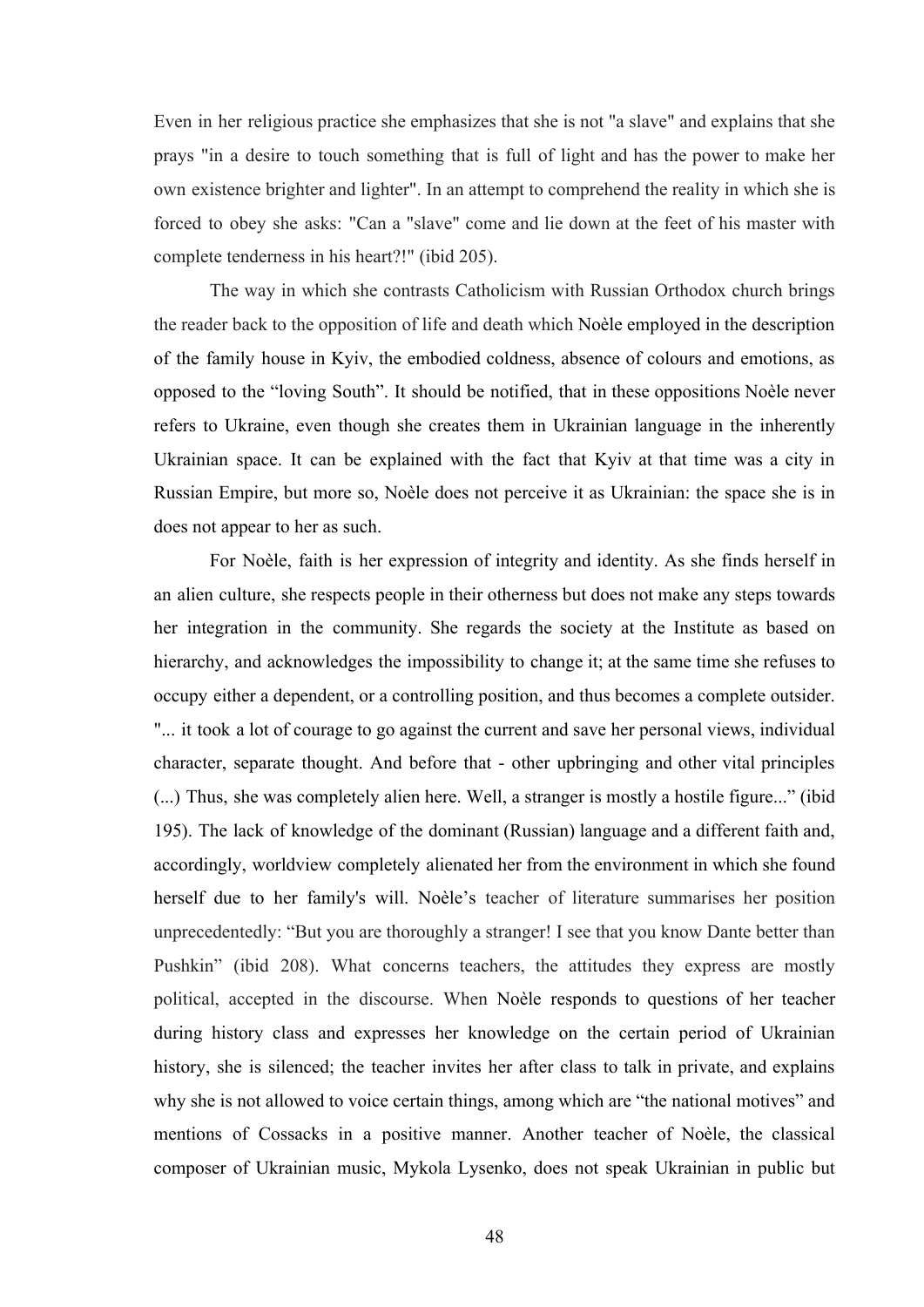starts a friendship with Noèle, when he accidentally sees among her notes the sheets with Ukrainian folk songs and in a conversation with her discovers that she speaks Ukrainian language is much better than Russian. The Institute in "Without Roots" is thus a space of power: a structure in which language becomes one of the central tools of subordination, but also one of the ways to exercise power. In Trinh T. Min-ha's terms it can be regarded as follows: "Power... never dies out: tracked, pursued, worn out, or driven away here, it will always reappear there, where I expect it least. And language is one of the most complex forms of subjugation, being at the same time the locus of power and unconscious servility. With each sign that gives language its shape lies a stereotype of which I am both the manipulator and the manipulated" (Min-ha 52). In Noèle's case, she is subordinate to the structure and in terms of language cannot escape from it: she is obliged to speak the language, comprehensible to the authorities and speak the "truths" acceptable in the discourse of the Russian Empire's culture and history. However, she does regard it as forceful and imposed, therefore willfully searches ways to undermine the system and does it wherever she can, but because of this 'doing' finds herself in total separation. This separation is, nevertheless, at times empowering: engaging in reading, thinking and occasional conversations with other "strangers" and "outsiders" she shapes her own way to becoming a Subject - outside of system which forbids this possibility by definition.

One of the other alienated female characters in "Without Roots" is Marusya, to whom Noèle refers as "sister" in a symbolic manner. She often identifies her with herself, especially in terms of home and childhood home (the maternal, in Kristeva's terms). Marusya resides at Noèle's family's house but is neither a family member, nor a servant; she does not have any social belonging (Koroleva 10). This is how Noèle describes her first encounter with Marusia in this narrative: "Only one dark-haired girl, dressed in a magnificent embroidered shirt and a large number of colorful beads, stared at Noèle with a close look and stirred up some negligent childhood memories in Noèle's soul. Father said something to her, smiling affectionately, and she approached to Noèle, hugged her and kissed her cheeks three times. These were the first kiss at home and on the native land" (Koroleva 10).

In terms of language and Noèle's alienation in this regard, it should be mentioned that among other people at her "home" only one of the servants, Emile, was able to speak French, all the other spoke Russian and Polish languages, but Marusya did not speak either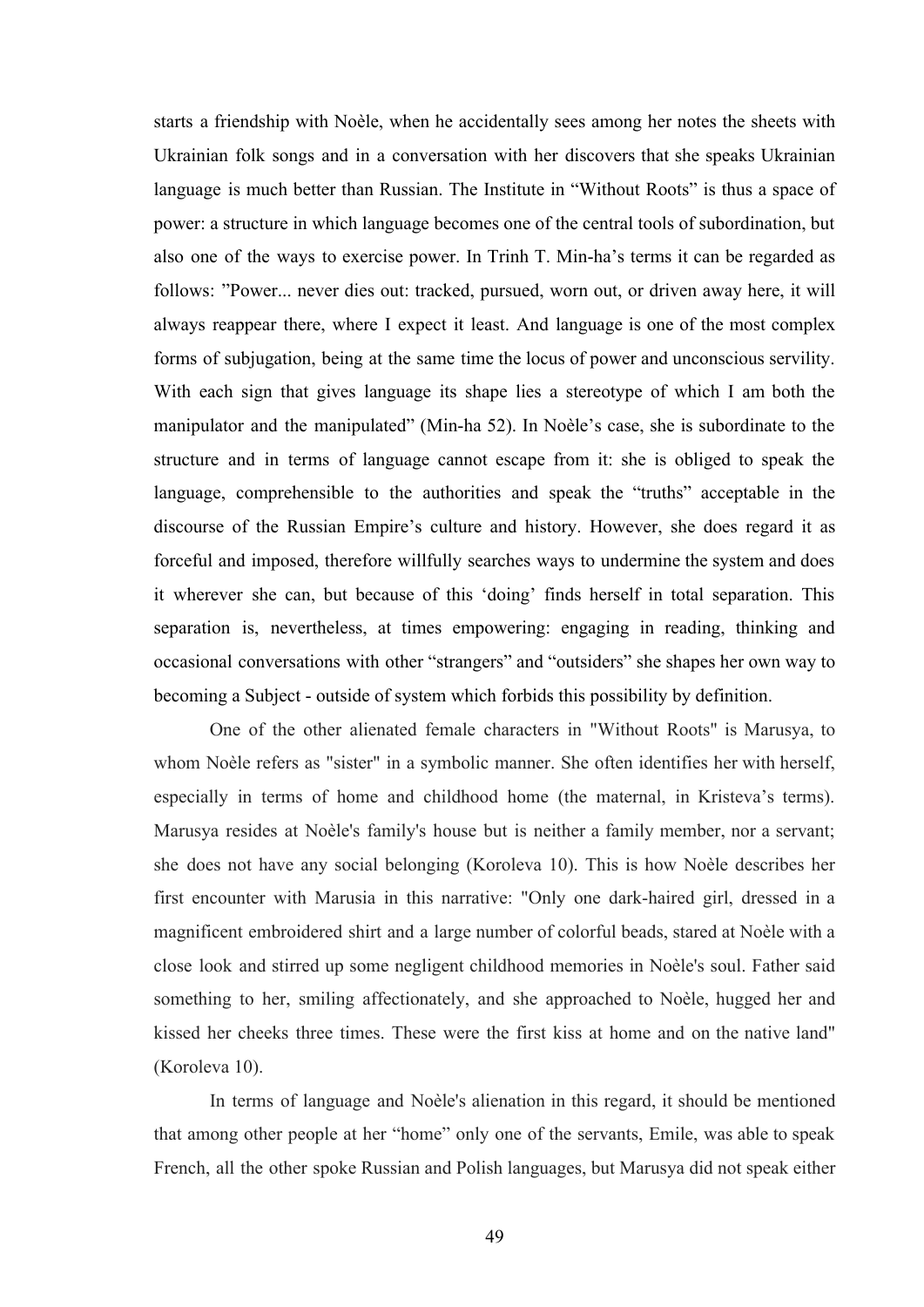of these. She spoke only "in her own way". And even though the character of Marusia is described with a lot of dignity and a sense of freedom, the way she is often referred to, involves a high degree of objectification. It can be observed in a dialogue between Noèle's father and stepmother which she hears during her first day's dinner:

*"Why do we need her?" - asked the stepmother.*

*"You know, why," - father said gravely, in a dry manner, and the same moment added, smiling kindly: "Marusya is here so that her necklaces sing, so that her ribbons shimmer and embroidered shirts spark with beauty. These responsibilities will suffice."*

*"That is, - he added again seriously, - genius loci, - and, turning to Noèle, explained, folklore and romance of the local land. At most, she can embroider, sew, and stitch, because those works do not disharmonize with her "couleur locate"" (ibid 12).*

This dialogue in the beginning of the nouvelle sets a specific image of the female Other and echoes with one of the penultimate scenes, in which Noèle meets another Ukrainian girl and learns from her more about what it is to be a Ukrainian in the Russian Empire. Among other things, she realizes that the key issue to Ukrainian identity is language, as her new acquaintance evinces: "First of all you should be able to speak to them *in their way*" (ibid 218). Thus, if we agree that "Without Roots" is an autobiographical nouvelle, then is also a performative manifestation of how a relationship with language creates a certain reality: a textual work, and how it moves a subject within the politics of location from the margins to a more empowered symbolic placement.

Despite the fact, that Noèle experiences a considerable alienation from her family, she follows her father's moral advice. In the scene, where Noèle's father introduces her to the ethical rules of the family, he states: "But two things remain permanent: one is a duty to the people among whom you live. Especially when these people are the oppressed, we are not free to either despise them or be indifferent to their needs" (ibid 16). Her father, the Polish count, could most certainly be the Other in the described politics of location, but this nouvelle demonstrates explicitly, that he acts as a teacher, as someone who dares to take responsibility *for* the Other, which already indicates a position of power. A female subject experiences ethnic alienation much more profoundly, for she does not occupy power placements. It signifies many more obstacles on her way of expressing herself, and thus becoming a Subject, in all her important identities: gender, ethnic, national and linguistic.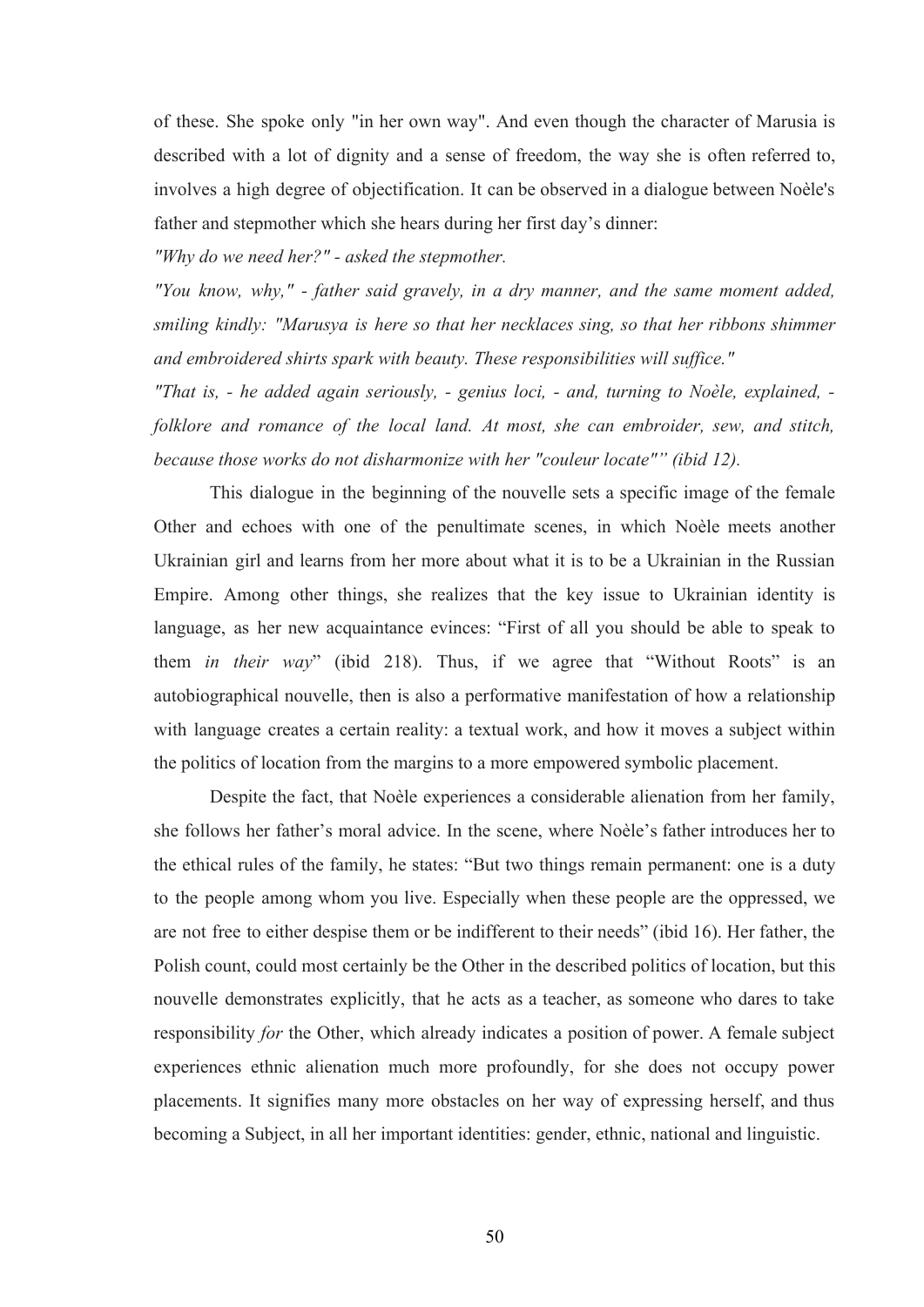#### **Conclusion**

Throughout this thesis I was pushed against many limits in search of how one can fully become a female subject in the complex politics of location. My work started with the inquiry of what a subject is, how can one refer to it, and how a female subject is different from the Subject as Absolute. With Simone de Beauvoir's famous statement: "He is the Subject, she is the Other" to question, I, firstly, investigated, how de Beauvoir's idea was accepted by different feminist schools of thought. I discovered that de Beauvoir was critiqued for not including women from different axes of power into her argument, however, she importantly stated that the position of the Other can be occupied by any underprivileged individual. Her idea of becoming - shifting, changing to a different position through separation from what is considered Self - has been vital to my research. Since this thesis engages with women of complex identities that involve being part of discriminated ethnicities and having unusual, dramatic relationships to their familial spaces and native languages, I seek an inclusive and complex understanding of a female identity, that considers her different placements on various intersections of power. In those placements she plays as Subject *and* as the Other: with this, I am interested in the possibilities of the integration which will allow a female Other to become a female Self, or a Subject.

By following de Beauvoir's debate with Hegel I realized that Subject in phenomenology stands for a consciousness, which perceives itself as the point of departure, from which the world unfolds, and for which everything that is not Self is the Other. Since I chose to deploy feminist phenomenology as my main philosophical framework, I attempted to understand the role of embodiment in building the subjectivity, and more so, how it can be manifested in a literary work. Since my thesis addresses the subject (as the ultimate goal of the position of the Other) in the literary works of female authors, I analysed and compared different theories of authorship: from Barthes with his idea that "the author is dead" to *écriture feminine* by Hélène Cixous. For Cixous, writing is inseparable from the body, especially for women writers, which gives an empowering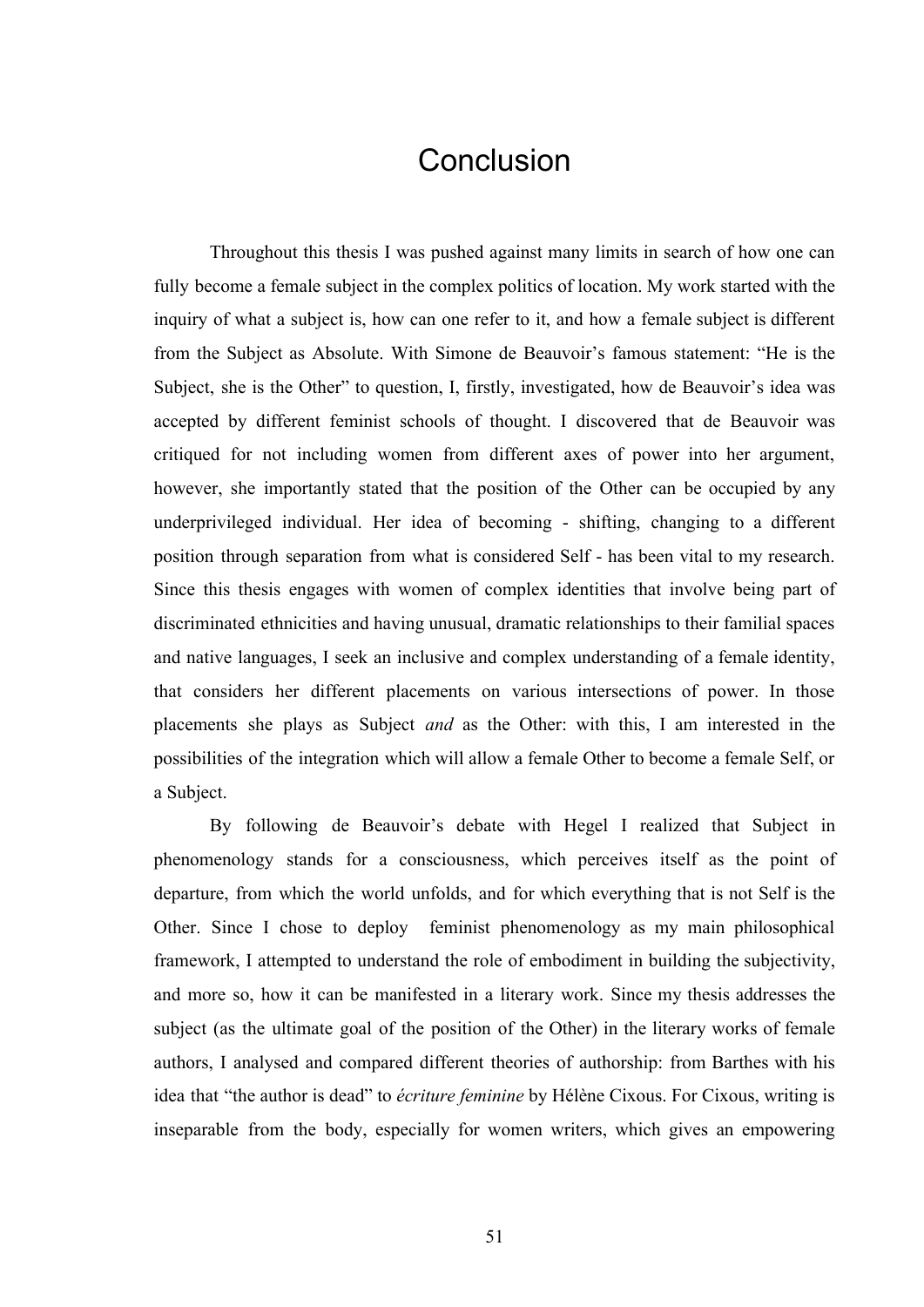perspective on how writing is a performative act, that means for the author reintegration with her body.

Another aspect that has been of particular interest to me is language. Before writing this work I regarded language, mother tongue, as an indicator of ethnic identity and of a body's belonging to a certain geographical and political placement. In writing this work I realized, that for a female writer language is a conscious choice - both in the case when the writer chooses or refuses to choose it - of writing one's own body. There is a particular synchronization between what the language implies socially and politically, and how a subjectively constructed Self responds to it.

Both narratives that I analysed are autobiographical and focusing on the concept of home and its relation to mother tongue. While comparing this particular semantic line, of a female writer, who returns home, to "the country", that legally does not exist and where, by not being fluent in the language, she is alien, I discovered that language is a symbolic matter that plays a role in constructing a reality. In "Without Roots" the author and the protagonist emphasize, that Natalena's (Noèle's) country exists only in the language, which she barely remembers but stays persistent in choosing this language to write herself. The power dynamics are represented in these narratives quite similarly; they both concentrate on interacting with the imagined home space through language, and the female narrators and protagonists are gaining and shaping a certain subjectivity in this interaction. I regard it as the process of becoming a Subject amidst inequality, oppression and discrimination. Both authors write themselves, write their traumas and their stories: "The Country" even contains a novel within the novel. They choose the languages on the opposite sides of the power dynamics: French as the dominant language, Ukrainian as the underprivileged one, but use them ultimately for the same goal ( which is to write themselves and to become Subjects).

A very important place in my argument belongs to the approach that demands every research to be situated. Supporting Donna Haraway's perspective, in which she states that there is no disembodied objectivity, I consciously employ my own subjectivity as a theorist in writing this work. I do not argue that all my findings are true for any other reader, however, I offer my situated knowledge, acquired in the lived experience, that is not only theoretical (Appendix). Therefore, in this thesis, which I started with this question among others: "how can I, as a writer and as a female, engage in literary and academic work?" I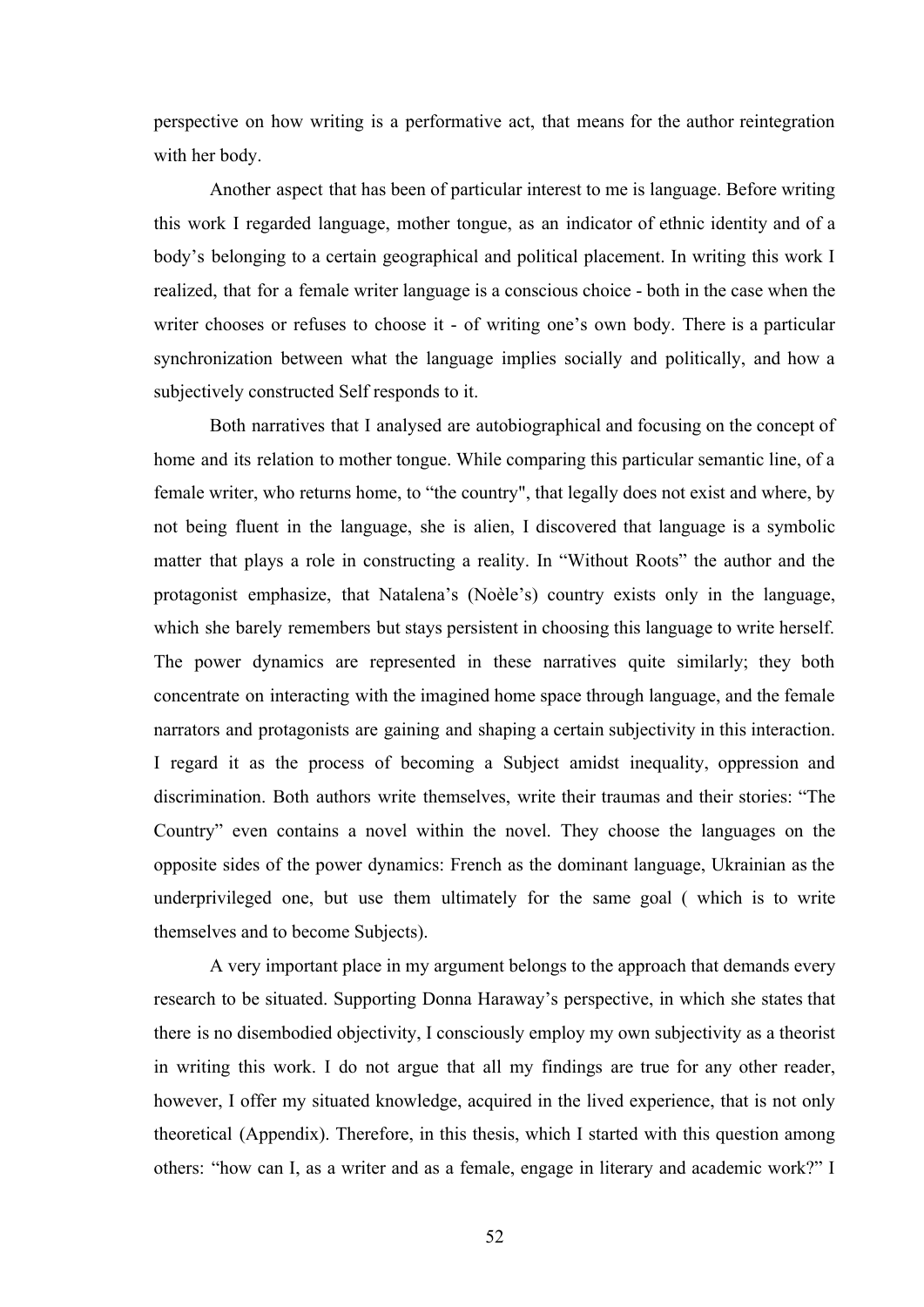discovered that it is possible to do so only from the position of embodied subjectivity and using one's own subjective voice. It is inherently a position of awareness and respect: of listening to the authors' voices, those of the female narrators and protagonists, and the one of your own. In this way the engagement with a literary (or any other text) is always intersubjective. Whether it should be argued that the author is dead or not, it is impossible to deny that text is a field where different subjectivities meet and are at work.

In this thesis I have addressed language as a complex phenomenon and attempted to analyse it through the scope of identity within the politics of location. In reading the novels in the original I (re)discovered the intermediacy of the textual communication that arises between the text and the reader and the personal relationships of the authors to their languages, to the ways they encode their bodies in the text and allow them to be dismantled as the text performs. *L'écriture féminine* builds a very special relation to the reader, who attempts to follow this complex process of the female identity (re-)construction and by occupying the position of readership follows the Subject's becoming.

Whereas the writers are female and their works are the narratives of self-writing, *écriture féminine* becomes the writing of the female Subject as the writing of the female embodied Self. Thus, as an answer to the question of how can one analyse a female subject as an agent of the politics of location in a literary work, I offer the following: a female subject should be analysed within the fluid development of the many identities it represents: gender, ethnic, national, class, race etc, and also in the relation to language, in which the female author chooses to write herself. Language is probably the most performative tool one can use for asserting her own singularity, reintegrating back to her own grounds and bringing her Self from the position of the Other to the one of the full agency - the one of the Subject.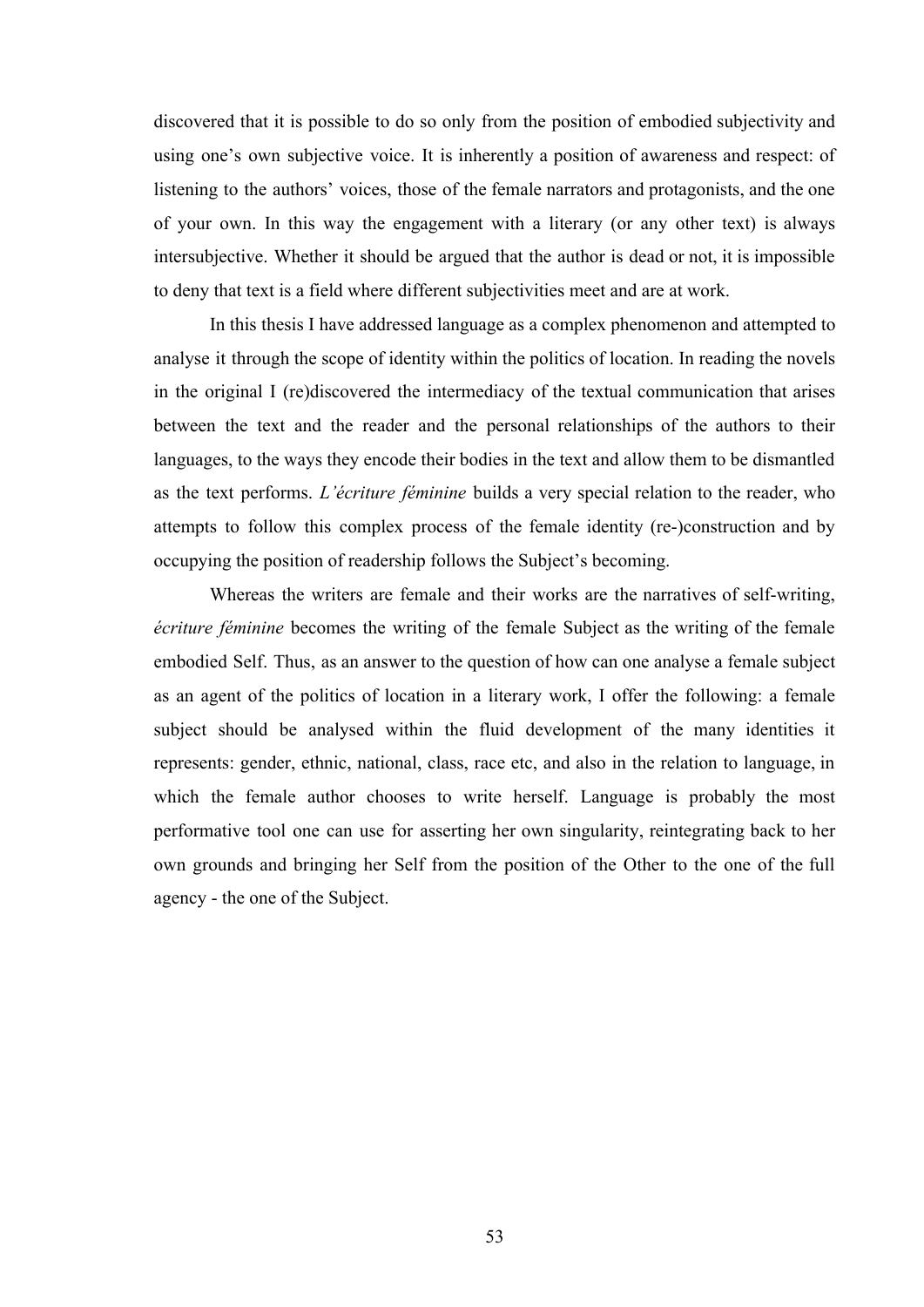### **Summary**

In this Master's thesis I explore the concept of the Other in relation to Subject, and female subjectivity. The goal of this work is to examine, how one can analyse a female subject in a literary work and why issues of space, location and politics should be considered as crucial to the formation of a female subjectivity. In order to dismantle this complex question, I engage in the discussion about the relationship between the Subject and the Other in the phenomenology of Hegel and de Beauvoir, and with the use of feminist methodology, as in "Situated knowledges" by Donna Haraway, I compare the literary works of two female writers: Marie Darrieussecq and Natalena Koroleva.

The thesis is divided into two main chapters: theoretical and comparative. The theoretical part follows the Introduction in which I explain my subjective motivation in writing this thesis and why the theoretical questions that I aim to answer, alongside with the two authors, the works of which I choose to examine, matter to me as a researcher, a female writer and a female subject. I acknowledge the many differences between the two authors and their styles of writing but agree that the novels I intend to analyse are bright examples of *écriture feminine* - women's writing, in Hélène Cixous' terms (Cixous 1976). As female writers and also representatives of ethnic minorities they write "from the margins of the Symbolic" and by choosing to write their lived experiences, located in the body, they transform their positions. They cease to occupy the placement of the Other and return into the symbolic space of Self.

In order to understand, how creative work - and namely acts of speaking and writing - help a female writer to become a willful subject, I, firstly, investigate the relationship between Self and Other. For Hegel and de Beauvoir, the concept of subject (or Subject) was one of the core theoretical issues, which was discussed alongside the debate on Self and Other. I discovered that the concepts of Subject and Self are realized in the almost synonymical manner in feminist phenomenology and, consequently, can be deployed so in contemporary literary analysis.

Secondly, since my research question addresses the female subject, I investigate in the section *Subject and Author* how the issues of female subjectivity and female authorship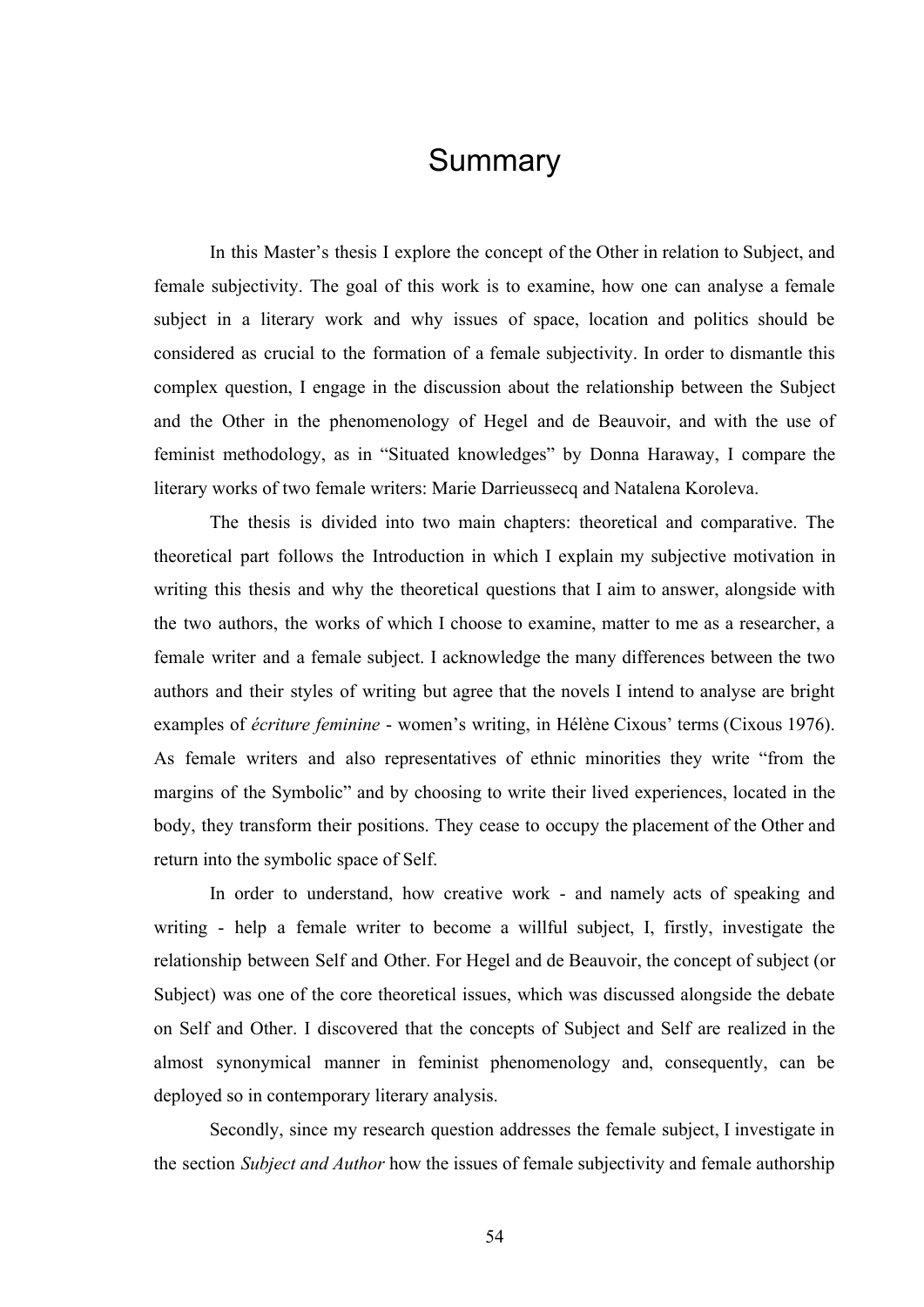relate to each other. In the "Death of the Author" Roland Barthes advocates for a certain impersonality that a writer needs to achieve so that it is the text, that speaks, and not "me" (a subjectivity). Some of the feminist postmodern theorists, as Sarah Wilson in "Situated Authorship", believe, that the death of the author is conceptually liberating and productive in the struggle for recognition of the female subject as equal, and giving space for changing the power structure. However, it might not be a favourable theory for those whose subjectivity has been denied and marginalized, as for many female writers, women of colour and underprivileged ethnicities.

Thirdly, I concentrate on *écriture feminine* as the ultimate expression of the female authorship that allows to overcome the objectified position of the Other and step into the full fledged subjectivity. For Cixous, women's writing is often perceived as "less rational, less moral, less comprehensible" in the same way as a female maternal body is barred from the Symbolic Order (Cixous 1976). She insists that female subjectivity needs to be re-defined through writing. An essential factor in writing that can be labeled as feminine is a conscious appeal to experience of what it means to be female, which is day-to-day experience.

In the final section of the theoretical chapter, *Performativity, Other and Location,* I concentrate on how speaking, naming and writing are performative acts that play an important role in subject becoming. The concept of performativity is vital to this thesis as it explains the construction of identity and subjectivity through acting it out. The idea of performativity is rooted in the phenomenological theory of Husserl, according to which "social agents constitute social reality through language and all manner of symbolic social sign" (Husserl 2012: 54). Consequently, I argue that becoming a Subject is a process of shaping one's own identity through speaking and being heard, through writing, naming, acknowledging oneself as a writer and other forms of social or self-representation.

Following a phenomenological idea that a human self and subjectivity are the only possible ways of cognition, I engage in the debate on how a geographical location is too 'embodied and embedded' (Braidotti: 211). For Rosi Braidotti embodiment is the means by which specific bodies become meaningful within communities of other bodies, and I claim that language is central to the production of meaning. In the analysis, that follows the theoretical part, I illustrate how language as a choice and a literary language as a tool shape the subjects' experiences and define their positions in power structures.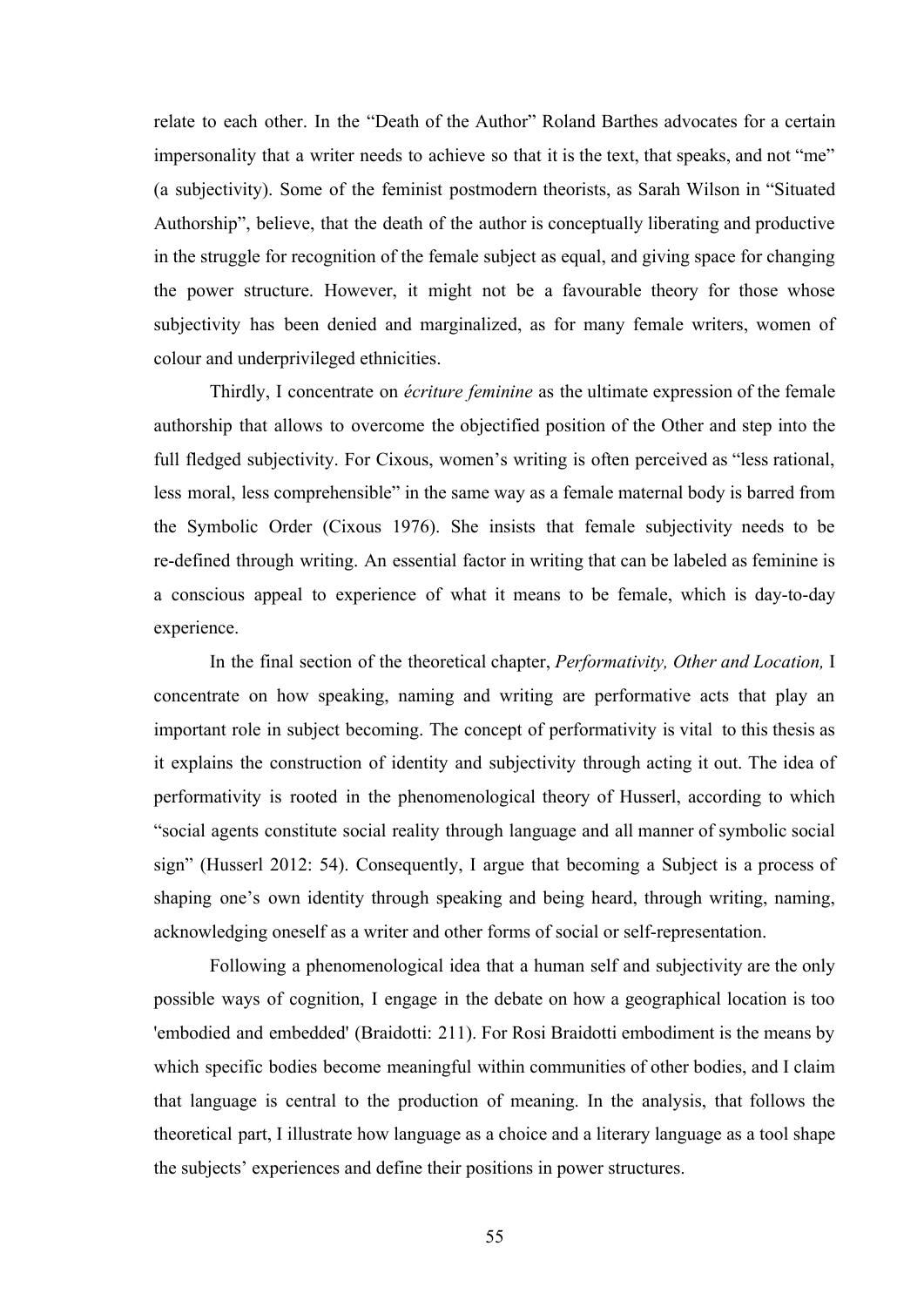The analysis chapter is divided into two parts. Part 1 is the analysis of "A Brief Stay with the Living" by Marie Darrieussecq. Part 2 is the comparative analysis of "The Country" by Marie Darrieussecq and "Without Roots" by Natalena Koroleva. Following Hélène Cixous, who redefines "the feminine", that is situated on the margins of the Symbolic Order, through reconsidering the position of "lack" and "otherness", I analyse the positions of the female protagonists in the three novels and their performative identities. In my analysis argue, that a fictional narrative can be performative, and that it is *an act of doing*. My aim is therefore to investigate, what kind of doing it is and how reading itself is a subjective phenomenological experience.

The three narratives under analysis are the narratives of *écriture feminine* in the sense that they manifest the representation of what is believed to be non-representational. The protagonists of Marie Darrieussecq's, all of them being subjects of migration, tell different stories of how they relate to places and to their own bodies in spaces that are either familiar or alien. Their processes of subject becoming are fluid, almost never-ending, as they constantly have to reaffirm themselves in structures of power that push them to the margins.

The narrators of "The Country" and "Without Roots" are aiming to regain their subject positions through writing, as they find themselves in spaces, that are de facto their homes, but the different lived experiences that they have gained by living previously abroad (or separately from the ethnic communities that have strong separation between Self and Other) mark them as different. The linguistic issues become political and make them struggle and experience alienation in the places that were expected to be nurturing and maternal.

The use of feminist phenomenology helps to revive the embodied agency, movements and actions of the female protagonists. As I engaged in the examination of how feminist phenomenology can be brought into dialogue with the female subjectivity in the works of Marie Darrieussecq and Natalena Koroleva, I discovered that women's perceptions of belonging and perspectives of space have a different dynamics, because of the different perception of the female body in the discourse - the foregrounded body, prone to objectification. Female migration, therefore, means radical displacement, but writing is one way of empowerment. It can be viewed as reconnection with the position of the Self, which, as in a repetitive Darrieussecq's trope, "brings you back into place".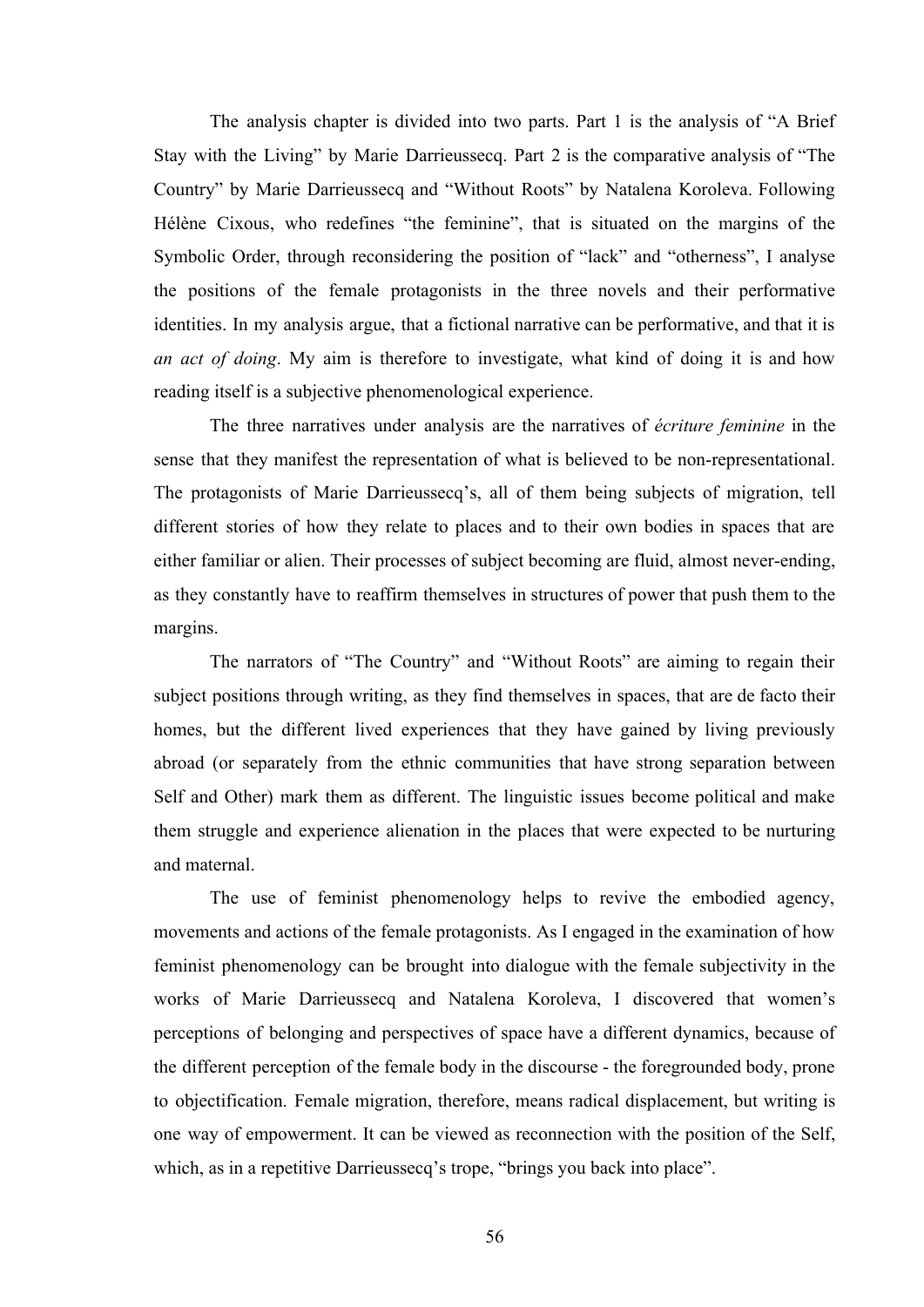In the conclusion, as an answer to the question of how one can analyse a female subject, I propose, that a female subject can be analysed only in the complexity of her embodiment and the many identities it represents. A for a literary work, it is crucial to take the language into consideration, in which the author chooses to narrate her personal history and "write her own body". For a female writer language is undoubtedly one of the most performative tools for regaining the position of agency and reintegrating to her own grounds.

#### Kokkuvõte

Käesolevas magistritöös uurin naise subjektiivsust ja Teise kontseptsiooni seoses subjektiga. Töö eesmärgiks on uurida, kuidas on võimalik kirjanduslikus töös analüüsida naissoost subjekti ja miks on ruumi, asukoha ja poliitika küsimused subjektiivsuse kujunemise seisukohalt tähtsad. Selle keerulise küsimuse lahendamiseks käsitlen Hegeli ja de Beauvoiri teooriaid Subjekti ja Teise vahelisest suhtest. feministliku metoodika abil, nagu Donna Haraway teoses "Situated knowledges", võrdlen kahe naissoost kirjaniku Marie Darrieussecq ja Natalena Koroleva teoseid.

Töö koosneb kahest peatükist: teoreetilisest ja võrdlevast. Darrieussecqi ja Koroleva ja nende kirjutamisstiili vahel on nii mõningaid erinevusi, kuid olen nõus, et romaanid, mida kavatsen analüüsida, on Hélène Cixousi sõnastuses *écriture feminine* naiste kirjutised. Naiskirjanikena ja ka rahvusvähemuste esindajatena asub nende positsioon sümboolse korra äärealadel, kuid kirjutades oma kehalistest kogemustest, lakkavad nad kirjutamast "Teise" positsioonilt ja naasevad Enese sümboolsesse ruumi.

Selleks, et mõista, kuidas loovtöö ning kõnelemise ja kirjutamise akt aitab naiskirjanikul saada tahtlikuks subjektiks, uurin esiteks Iseenese ja Teiste vahelist suhet. Hegeli ja de Beauvoiri jaoks oli subjekti (või Subjekti) mõiste üks peamisi teoreetilisi küsimusi, mida käsitleti koos Enese ja Teise suhte uurimisega. Näitan, et feministlikus fenomenoloogias realiseeritakse Subjekti ja Enese mõisted peaaegu sünonüümselt ja seega saab neid kaasaegses kirjandusanalüüsis kasutada.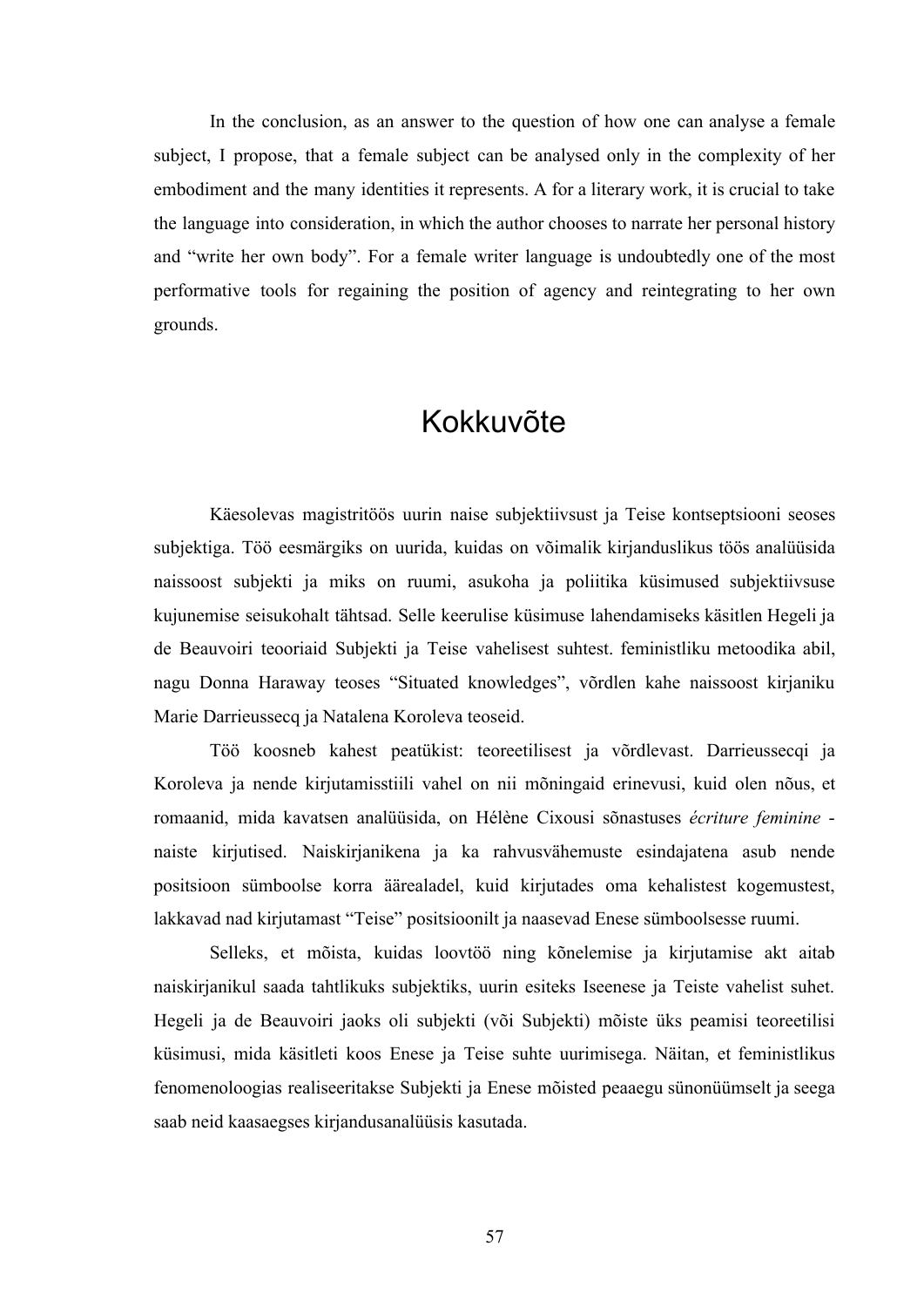Kuna minu uurimisküsimus käsitleb naissoost Subjekti, uurin peatükis "Subjekt ja autor", kuidas on naise subjektiivsuse küsimus seotud naissoost autoritega. Raamatus "Death of the Author" pooldab Roland Barthes, et kirjanik peab saavutama teatud isikupäratuse, et räägiks tekst, mitte "mina". Mõned feministlikud postmodernistlikud teoreetikud, nagu Sarah Wilson, usuvad, et autori surm on kontseptuaalselt vabastav ja produktiivne võitluses naissoost teema võrdseks tunnistamiseks ning annab ruumi võimustruktuuri muutmiseks. Siiski ei pruugi see olla soodne neile, kelle subjektiivsus on piiratud ja marginaliseeritud, nagu näiteks naiskirjanikud ja vähe priviligeeritud rahvused.

Kolmandaks, keskendun *écriture feminine'le* kui naissoost autorsuse ülimale väljendusele, mis võimaldab ületada Teise objektiivse positsiooni ja astuda täieõiguslikusse subjektiivsusse. Cixousi arvates peetakse naiskirjutisi sageli "vähem ratsionaalseks, vähem moraalseks, vähem arusaadavaks" (Cixous 1976). Cixous rõhutab, et feminiinne subjektiivsus tuleb uuesti määratleda läbi kirjutamise. Oluline faktor naiskirjutamise puhul, on teadlik üleskutse kogeda, mida tähendab olla naissoost (Cixous 1976).

Teoreetilise peatüki viimases osas, *Performativity*, *Other* ja *Location*, keskendun sellele, kuidas kõnelemine, nimetamine ja kirjutamine on performatiivsed teod, mis mängivad olulist rolli subjekt loomes. Performatiivsuse mõiste on selle töö jaoks ülioluline, kuna see selgitab läbi mängides identiteedi ja subjektiivsuse ülesehitust. Performatiivsuse idee lähtub Husserli fenomenoloogilisest teooriast, mille kohaselt "sotsiaalsed agendid moodustavad sotsiaalse reaalsuse keele ja sümboolse sotsiaalse märgi kaudu" (Husserl 2012: 54). Sellest tulenevalt väidan, et Subjektiks saamine on protsess, mis kujundab enda identiteeti kõne ja kuulmise kaudu, kirjutades, nimetades, tunnustades end kirjanikuna ja muudes sotsiaalsetes või enese esindamise vormides.

Jälgides fenomenoloogilist ideed, et inimese mina ja subjektiivsus on ainsad võimalikud tunnetusviisid, arutlen selle üle, kuidas geograafiline asukoht on liiga "kehastunud ja kinnitatud" (Braidotti: 211). Rosi Braidotti jaoks on kehastus vahend, mille abil konkreetsed kehad saavad teiste kehade kogukondades tähendusrikkaks, ning ma väidan, et keel on tähenduse loomisel kesksel kohal. Anlüüsis, mis järgneb teoreetilisele osale, näitan, kuidas keel on valik ja kirjanduskeel on vahend, mis kujundab subjekti ja määratleb tema positsiooni võimustruktuuris.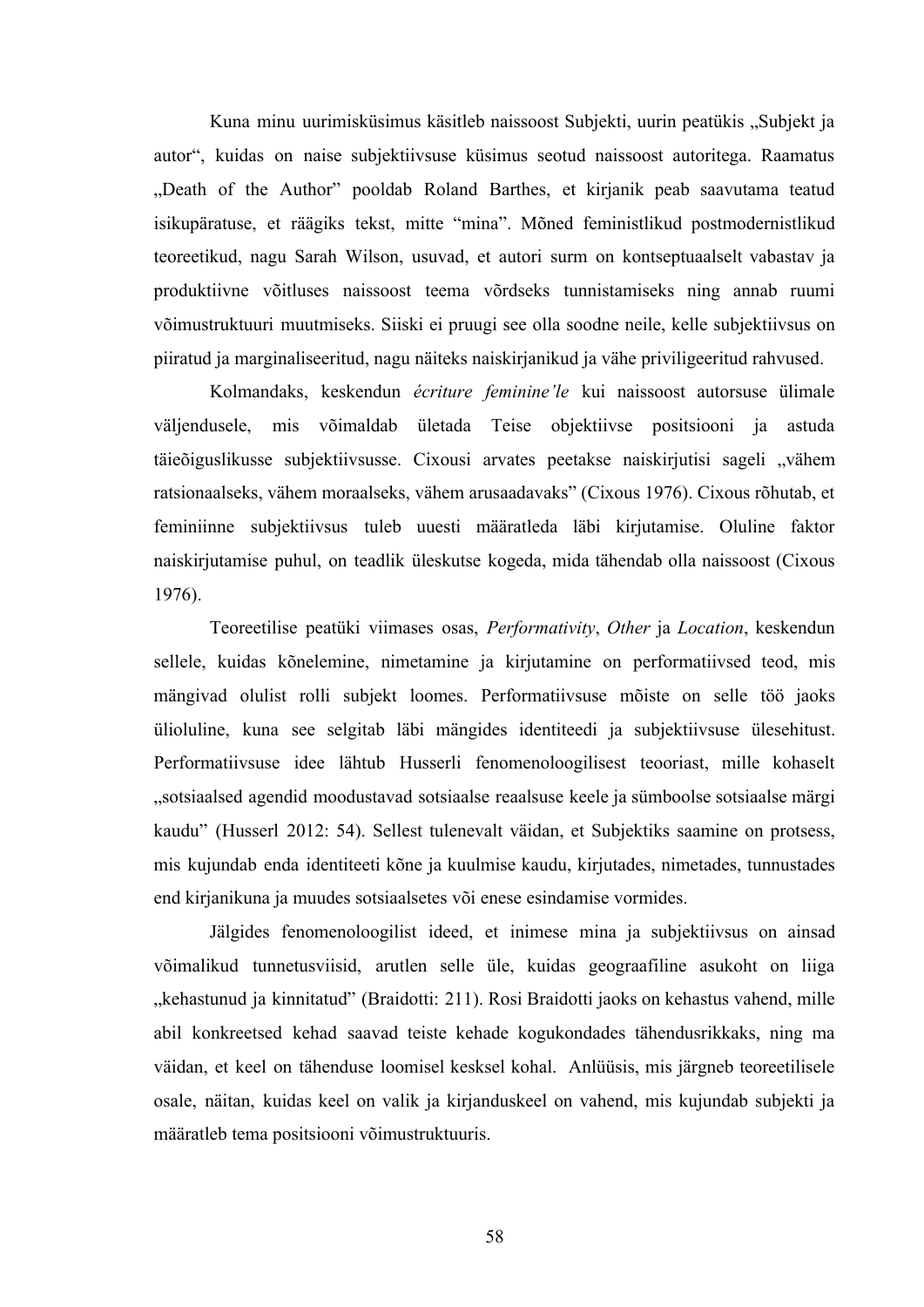Analüüsiv peatükk on jagatud kaheks osaks. Esimene osa on Marie Darrieussecqi teose "A Brief Stay with the Living" analüüs. Teine osa on Marie Darrieussecqi "The Country" ja Natalena Koroleva "The Roots" teoste võrdlev analüüs. Hélène Cixousi teooriate abil analüüsin naissoost peategelaste positsioone kolmes romaanis ja nende performatiivseid identiteete. Oma analüüsis väidan, et ilukirjandus võib olla performatiivne ja et tegemist on aktiga. Minu eesmärk on seega uurida, milline on see akt ja kuidas lugemine ise on subjektiivne fenomenoloogiline kogemus.

Analüüsitavad kolm narratiivi on *écriture feminine* selles mõttes, et nad näitavad, mida peetakse mitte-esinduslikuks. Minu pakutav tõlgendus juhindub minu tähelepanust mitte ainult naissoost tegelaste esindatusest, nende kehalisest ja emotsionaalsest kogemusest ja intersubjektiivsetest kohtumistest, vaid autori ja jutustaja vahelise naissoost intersubjektiivsuse dünaamikast ning jutustaja ja lugeja vahel. Marie Darrieussecqi peategelased, kes kõik on migreerunud subjektid, räägivad, kuidas nad on seotud kohtade ja oma kehadega, mis on kas tuttavad või võõrad. Nende subjektide muutumisprotsessid on muutlikud, peaaegu lõppematud, sest nad peavad pidevalt ennast kinnitama võimu struktuuridesse, mis lükkavad nad struktuuride äärealadesse.

"The Country" ja "Without Roots" jutustajad püüavad taastada oma subjekti positsioonid kirjalikult, end ruumides leides, mis on de facto nende kodud, kuid erinevad elatud kogemustest, mida nad on varem välismaal elades kogenud (või eraldi etnilistest kogukondadest, millel on tugev eraldatus Enese ja Teiste vahel). Keelelised küsimused muutuvad poliitiliseks ja panevad nad läbi elama võõrandumise kohas, mis peaks olema emalik ja hoolitsev.

Feministliku fenomenoloogia kasutamine aitab taaselustada naissoost peategelaste kehastunud esindusi, liikumisi ja tegevusi. Marie Darrieussecqi ja Natalena Koroleva teoste uurimise käigus avastasin, et naiste arusaam kuuluvusest ja perspektiividest on erineva dünaamikaga naise keha erinevalt tajumise tõttu - naise keha on esiplaanistatud ja objektiseerimise aldis. Seega tähendab naissoost ränne radikaalset nihet, kuid kirjutamine on üks võimalus võimestamiseks. Seda võib vaadelda kui taasühinemist Iseseisva positsiooniga, mis, nagu korduvas Darrieussecqi trossis, "toob teid tagasi paika".

Kokkuvõtteks, vastusena küsimusele, kuidas võib naisobjekti analüüsida, pakun järgmist: naissoost subjekti saab analüüsida ainult tema kehastuse keerukuses ja identiteetide paljususes, mida need esindavad. Kirjandusliku töö jaoks on oluline arvestada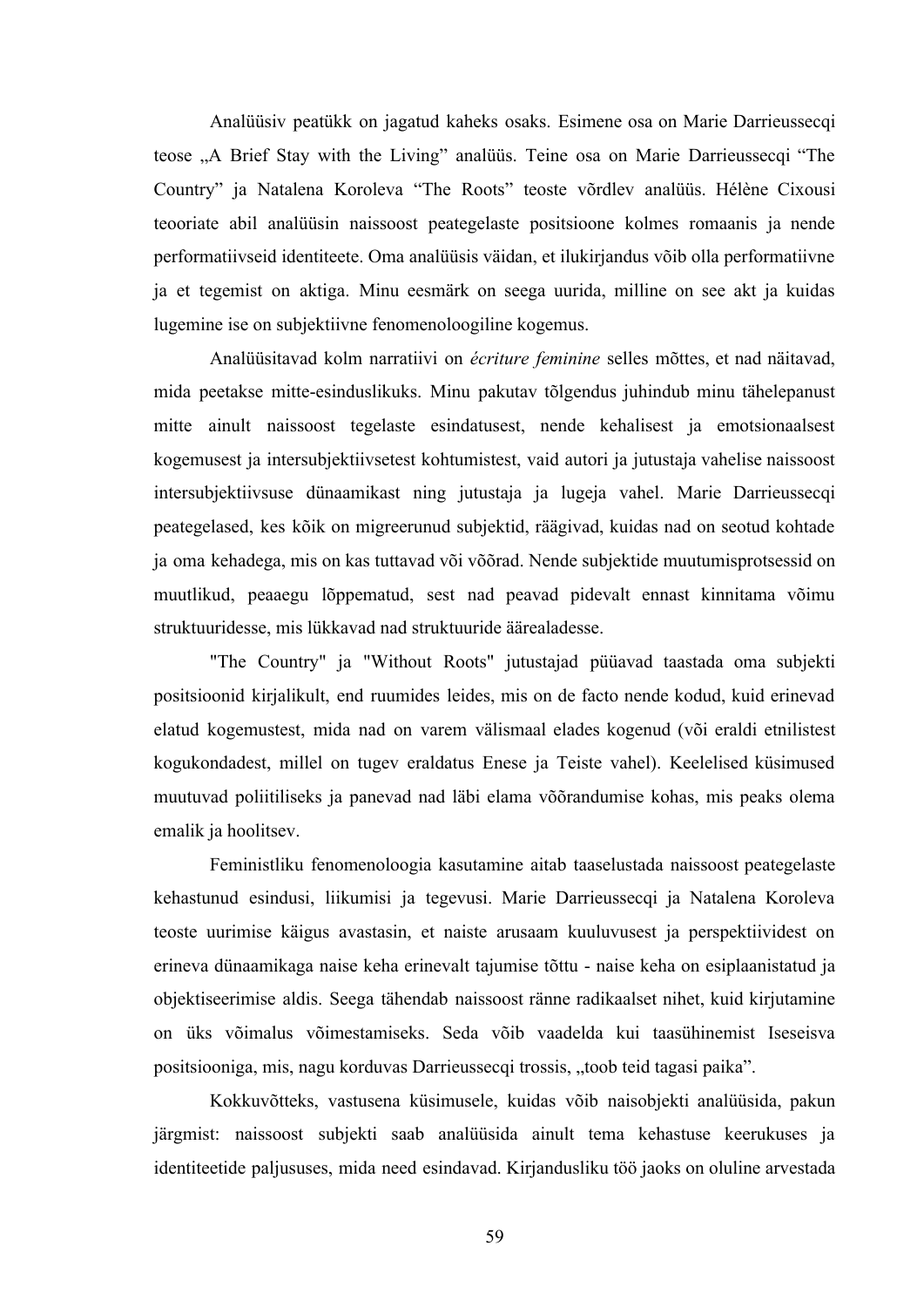seda keelt, milles autor otsustab oma isiklikku ajalugu jutustada ja "kirjutada oma enda keha". Naiskirjaniku keel on kahtlemata üks performatiivsemaid vahendeid, et taastada oma agentsus ja enda aladele taasintegreerimiseks.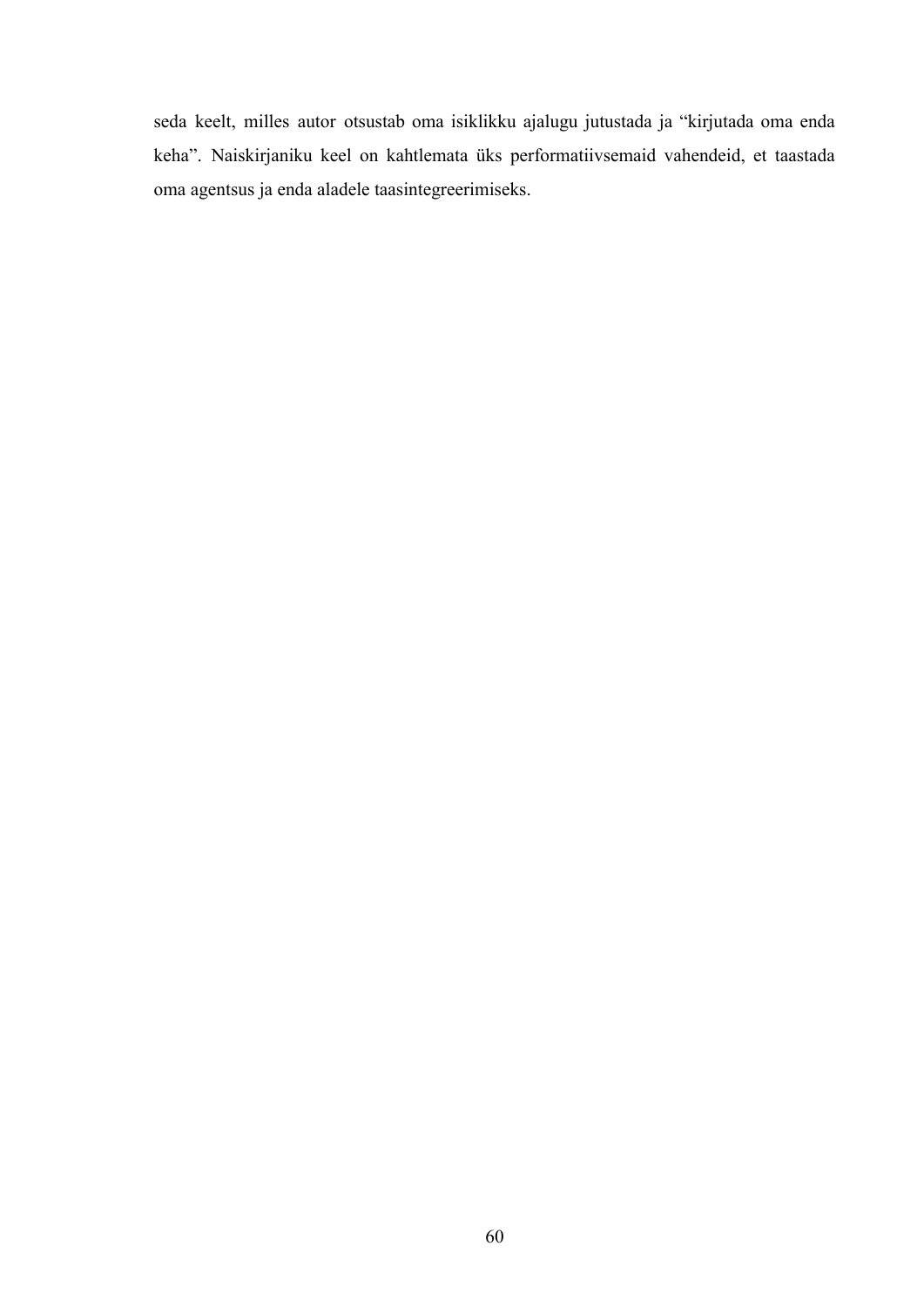### Acknowledgements

I would like to express my gratitude to Associate Professor Eneken Laanes, my research supervisor, for her patient guidance, understanding and good critique. I also thank Professor Andres Kurg and Piret Peiker for their useful advice in writing this Master's thesis and keeping my progress on schedule. I am grateful to my groupmates from Master's Seminar, whose ideas for the improvement of this work were kind and timely, and also to Dmytro Shtofel, who put immense effort to assist me with final editing. My grateful thanks are also extended to Assistant Professor Domitilla Olivieri from the University of Utrecht for inspiring me to write differently. Finally, I wish to thank my mother for her loving encouragement of my academic and creative writing.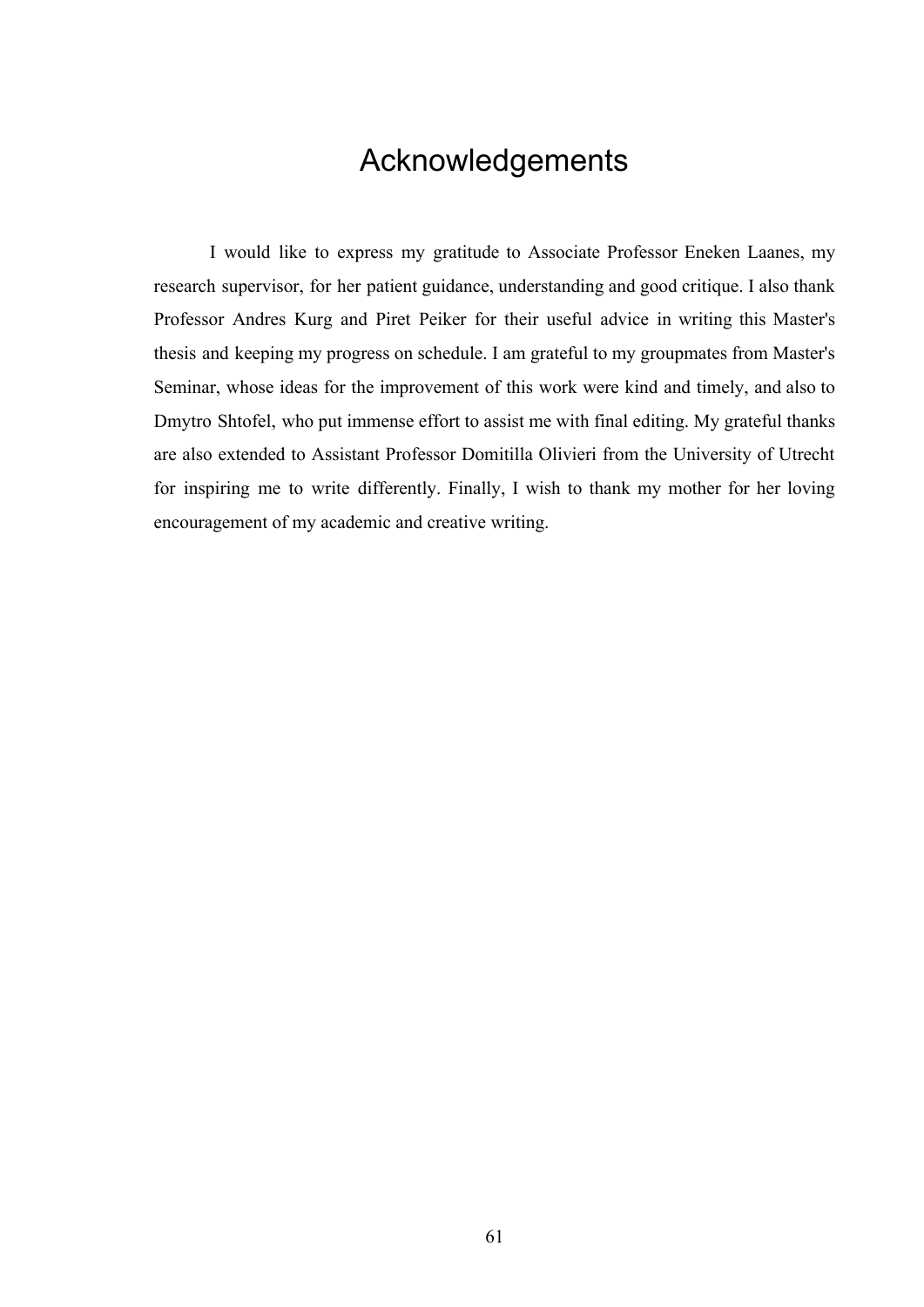### Bibliography

- Ahmed, Sara. *'Feminist Killjoys' in The Promise of Happiness*. Durham: Duke University Press, 2010.
- Ahmed, Sara. *The Cultural Politics of Emotion*. Edinburg: Edinburg University Press, 2004.
- Austin, John Langshaw. *How to do things with words*. Oxford university press, 1975.
- Bilaniuk, Laada. "A typology of surzhyk: Mixed Ukrainian-Russian language." *International Journal of Bilingualism* 8.4 (2004): 409-25.
- Barthes, Roland. "The Death of the Author." *Falling Into Theory: Conflicting Views on Reading Literature*. Boston: Bedford/St. Martin's, 2000. 253-257.
- Borsa, Joan. "Towards a politics of location: Rethinking marginality." *Canadian Woman Studies* 11.1 (1990): 36-9.
- Butler, Judith. *Variations on sex and gender: Beauvoir, Wittig, and Foucault*. na, 1998.
- Butler, Judith. "Performative acts and gender constitution: An essay in phenomenology and feminist theory." *Theatre journal* 40.4 (1988): 519-531.
- Christian, Barbara. "The Race for Theory." *Cultural Critique* 6 (1987): 51-63.
- Cixous, Helene. "The Laugh of the Medusa." In *Signs* 1.4 (1976): 875-93.
- Cranny-Francis, Anne. *Gender studies: Terms and debates*. Macmillan International Higher Education, 2017.
- Darrieussecq, Marie. *A Brief stay with the living*. Faber & Faber, 2003.
- Darrieussecq, Marie. *Le pays*. POL éditeur, 2012.
- Darrieussecq, Marie. "Comment j'écris." *La création en acte*. Brill Rodopi, 2007: 253-268.
- Darrieussecq, Marie. "Dialogue with French Novelist Marie Darrieussecq at the University of Arizona on Tuesday April 3, 2012." *YouTube*, 16 July 2013, youtu.be/7M0fZ9hqqi8.
- De Beauvoir Simone. *The Second Sex*. New York: Vintage eBooks, 2011 (first published 1949). Accessed January 20, 2019.
- https://uberty.org/wp-content/uploads/2015/09/1949\_simone-de-beauvoir-the-second-se x.pdf.
- Foucault, Michel. "The subject and power," *Critical inquiry* 8.4 (1982): 777-795.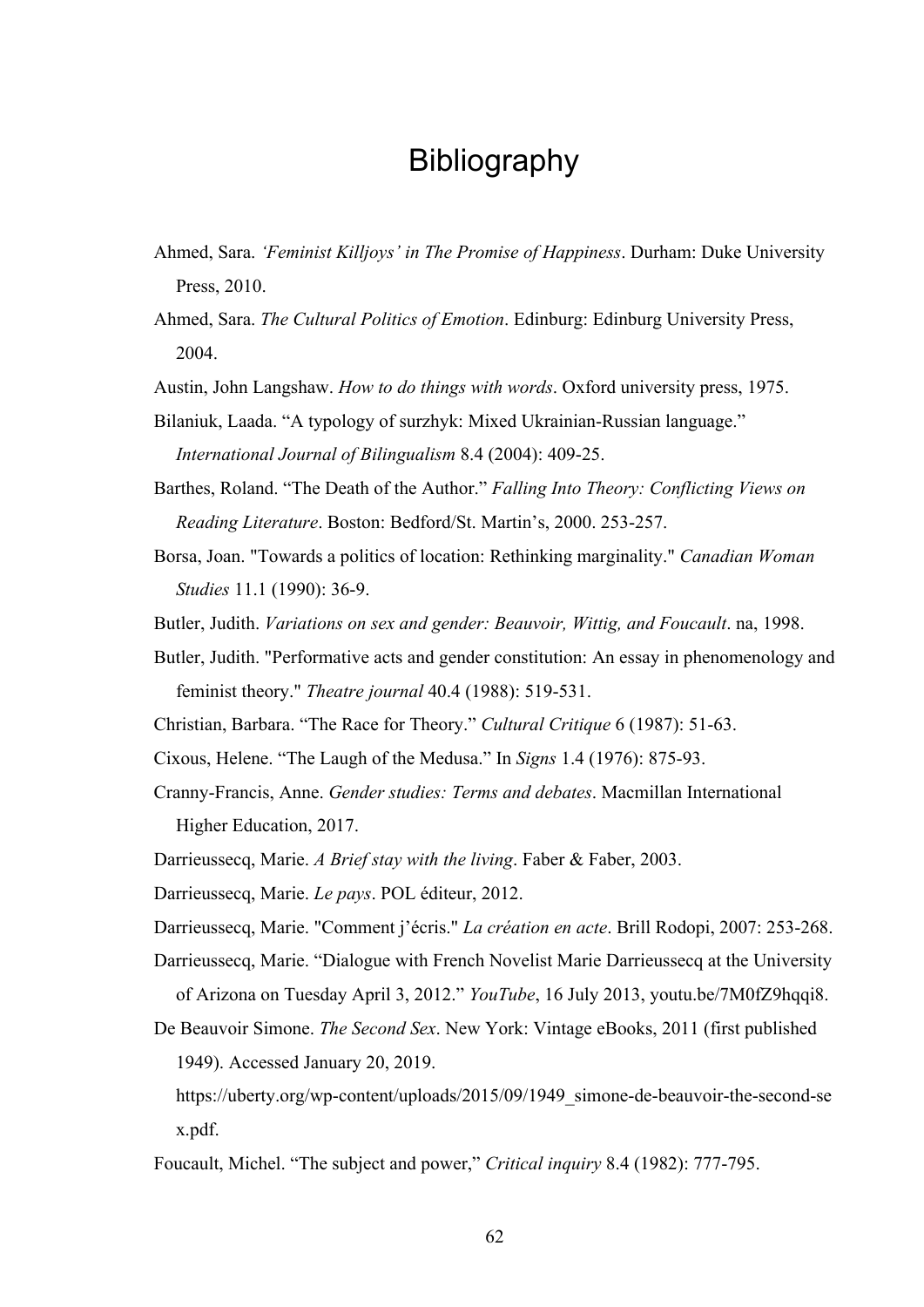- Foucault, Michel. "What Is an Author?" *Modernity and its discontents*. The Open University (first published 1969): 299-314. Web: www.open.edu/openlearn/ocw/pluginfile.php/624849/mod\_resource/content/1/a840\_1\_ michel\_foucault.pdf
- Gines, Kathryn T. "Comparative and Competing Frameworks of Oppression in Simone de Beauvoir's The Second Sex." *Graduate Faculty Philosophy Journal* 35.1/2 (2014): 251-73.
- Haraway, Donna. "Situated Knowledges: The Science Question in Feminism and the Privilege of Partial Perspective" *Feminist studies* 14.3 (1988): 575-99.
- Hegel, Georg Wilhelm Friedrich. *The Phenomenology of Spirit*. Cambridge: Cambridge University Press, 1977.
- Husserl, Edmund. *Logical investigations*. Vol. 1. Routledge, 2012.
- Jaworski, K., *The Gender of Suicide* PhD thesis, University of South Australia. 2007.
- Kamuf, Peggy. "Replacing Feminist Criticism." *Diacritics* 12.2 (1982): 42-47.
- Kitchens, Juliette. "Object Entanglements: From Postmodern Subjectivity to Posthuman Thingness in Joss Whedon's "Dollhouse"." *Studies in Popular Culture* 38.2 (2016): 1-22.
- Kopach, Oleksandra. *Natalena Koroleva*. Winnipeg: Ukrainian Free Academy of Sciences, 1962.
- Koroleva, Natalena. *Без коріння. Во дні они. Quid est Veritas?* Drohobych: Vidrodzhennia, 2007.
- Kristeva, Julia. *Strangers to ourselves*. Columbia University Press, 1991.
- Lloyd, Genevieve. *The man of reason: "Male" and "Female" in western philosophy*. New York: Routledge, 2002.
- Miller, Nancy K. "Changing the Subject: Authorship, Writing, and the Reader." *Feminist Studies/Critical Studies*. Bloomington: Indiana University Press, 1986. 102-120.
- Minh-Ha, Trinh T. *Woman, native, other: Writing postcoloniality and feminism*. Bloomington: Indiana University Press, 2009.
- Neimanis, Astrida. "Feminist Subjectivity, Watered." *Feminist Review*. 103 (2013): 23-41.
- Nelson, Camilla. "Strange Hybrids: Telling the Truth and Other 'Lies' about Fiction and Life Writing." In *Offshoot: Contemporary Life Writing Methodologies and Practice*. Crawley: UWA Publishing, 2018. 47-59.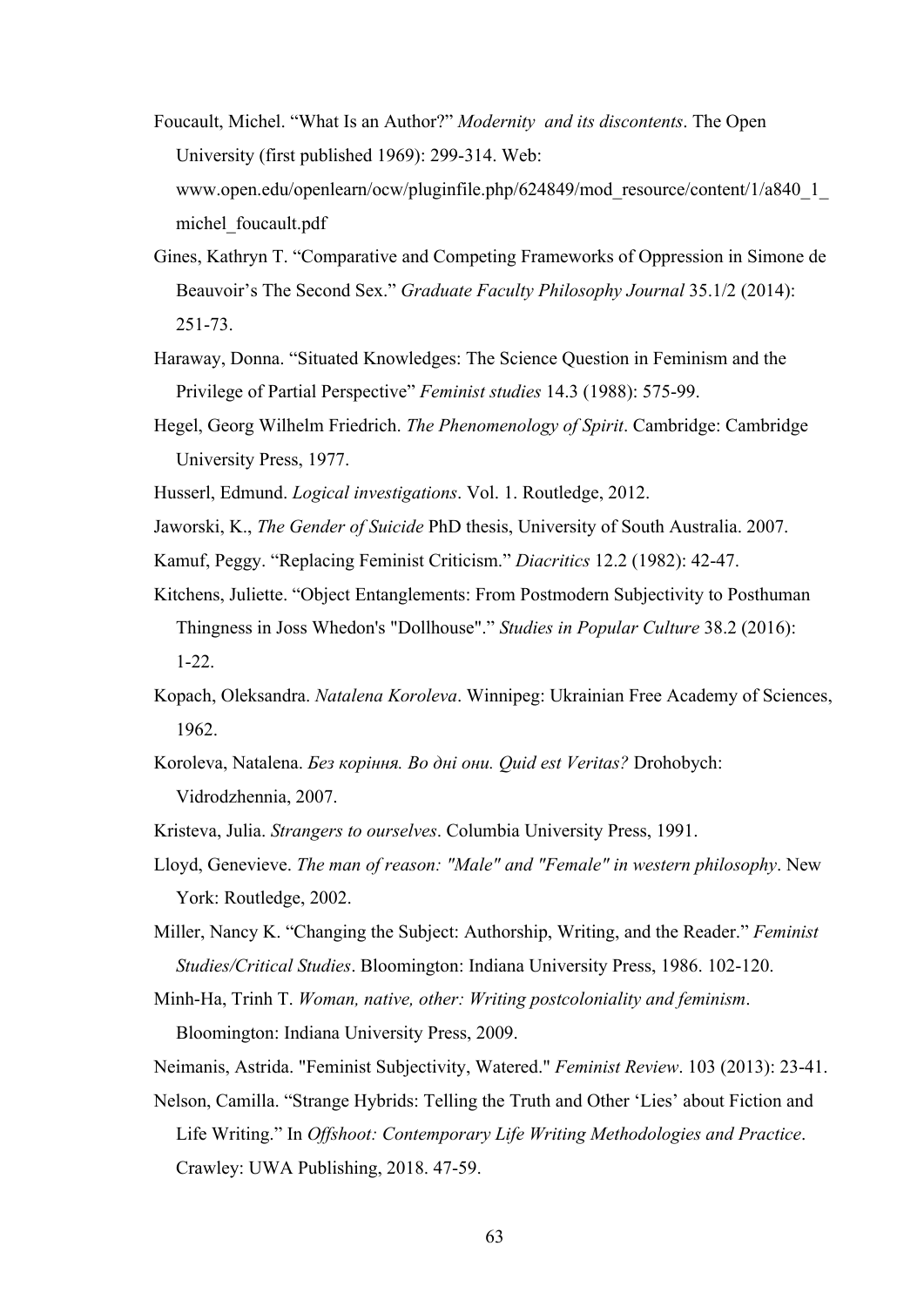- Rich, Adrienne. "Notes Towards a Politics of Location." In *Blood, Bread and Poetry: Selected Prose 1979-1985* (1994): 210-31.
- Simons, Margaret A. "Racism and feminism: A schism in the sisterhood." *Feminist Studies* 5.2 (1979): 384-401.
- Schur, Oksana. "The Aspects of Artist's Identity Construction in Temporal Dimension (By the Example of Ukrainian Writer Natalena Koroleva's Texts)." *Pitannia lìteraturoznavstva* 89 (2014): 224-34.
- Tiurmenko, Iryna. "Quid est veritas?" або шляхи створення наукової біографії української письменниці Наталени Королеви." *Codrul Cosminului* XVI.2 (2010): 69-80.
- Walker, Cheryl. "Feminist Literary Criticism and the Author." *Critical Inquiry* 16.3 (1990): 551-571.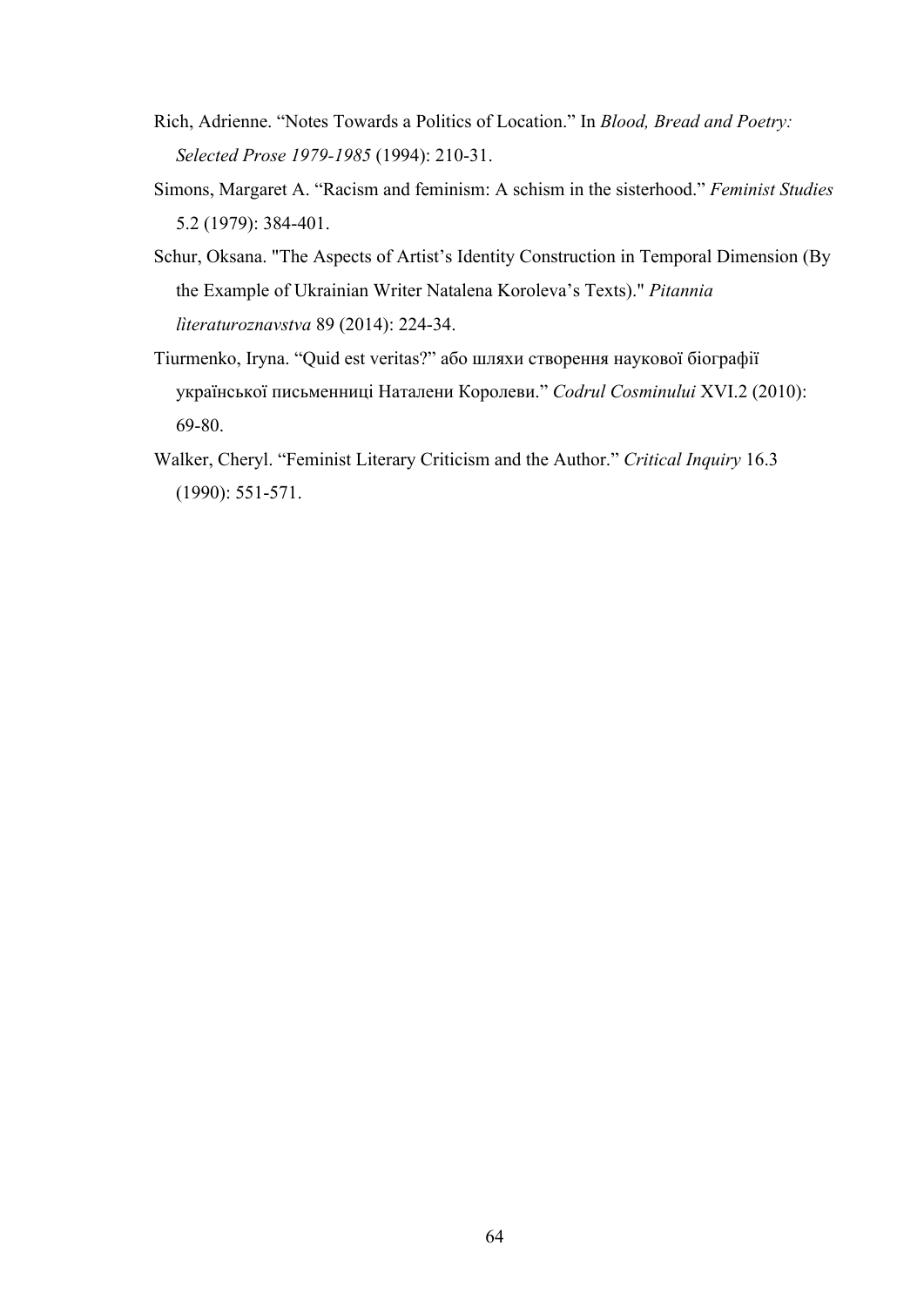## Appendix

#### Poem 1

#### **Language complexity**

I am writing this line with a red pen highlighting it with a black one<sup>4</sup> Does it have any meaning?

What matters is you born in your own shell and the speech apparatus living inside its own cultural context.

Language is your cult, it's a cult, which you've made your own cult. It's a pot on the windowsill for nurturing my love, I-Choose. It is the greenhouse for cultivating the darkest fears and doubts *I love you despite your language. I love you despite your language.*

<sup>4</sup> colours of the Ukrainian Insurgent Army flag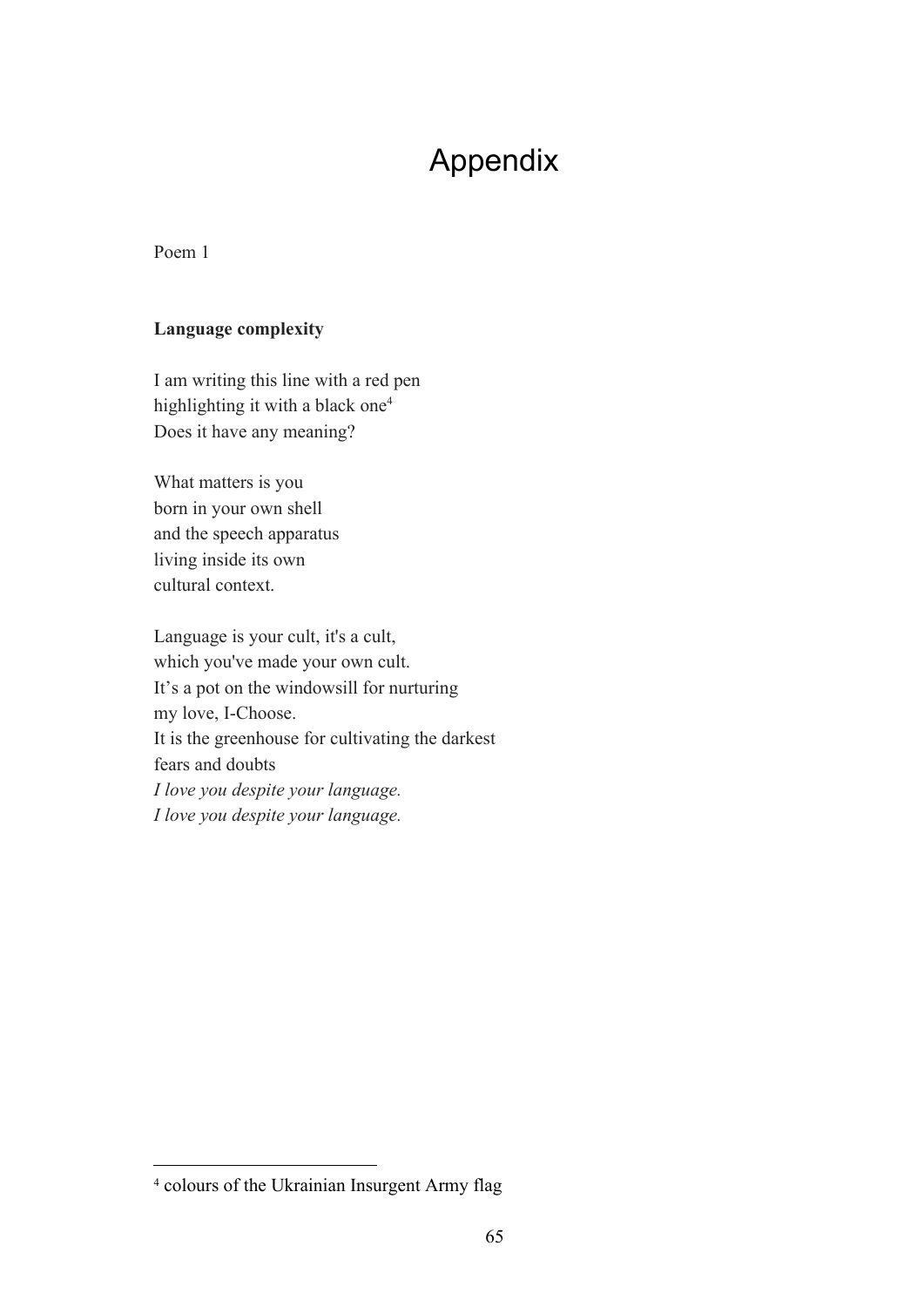Poem 2

#### **When the subject is me**

What do I have to stress when the subject is me Unproud unselfish unsuperior Undoing myself deconstructing myself deluding myself

They told me in language class to underline the subject with one line The predicate with two Then the object with puncture I have always mistaken the last one Confused it with a subject Then broke the straight line with an eraser It looked so ugly

In geography class Due to the lack of knowledge on the topic Each time I started to underline those parts of sentence Embarrassed to leave the classroom when everyone was still writing Embarrassed to be not writing when everyone was still writing

Out of embarrassment I underlined What I thought I knew

"I" in Ukrainian is "Я" A beautiful letter i learned to draw better than any other I keep drawing it with my finger Under the desk in the classroom on my knee Me Me... *Anxiety coming Anxiety going*